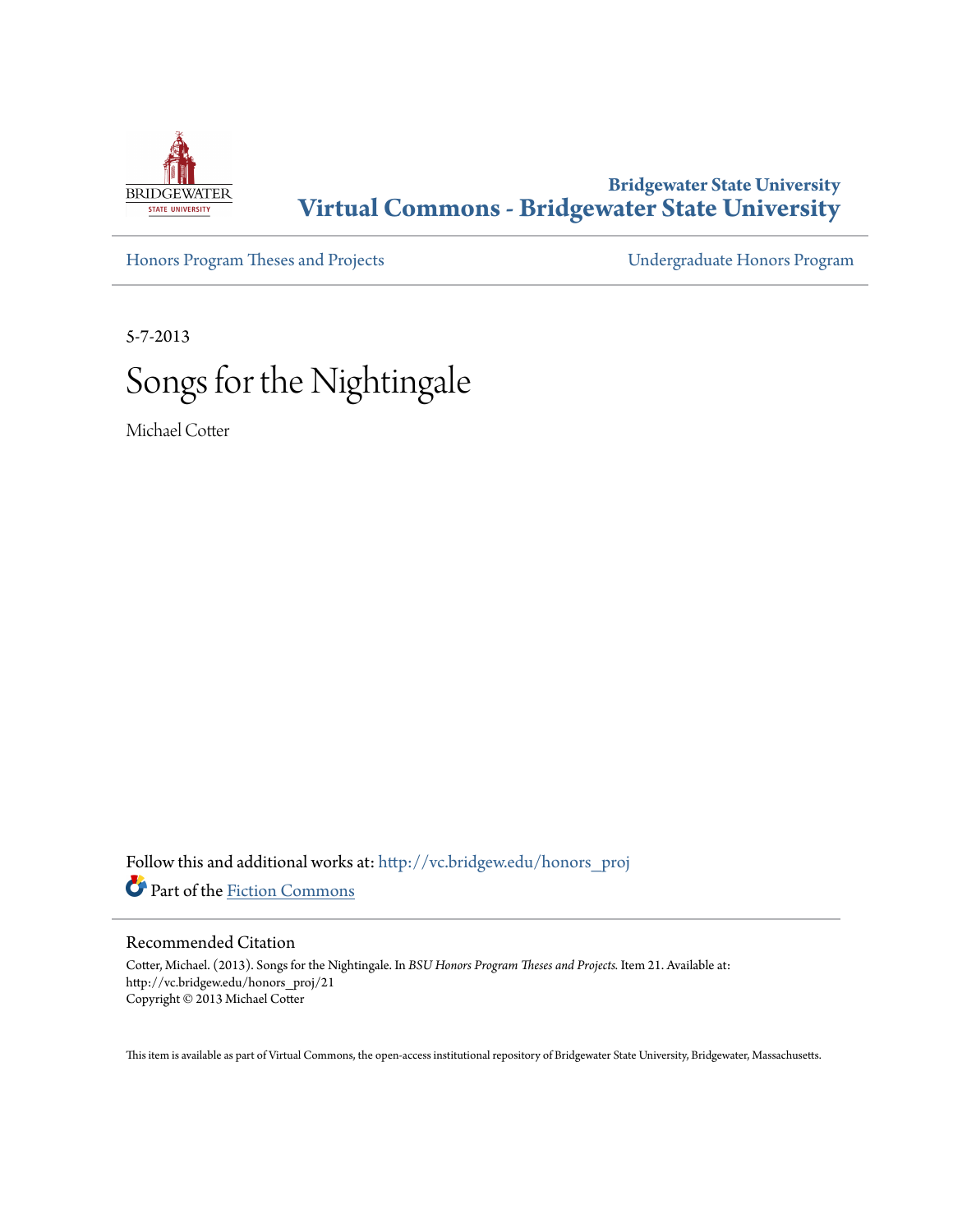*Songs for the Nightingale*

Michael Cotter

Submitted for Completion of the Requirements

For Departmental Honors in English

Bridgewater State University

May 7, 2013

Dr. Joyce Rain Anderson, Thesis Director Dr. Stuart Allen, Committee Member Dr. Bruce Machart, Committee Member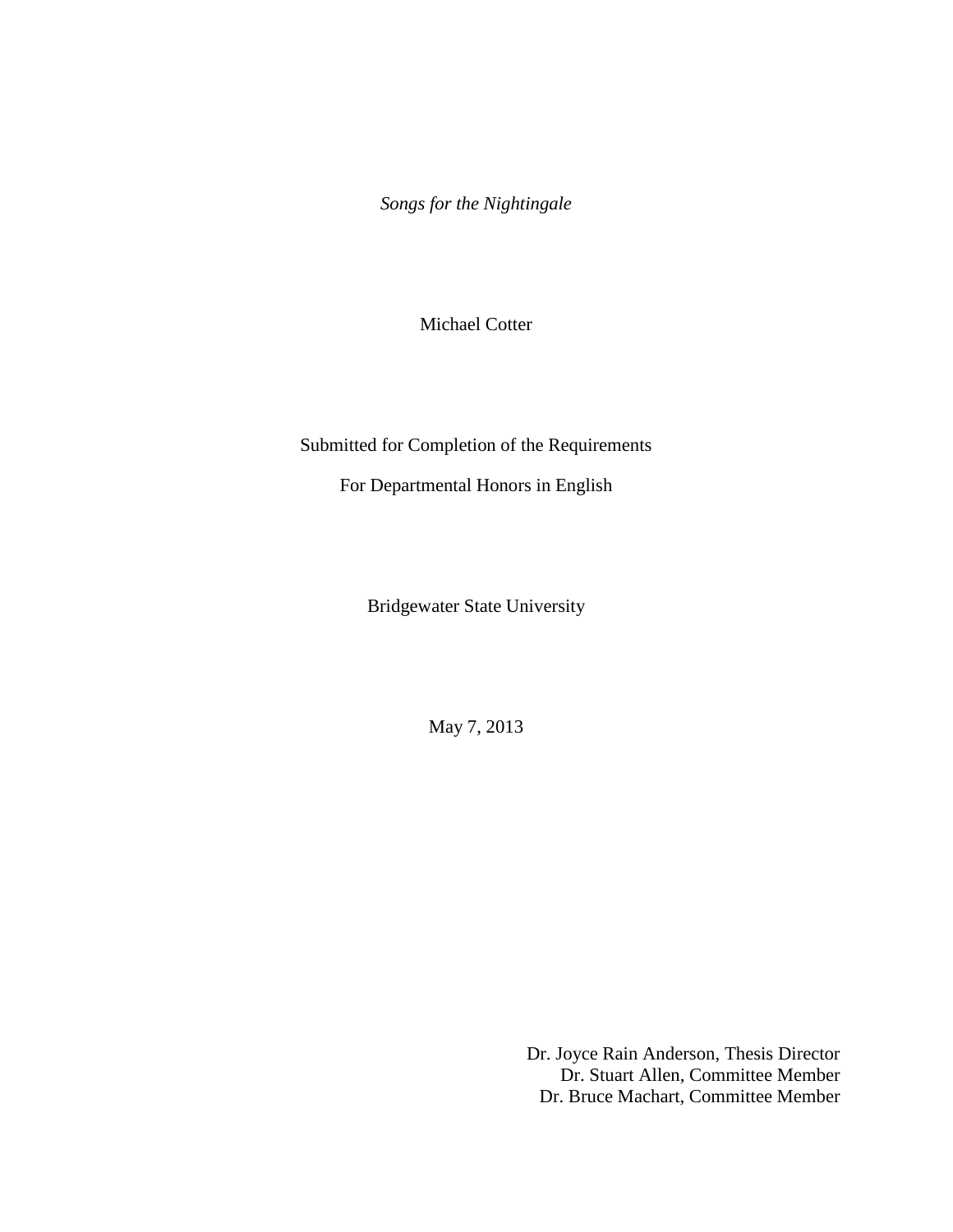Dear Reader,

Ahead lies four rough chapters of a World War I fiction novel I have started earlier this semester as part of an ongoing English Honors Thesis project. The following pages represent an inkling of the research I have undertaken to start this project, but more importantly, they record the beginnings of my continual development in understanding that fiction is truly based around *character*. Utilizing the elements of craft I have learned from Bridgewater University's various writing workshops, I submit four individuals that are the product of my imagination and ongoing effort. Like me, they have undergone severe changes and seen multiple draft revisions, but, as Dr. Bruce Machart is fond of saying, I truly believe the writing of this early draft of my novel has cost me more than just the time it took to write – and that is a good thing. Fully conscious of the flaws within, I'm still proud to present these characters for review. When I set out to write this novel (infatuated with the topic through Dr. William Smith's *World War I Poetry* course), I felt there was a story within the millions of lives lost often overlooked in America, which seems to have a deep rooted love affair with the second World War. What better way to tell this story than through the people that experienced this cataclysmic event and what better medium to render these characters realistically than fiction?

I didn't want to just tell the story from one country's perspective, though. What could I say better than Erich Maria Remarque, Dalton Trumbo, Henri Barbusse, or all the other authors with many more years of writing experience behind them and far less years between the actual war's dramatic present and now? I wished to write a story told from all sides of the conflict. A series of limited  $3<sup>rd</sup>$  persons that would form a mosaic depicting the overall suffering and change taking place between 1914 and 1918. I hope that in each chapter, each individual's story, a sense of verisimilitude follows the inner conflict as the external war drives each of these characters together in later chapters. Taken as a whole, I wish the various stories to compose a larger dirge, a threnody, dedicated to the symbolic bird which marked the end of days and the onset of darkness along the trenches. Here are the beginnings of the *Songs for the Nightingale*.

Michael Cotter

2013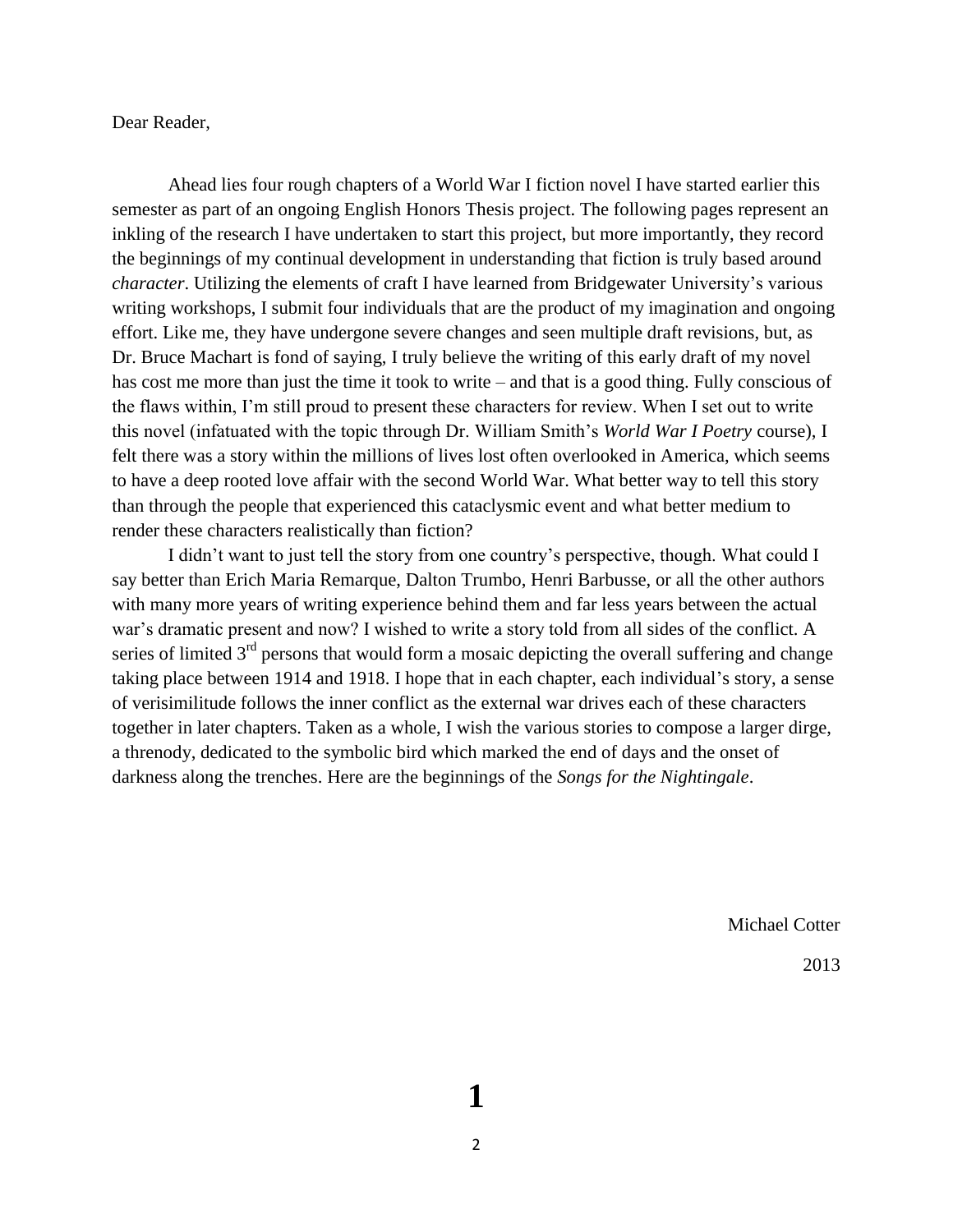

rich had just settled into a comfortable position in his chair, stretching his legs out over the vacant leather seat across from him, when the cabin jolted to life, shaking continuously as the train came to a turbulent stop. "Trier. All passengers for Trier," a voice called, shrill enough to match the whistle announcing the train's arrival to the Rhine Valley. As passengers filled the hallway, Erich slowly folded the newspaper, which had failed to hold his attention throughout the trip, and laid it on the seat. He returned the tin cigarette case to his vest pocket and took out a tan, folded telegram which had seen the light of his cabin numerous times since he left France the night before. His eyes scanned the creased message as they had done over a hundred times that week. E

```
Mother died STOP Come home immediately STOP Third attempt to reach you STOP
                        - E
```
Erich folded the note over, slipping it into his pocket again, as he made his way into the crowded hall. The impersonal brevity of the message did not surprise Erich. The author of the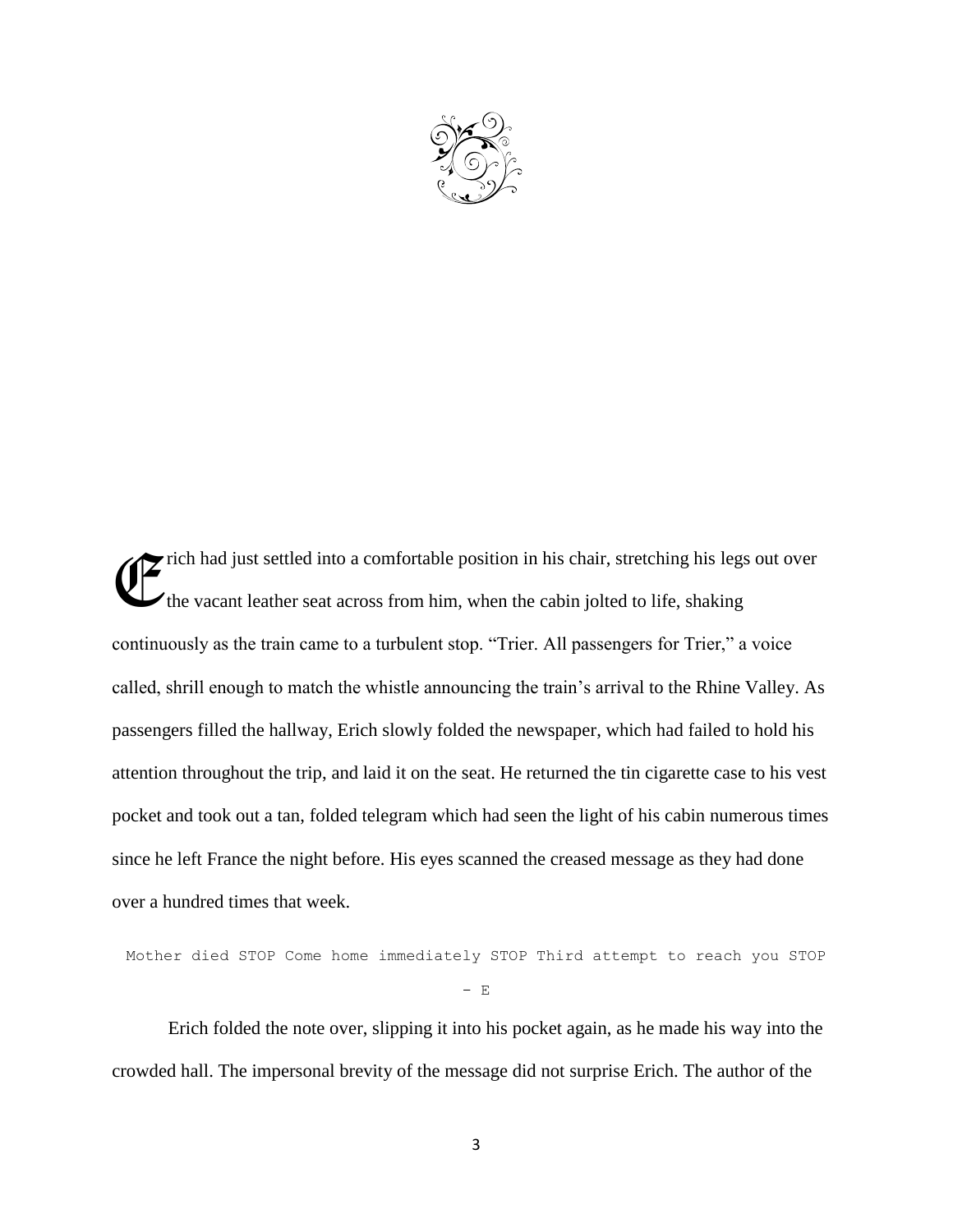dispatch, his younger brother Ernst, had always lacked a certain subtlety in dismal situations, but each word did cost money. Still, Erich didn't exactly know what to make of the last line. He imagined Ernst carefully calculating just how to impress a tone of bitterness into an economical five words or less, but then each time he read the telegram, a faint grip of guilt overtook him.

He was supposed to be studying at the University of Copenhagen these last few years, where he assumed the other telegrams were reported undelivered, but the last year found Erich moving from one hotel to the next, all the way down to Paris. Few knew the reason behind his sudden flight from the university, and Erich hoped to keep it that way, his family above all else, but it seemed impossible now. He had long since lost count of the debt he'd amassed in Denmark: clothing, watches, drinks, and parties, all purchased in the good faith of his family name, von Zweigert. A pile of curt letters from various creditors had lined his desk the day he left the university, some mentioning a desire to contact his father's estate directly. Erich planned to be far removed from school before the news traveled south, hoping time would present an opportunity to make some of the money back before his father became involved. He remained at school long enough to see his flat-mate, Christof, return from the long weekend.

"You're leaving?" Christof had asked.

"*Ja*, my mother is very sick and I must go home," Erich said. The lie haunted him now that the notion was true. Erich knew it didn't matter, but he still wished he had said something different that day, anything besides that excuse.

"Well, we're going to miss you," Christof said, shaking his hand. "I hope she feels better by time you get down there. Who's going to buy us all drinks now?"

Erich smiled. "Your family is rich. You will figure something out."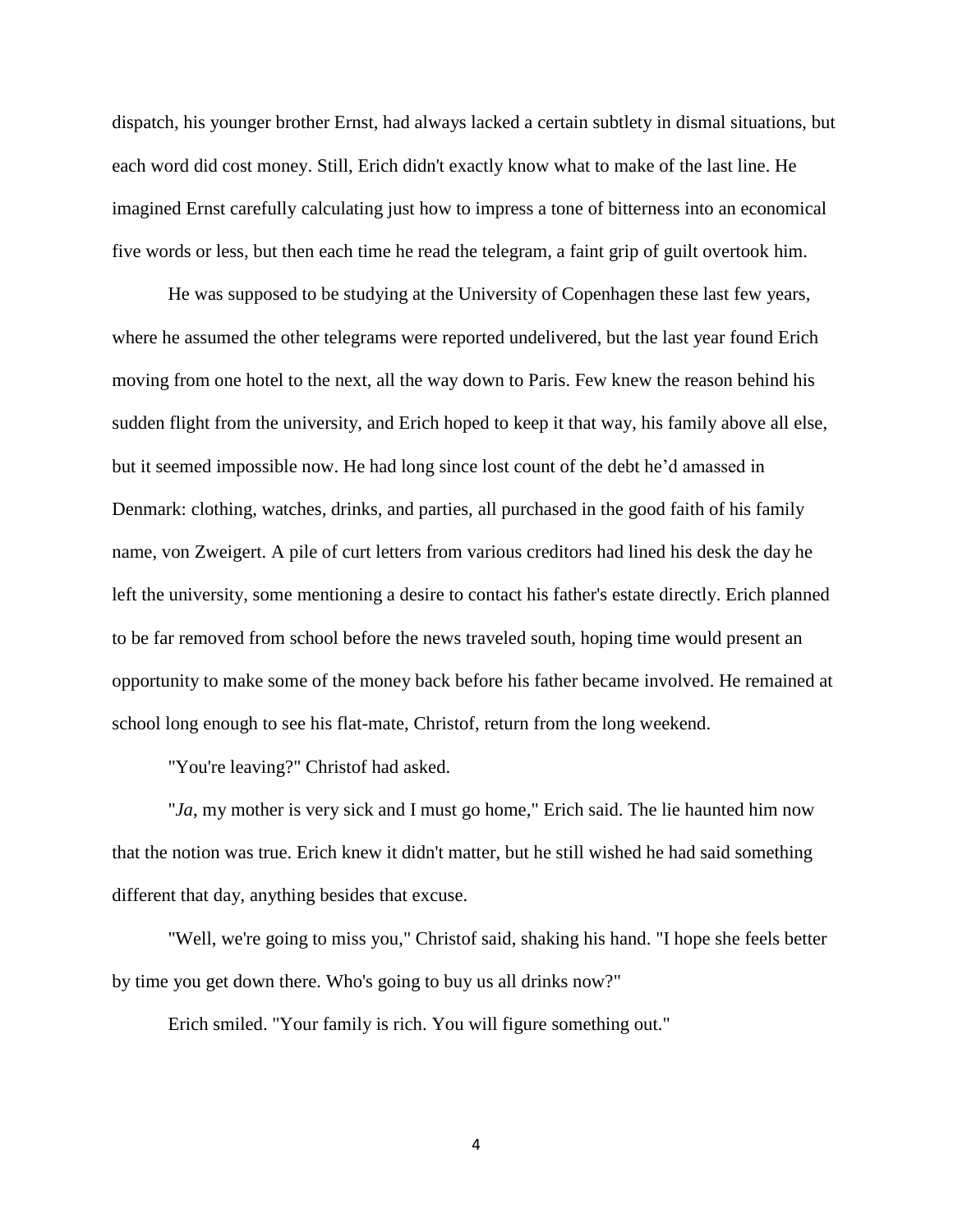Erich left Christof a considerable amount of his wardrobe, retreating with only two portmanteaux full of vestments. The look on his friend's face as he ran his hand across the hanging fabrics justified Erich's decision to stay another day, but his smile quickly faded as he stepped out into the streets of Copenhagen and thought, *Now what*?

Outside the train, the platform was bustling with activity. Conductors called out names as trunks of luggage were piled one atop another, families reunited under the blanket of steam that hovered around the wooden pillars, and young loves met their sweethearts in hurried embraces, hardly hiding the anticipation that must have accompanied them the entire journey. Erich stood alone amidst the clamor of chatter, mainly German with the occasional greeting in Yiddish cutting through the noise. He lit a cigarette as a sharply dressed train worker waved in his direction.

"We have your luggage over there, Herr von Zweigert."

"That's fine," Erich said, checking his watch. "Leave them be. My man should be here shortly to pick them up." He reached into his pocket for some money when something brushed against his leg.

"Mutti!" A little girl with flowers in her hair ran past Erich to jump into the arms of a pale woman stepping off the train.

"My little *Mädchen*," the woman said, hugging the child close. "How I have missed you."

Erich thought on his own sister, Heike. She was fourteen now, still a child the last time Erich had seen her. He wondered how hard his mother's loss must have been for her. She's really gone, he thought with a pause. The idea had entered his mind many times over the last week, yet somehow Erich always managed to cast it aside, finding something insignificant with which to occupy himself. Frau von Zweigert, *Mother*. The reason he had the chance to pick his own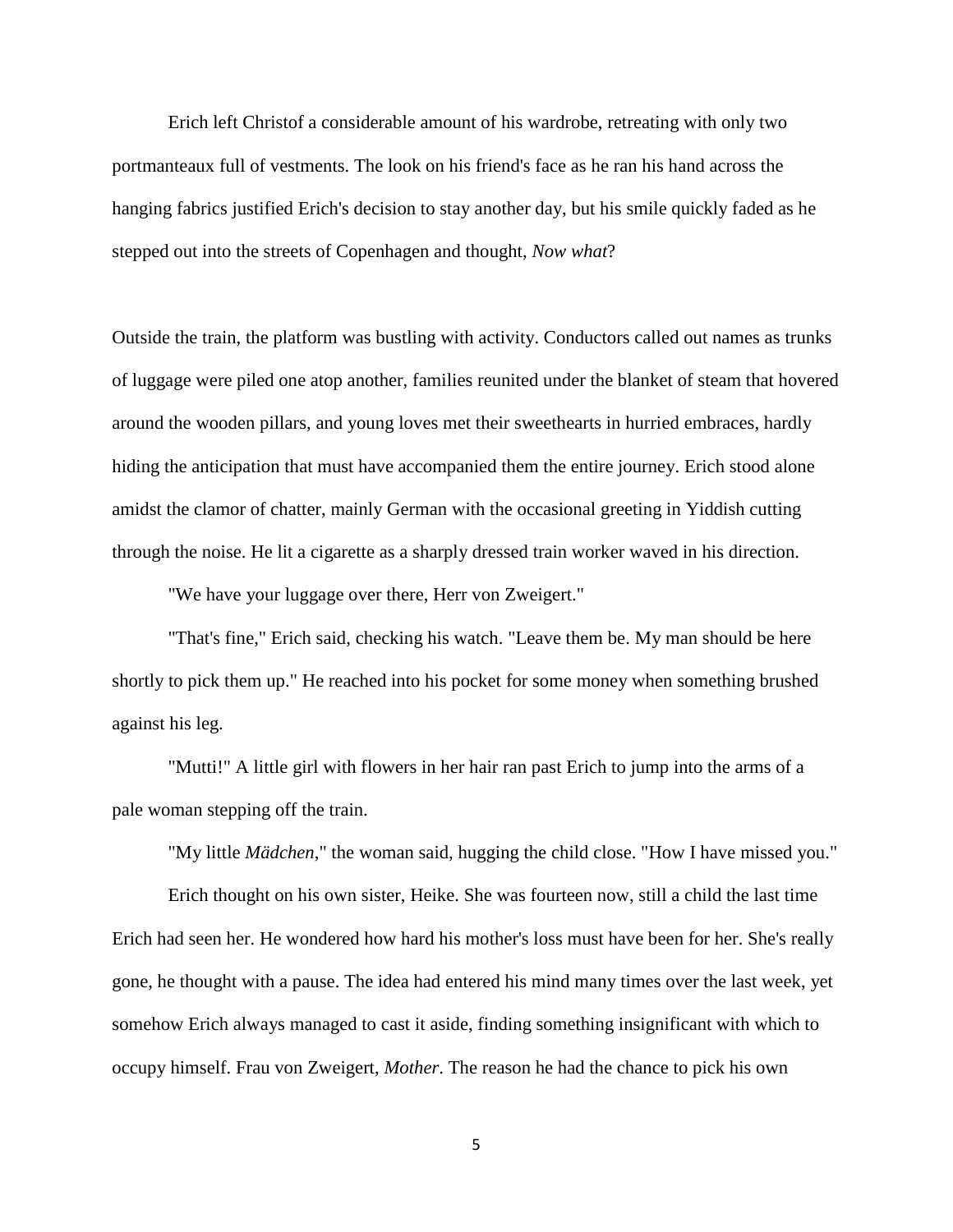university in the first place. Without her soft touches and gentle sway over his father, Erich was sure he would be enlisted in the army today. He never thanked her for that, and now Erich was sure he had missed her funeral.

"Everything alright?" the conductor asked.

Erich looked up at the man. "Fine," he said, handing him a mark. "Sorry I'm a little short."

By the time the family's driver appeared a half hour after the train's departure, Erich was out of tobacco. He watched the squat man struggle up the stairs, hat in hand, as he rushed onto the platform.

"I'm so sorry, Meister Erich," he said through breaths. "Your wire said the train was to arrive at one."

"Well, we must have made good time," Erich said. "It's alright, Martin. Get the trunks and we'll be on our way." Erich sauntered over to the car, a deep blue Wanderer with a cloth top, still in the same excellent condition as when he left, though its driver was a little worse for wear. He turned back, watching Martin descend the platform steps with the larger of the two cases straddled on his shoulders. Erich waited.

"Forgive me, where are my manners?" Martin said, now on level ground. Red faced, he bent down to let the trunk slide easily to the ground before opening the single door to the back seat. Erich entered and pulled out the telegram from his pocket again. He sat silent while Martin tied the luggage to the back of the car, stopping every so often to wipe his face with a handkerchief.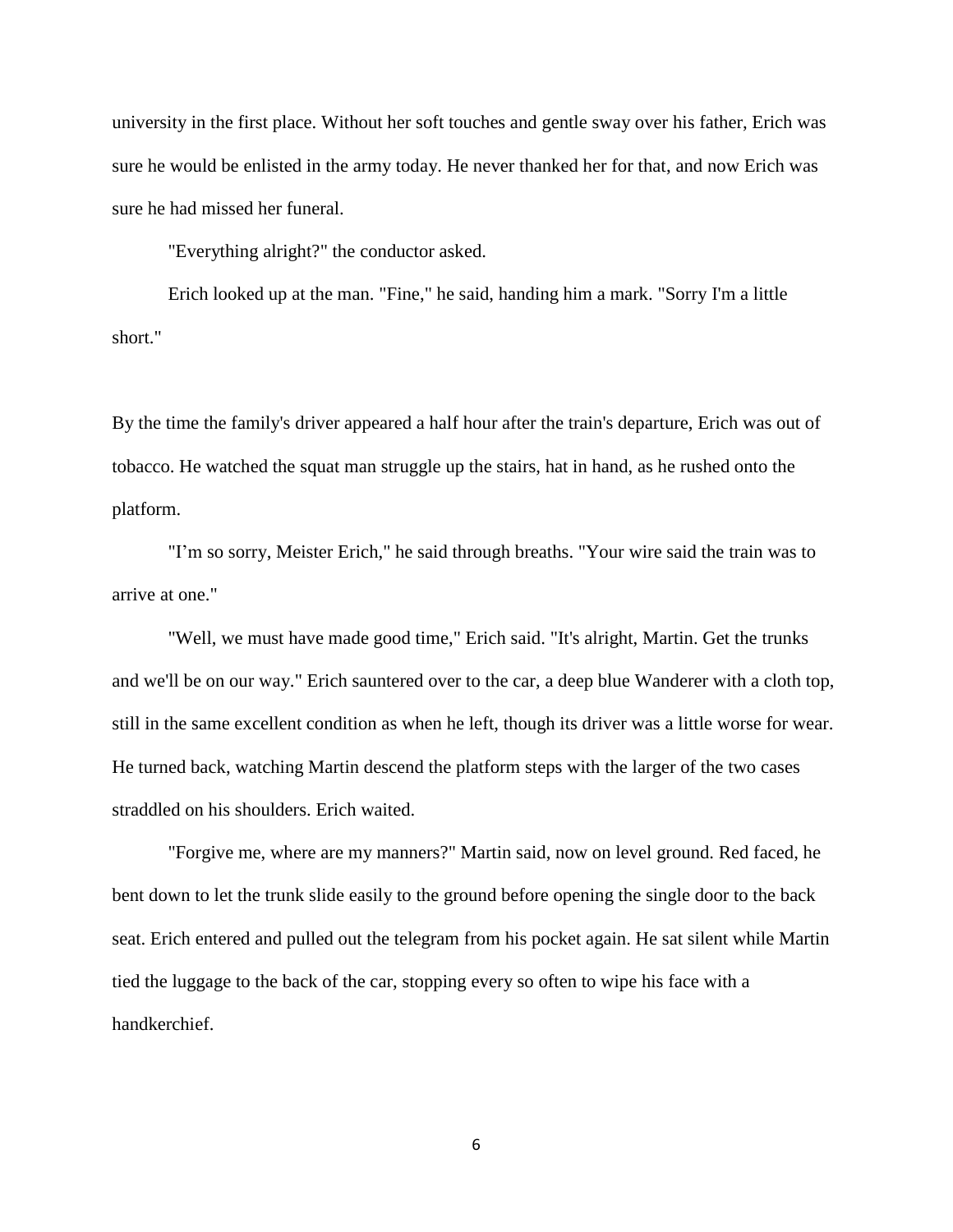As they pulled away from the train station, Erich was surprised to find that nothing had really changed. Four years had seemed like a lifetime and still the Rhine Province appeared as the day he left. Near Bernkastel Martin drew the top down to enjoy the temperate June afternoon, and Erich allowed a moment for his eyes to adjust to the flood of light before examining the sweeping panoramic view of the river town from atop the valley's rim. The Mosel's form still cut the land in the shape of a horseshoe as it continued its journey into France, dividing Bernkastel and its eastern neighbor Kues. The many hamlets were still intact, shielded by their towering church sentinels. The roads still turned in unison with his distant memory of their design. Even the emerald-ochre slopes lining the Mosel had not lost a tint of their brilliance in his absence. The aerial survey of the land was impressive, but Erich could not stop thinking of his brother's telegram.

Most unsettling was the note's omission of any detail regarding his father. Erich assumed Herr von Zweigert was the true sponsor behind the message, but the words offered little in the way of suggesting his father's present attitude. What would he say upon Erich's return? He knew his father to be a rough man, entirely capable of showing emotion as long as it was anger and often enough if alcohol was involved. And it frequently was. The owner of an extensive *Weingut* and one of the largest producers of white wine in the region, Otto von Zweigert prided himself on the consistent taste of his product, one that he personally tested most every night. Though he had the means to manage the vineyard from the comforts of his home, there was hardly a day the man didn't put in at least a half day's worth of work in his fields. He often described his children as soft. The coveted *von* of the family name had only existed for four generations and Erich's father believed no amount of bestowed honor excused any man from the manual labor it took to secure such a position in the first place.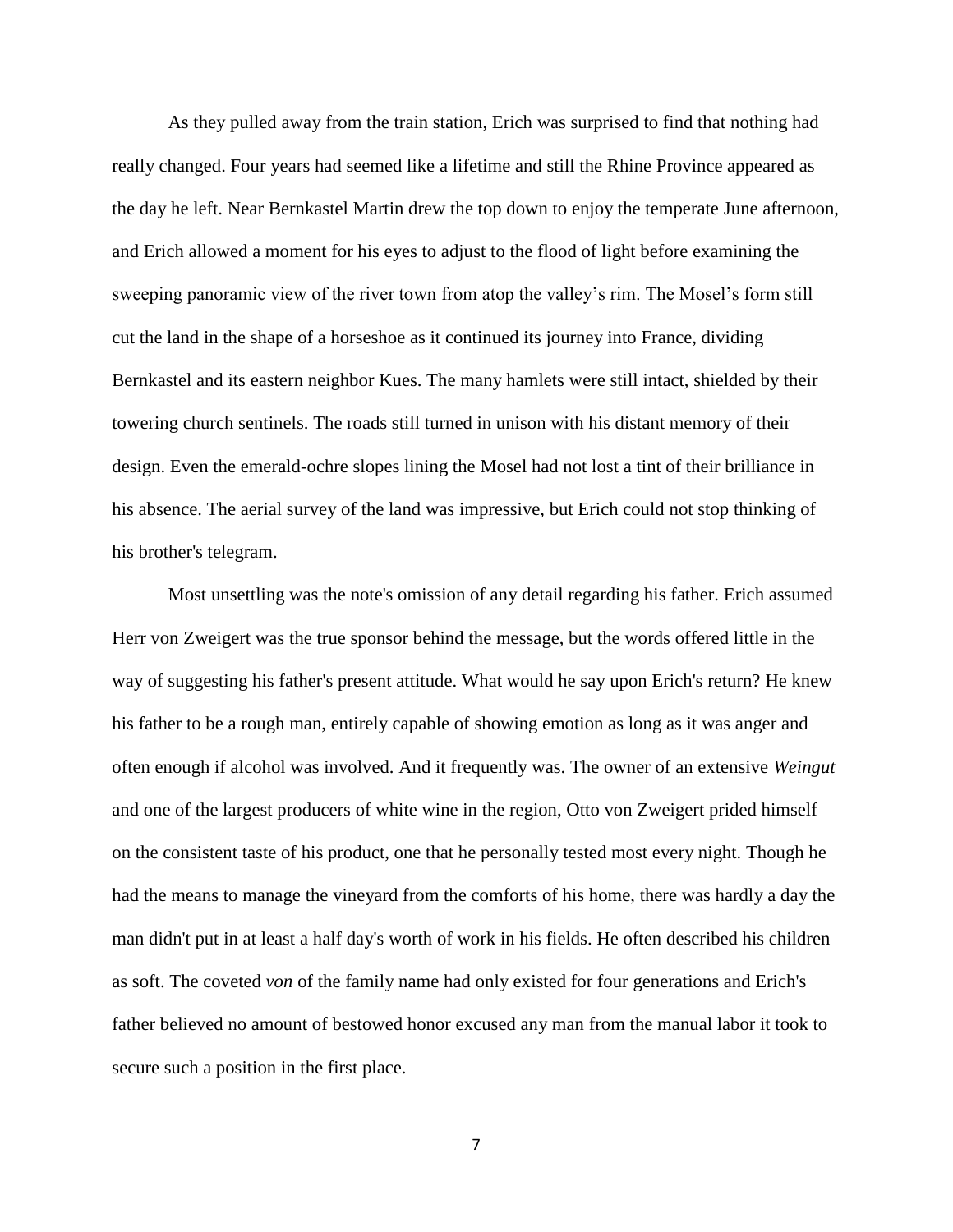Erich shuddered at the thought of discussing his debt. His father had surely heard from his creditors by now. Perhaps his mother's death left no time for Herr von Zweigert to consider an appropriate punishment. The very thought shamed Erich. Would that he were only coming home to play the prodigal son to two parents. His hands frantically searched his pockets for something to hold other than the telegram. Erich tapped Martin on the shoulder. "Do you happen to have any cigarettes?"

"*Nein*, Meister Erich. I quit a few years back."

Erich released a sigh as the *Püppchen* sputtered and racketed past a silver haired matron in a horse-drawn carriage.

Beyond the town, familiar shapes began to emerge from the rolling landscape around the winding road. The muddied faces of field hands looked down from the endless rows of grape vines and wood, eyeing the automobile with quiet curiosity. Erich couldn't help but feel pity for these men and women. Most of his father's employees had never set foot outside the fatherland, let alone the Mosel valley itself. They were bound to the hills of the river as much as the coiled vines to their wooden stakes, their daily movement measured in elevation rather than distal migrations. Their days were long and the work extremely demanding. The inclines of the vineyard were treacherous and it was not uncommon for his father to lose a careless harvester once or twice a year. Erich wondered if they even got a day off for his mother's service.

When the car reached the *Weingut*, atop one of the more modest hills along the river, Erich felt dwarfed in the estate's looming presence. Martin drove past the road leading to the east side of the manor, rounding the stone fountain before stopping in front of the main entrance. The driver opened the door to the back seat before taking one of the cumbersome cases in his tiny, plump hands.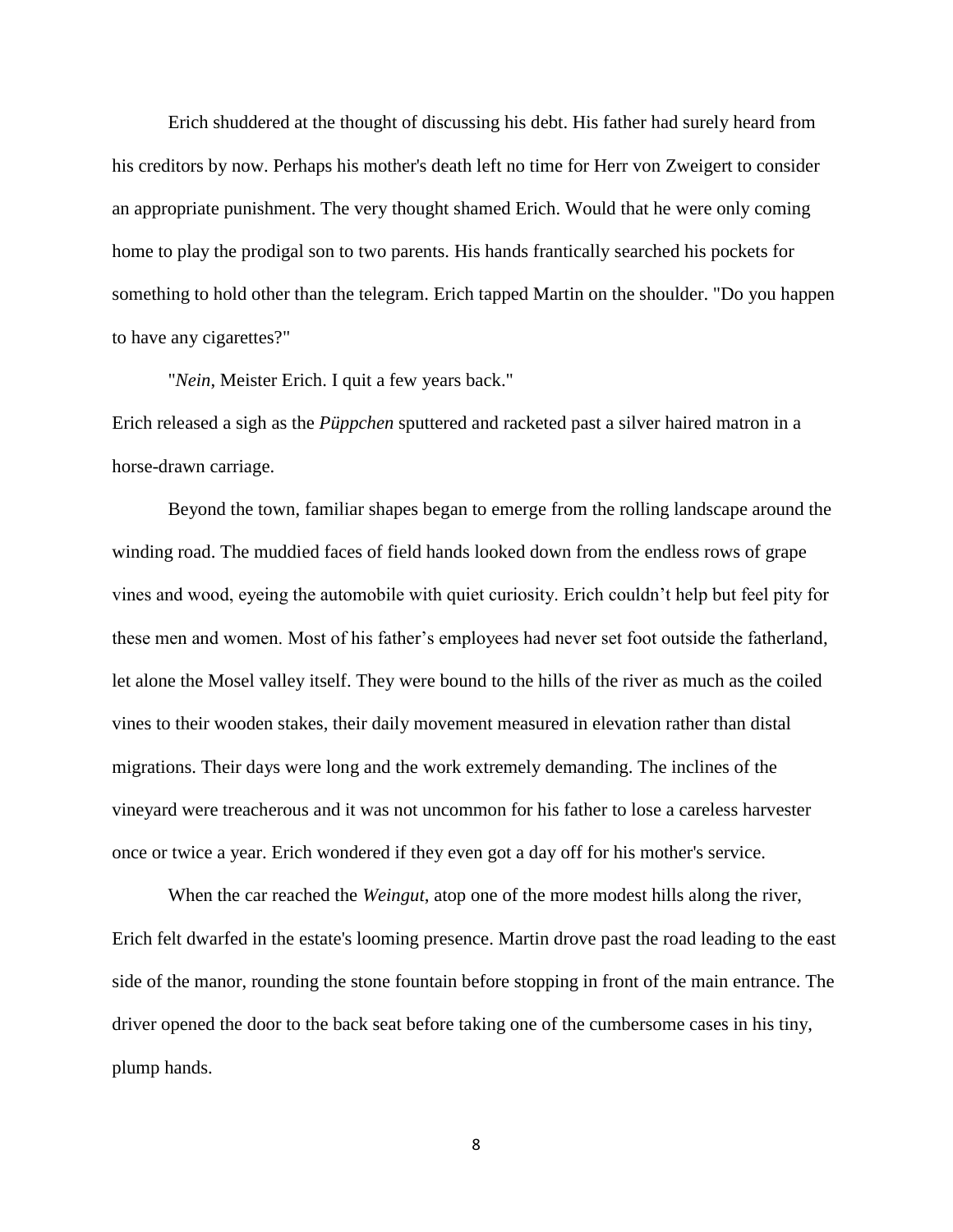"Welcome home, Meister Erich," he said with a quick bow of his head.

"*Danke*, Martin," Erich said, stepping down from the car.

"I will place your *Koffer* in the guest room for you."

"What happened to my room?" Erich asked.

"Oh," the driver stopped, as if thinking, "your brother's room now, I'm afraid." "Of course."

"Your father will be expecting you soon," Martin said. Erich only nodded.

Inside, a stocky maid descended the stairs, carrying bed sheets under her arms. She stopped when Erich entered the hall. "Meister Erich, you look well. I'm so sorry about your loss," she said with her eyes fixed on the carpet.

"Good to see you, Hilda," Eric said, moving into the sitting room. He had no desire to discuss his mother with housekeepers. He brushed his hand against the intricate carvings on the massive cuckoo clock by the door, tracing his finger along the wooden grooves as he used to when he was a child. Everything looked the same, save for a painting of his mother, now hung high over the fireplace. Within its bronze frame, a dark haired woman stood facing the viewer, the train of her gown taking up the lower half of the canvas. She looked contemplative, her mouth rigid and tight, though Erich thought there was a delicacy in her eyes he'd seen many times before. The painting must have been moved from her room, he thought.

"Erich." He turned as Heike threw her arms around his neck and pulled him close. "I'm so glad your home."

He took his sister by the hips and gently pushed her back. "Look at you. You're a grown woman now. Where's my little sister?" Heike looked nothing like their mother, having blonde hair and blue eyes, like him. Erich looked back over at the painting.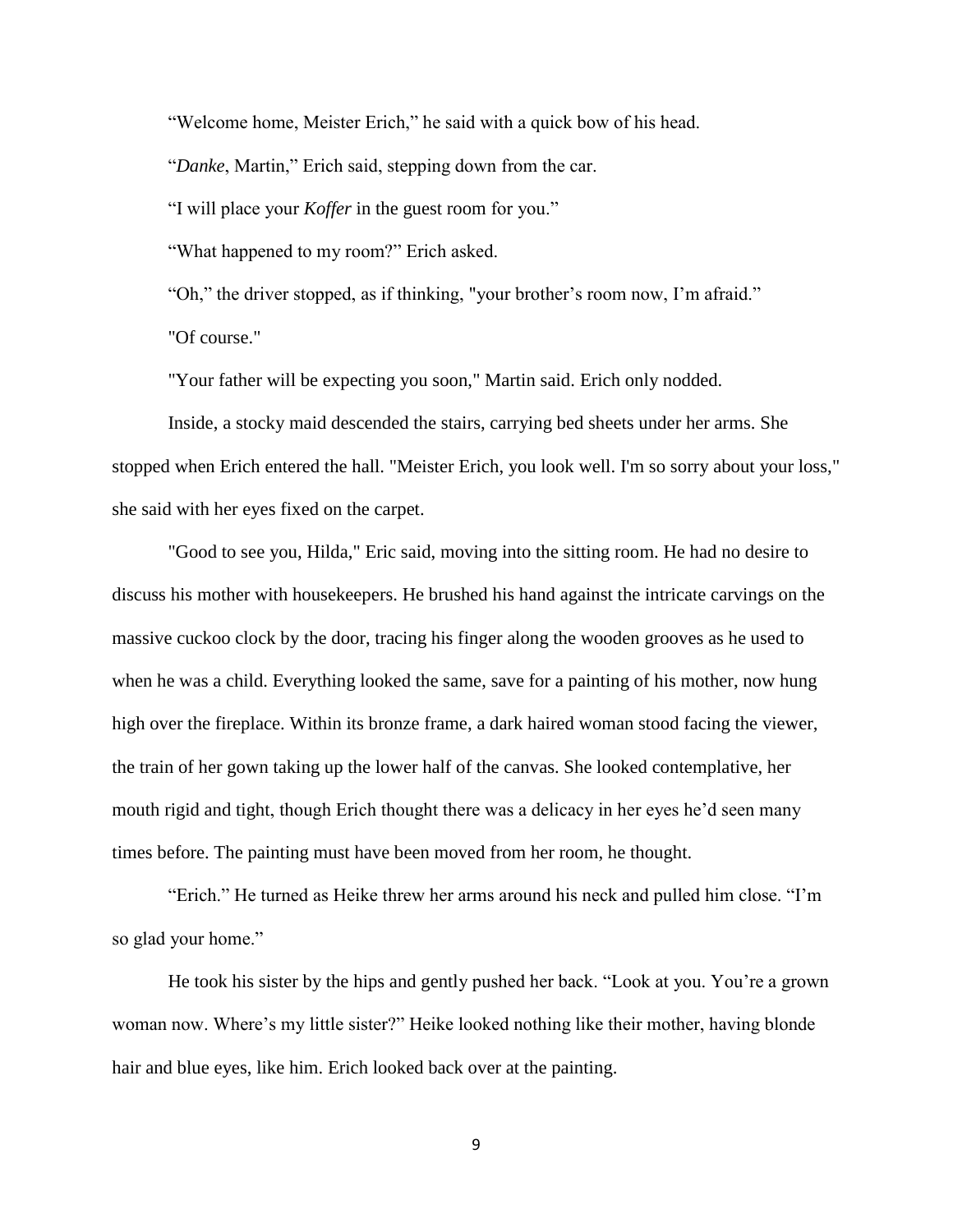Heike took his hand in hers. "How was the train ride? We weren't expecting you until later. Are you hungry?"

"What happened?" he asked.

"The doctors said it was Tuberculosis," Heike said, now quiet. "It was so sudden. She asked for you. I told her I had a letter from you from Paris and that you'd be home soon."

"I'm so sorry," said Erich, holding his sister close again. "I'm so very sorry. When was the funeral?"

"Three days ago. We waited as long as we could."

Ernst stood in the doorway, leaning against the massive clock, buttoning his grey military jacket. His dark hair was cut short and combed tight to his head. Erich thought he looked the same as when they'd last seen each other except for the thin brown mustache lining his lip. "Nice of you to visit, brother," his brother said, staring fiercely at Erich.

Erich continued to hold Heike's hand. "Ernst, I'm sorry. I was lucky to get your message. I returned to a hotel I'd visited before and they'd just received word. I came as fast as I could."

"Save it for Father," Ernst said. "He wants to see you. God knows you'll need a better excuse than that." He turned and went down the hall.

Heike squeezed Erich's hand. "I really am glad you're home," she said.

Ten minutes later, Erich sat in the back of the car again as Martin pulled away from the colonnaded entrance to the estate. The roads leading to the vineyard were mostly dirt and stone, only visible from the marks left in the earth through previous drives up the slopes. The Wanderer lurched back and forth as it climbed higher and higher, the *Weingut* shrinking in the distance. Erich gripped the sides of his seat to steady himself, but his head bobbed violently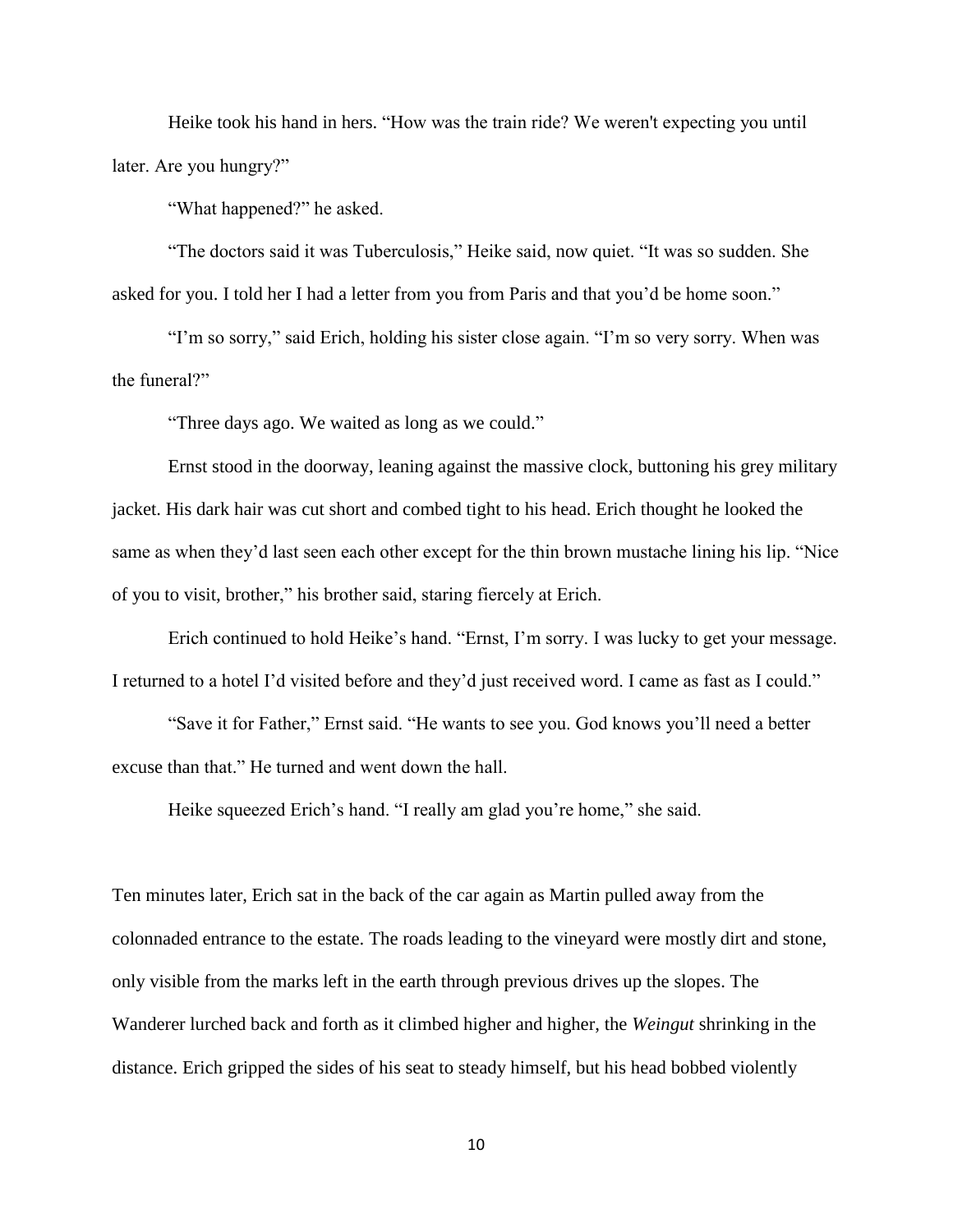while Martin steered through the rocky turns and cratered stretches. When they reached a portion of level ground, the car stopped. "I can go no further, Meister Erich. He's just at the top of that climb," said Martin, pulling Erich's door open.

Erich hopped down and began for the hill, taking his time as the ground rose before him at an angle that required careful concentration. Martin waited by the car, pulling out his handkerchief and wiping streaks of dirt from the dark blue doors. As Erich climbed, he could smell the sweet honeyed scent of wet dirt and sun bathed grapes all around him, grabbing a wooden post every so often to regain his balance. His boots were black with mud and the backs of his legs ached by the time he saw his father.

Otto von Zweigert stood at the top of the hill in his shirt sleeves, his cuffs rolled up to his elbows exposing the broad, blonde haired arms that Erich remembered all too well. An older harvester kneeled next to his father, holding the base of a post as Herr von Zweigert pulled at the vine wrapped around the stake. The curled plant released from the wood with a snap as Erich's father ripped the vine away.

"Father."

Herr von Zweigert did not look up. He continued to unravel the vine as Erich approached. "Leave us," he said to the older man. The harvester rose to his feet, knees caked in mud, and nodded at Erich before moving down the hill at a speed Erich could not comprehend.

"So, you have finally come home," his father said, "if only too late."

"Father, I had no idea. Heike's last letter said everyone was fine and I – "

"Do you know why I tore this vine away from its support?" Herr von Zweigert asked, holding the leafy twines up. He now stared directly at Erich, his grey mustache hiding his top lip, sweat gleaming from the top of his balding head.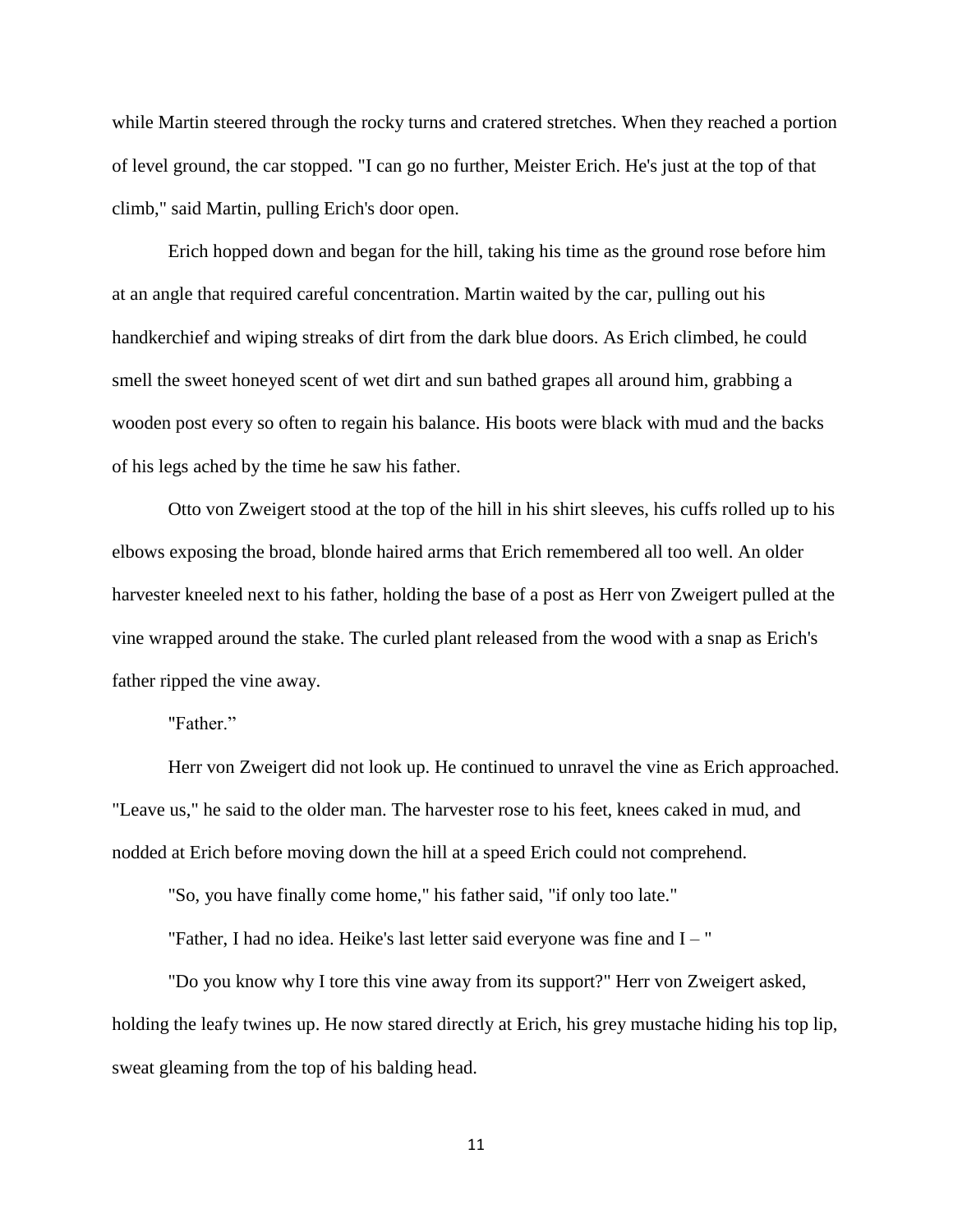"*Nein*," said Erich.

"Because I wanted it to grow in a certain direction," his father said. "I tried to train it to the stake. Tended its needs in hopes that it would grow upwards, but this vine decided to resist and now it's dead. A waste of my time and effort."

Erich searched for footing in the uneven ground. "I didn't –"

"She called for you at her last, boy," his father said. "I didn't have the heart to tell her the things I'd learned. You've run up quite the bill at my expense, but she died without knowing."

"*Danke*," Erich said, facing the ground so he didn't falter and to keep from his father's burning gaze. He searched his mind for something to say. "I'm willing to work to pay it all back."

Herr von Zweigert threw his head back and laughed. "Work for it? How?"

"Here, with you. In the vineyard. I'll take over the business like you've always wanted me to, Father."

His father tossed the dead vine aside. "You don't know the first thing about taking care of something, boy. I've raised you too gentle. I won't have you in charge of my slopes. I've just uprooted the last of my problems."

"But I'm your heir. I'm your son," Erich said, his voice rising.

"Are you?" his father asked. "What kind of son misses his own mother's funeral? Galavanting around Europe, probably drinking and consorting with low-lives and whores, ruining the name I've worked so hard to build. You begged and pleaded to go to that college. You can't even finish what you start. I'm glad your mother didn't have to witness what a disgrace her child has become to this family."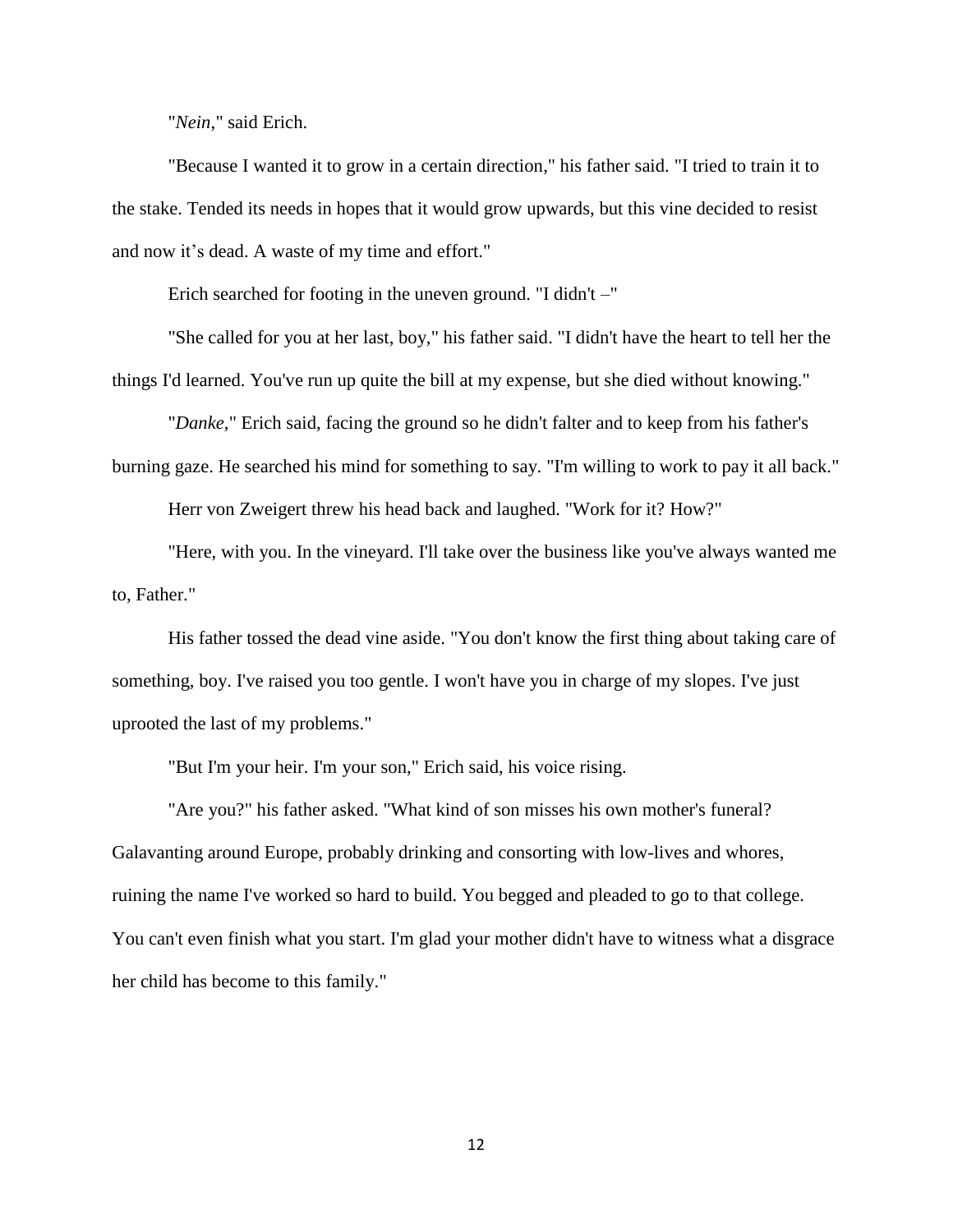Erich felt like his tongue had swollen, filling the back of his throat. His vision began to blur. He could not let his father see him this weak. "If I am not to work alongside you, then what would you do with me?" he asked.

Herr von Zweigert wiped the sweat from his brow and dried his hand on his shirt. "Ernst has just finished cadet school and will be leaving for the military in a couple of weeks. You will be joining him."

"Father, you can't be serious." Erich's excitement lifted his voice, despite his efforts to remain calm.

"Oh, I am, boy. It's about time you learned some discipline. I've done all I can."

With that, Erich's father returned to his work, staking another post into the earth as Erich stood in silence. He had a long climb down the hill, finding it especially hard to find his footing with his father's words in his head. He was to be enlisted into the army after all. All of his mother's protestations had seemingly died with her. Erich wondered if it was the knowledge of his debt or his mother's passing that prompted this decision in his father's mind. He supposed it didn't really matter. Erich didn't even wait for Martin to open the back door to the *Püppchen*, hopping into the car with his muddy feet. They drove home in silence with only the clatter of the wheels hitting indents in the road filling the air.

Back at the estate, Erich found a tin of tobacco in the main room on the first floor. A maid entered and asked about luncheon, but Erich was not hungry. He sat in front of the fireplace, slowly rolling a cigarette as he looked up at his mother's portrait. The painted eyes seemed to stare back at him, offering a tender look that spoke of compassion and understanding. She always knew what to say, Erich thought, lighting the cigarette. Always knew how to make the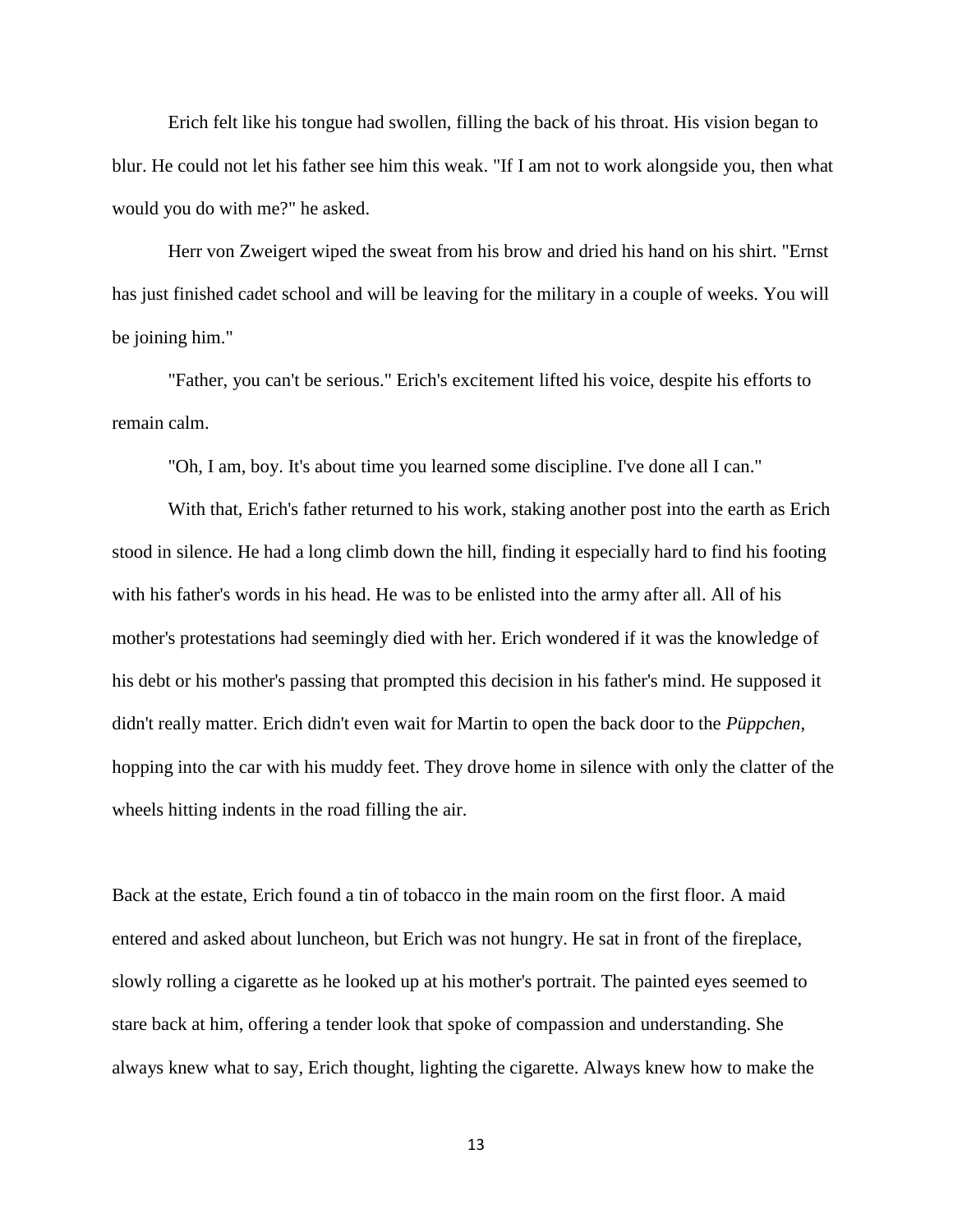best out of any situation. He inhaled deeply as he sat alone in the room, listening to the soft clicking of the clock gears, wishing paintings could somehow speak.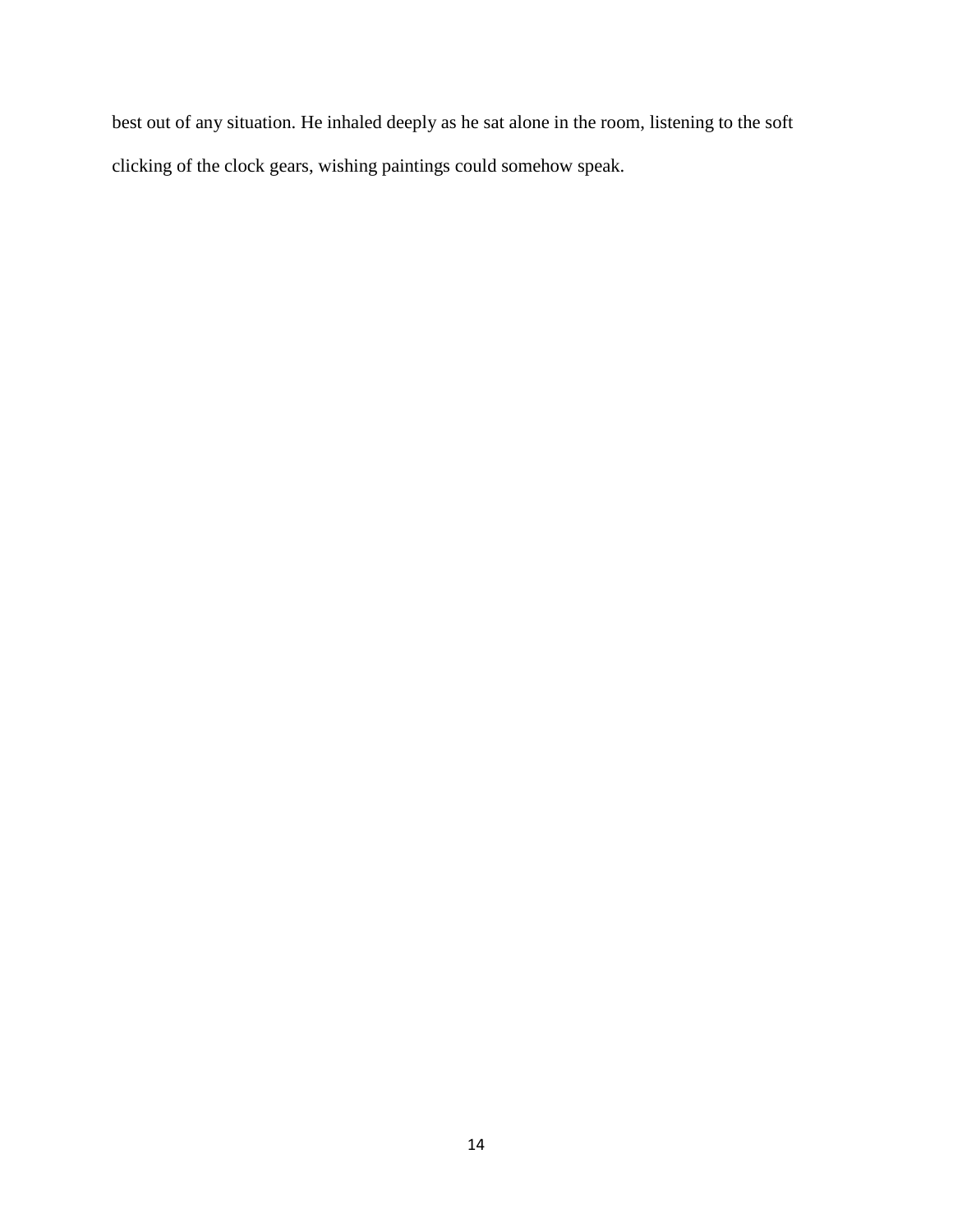

is brother hadn't been home a week, yet Ernst thought that he'd had enough of Erich's company for several lifetimes. The von Zweigert estate was easily large enough to avoid contact with its other occupants for most hours of the day, but Ernst would occasionally happen upon a room to find his brother spread across the divan, gazing at a cloud of smoke swirling above him. In such instances, Ernst would make for the table, muttering to himself, saying he left his matches before leaving the room in a hurry. The very sight of Erich made Ernst think on his mother in a way that caused his teeth to grind together.  $\widetilde{\mathcal{H}}$ 

He hated the way his brother sulked around the estate, dismissing the maids when they brought food. The way he retreated to the guest room every night around sunset, not to be disturbed, moments before his father returned for dinner. He hated the way Heike had taken to sitting outside in the courtyard with Erich every afternoon, listening to the ridiculous stories of his travels. The Champs-Élysées. The Louvre. How wonderful it must have been to parade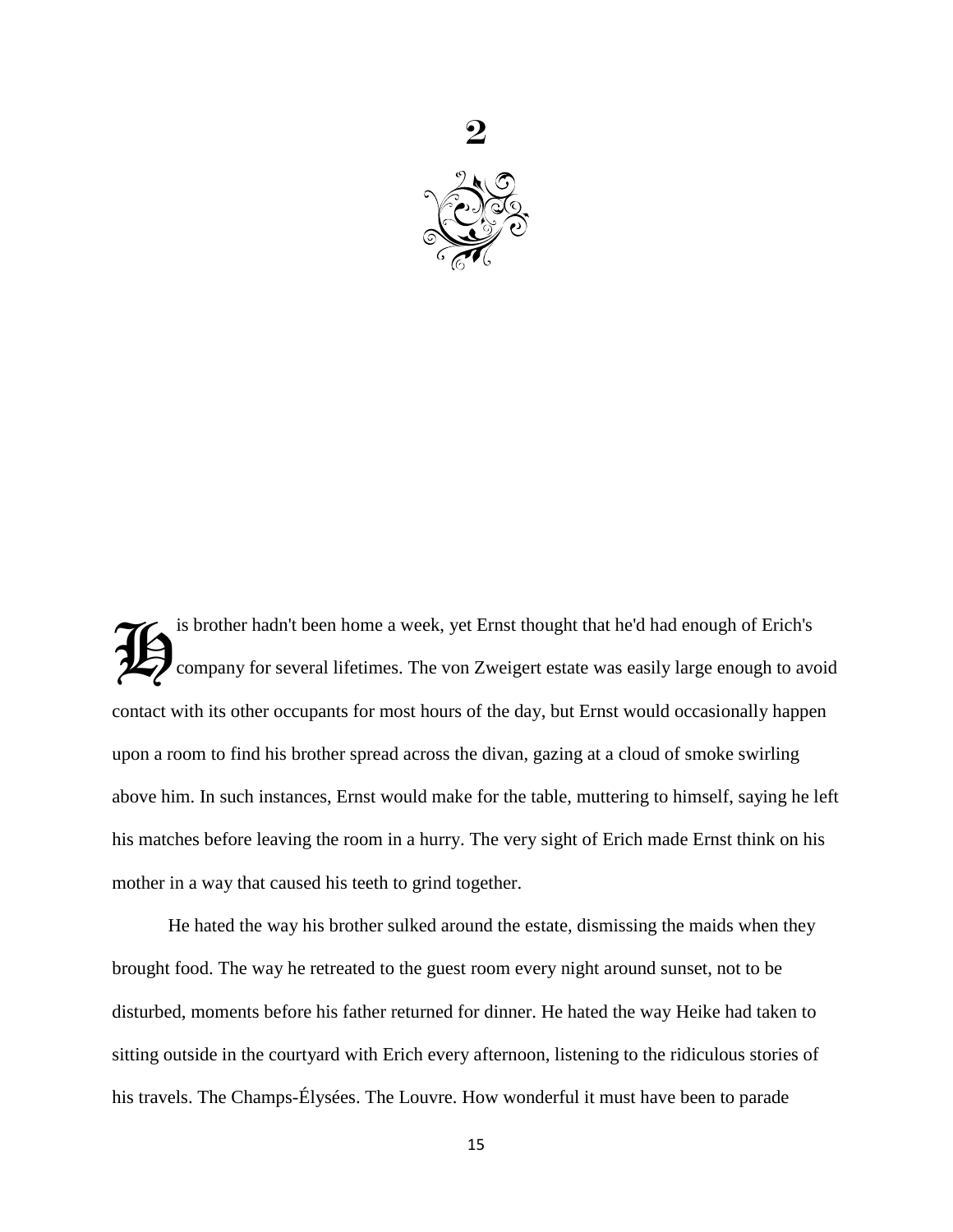around France while Ernst was at home, ordering the maids to replace his mother's bed sheets, once they'd removed her body. He could hear their laughter from his room some days, making it impossible to read, but he refused to close the window. This week had been hot, sweltering at times. The library was always vacant, but why should he be made to feel a stranger in his own house? He'd done everything right, everything that was expected of him.

"Almost done, Meister Ernst," Martin said, wiping the razor on the towel. Ernst had asked for a shave and trim that morning. He liked the way his cheeks felt like velvet afterwards. He looked himself over in the mirror as Martin collected the brushes and scissors.

"I think that will do," Ernst said, turning his face to each side, running his fingers over the tops of his ears. Tonight was important and Ernst wanted to look his best. Herr von Zweigert had invited some of the wealthy men from town to a dinner this evening. Baron von Luft and Colonel Adler. They would be bringing their wives, and above all, Baron von Luft was bringing his daughter. Ernst knew what this meant, and he would not disappoint his father. He was expected to sit near the Fraulein and entertain her with stories from cadet school. If tonight went well, Ernst might see her again and perhaps within the week, he'd have permission to write her when he left for the army. At least there was still one von Zweigert son that was presentable, his father told him days before. Ernst had smiled at this. He met the young Arriane von Luft years ago at a Christmas party hosted by his family. He couldn't remember her face well, but looking in the mirror, he was sure she would be impressed with how he looked, handsome in his military uniform with a fresh haircut and neat mustache. Ernst wiped his face with the towel. He hoped she would be pretty.

Heike walked passed as Ernst entered the hallway. Her blonde curls bounced against her shoulders as she turned and looked Ernst over.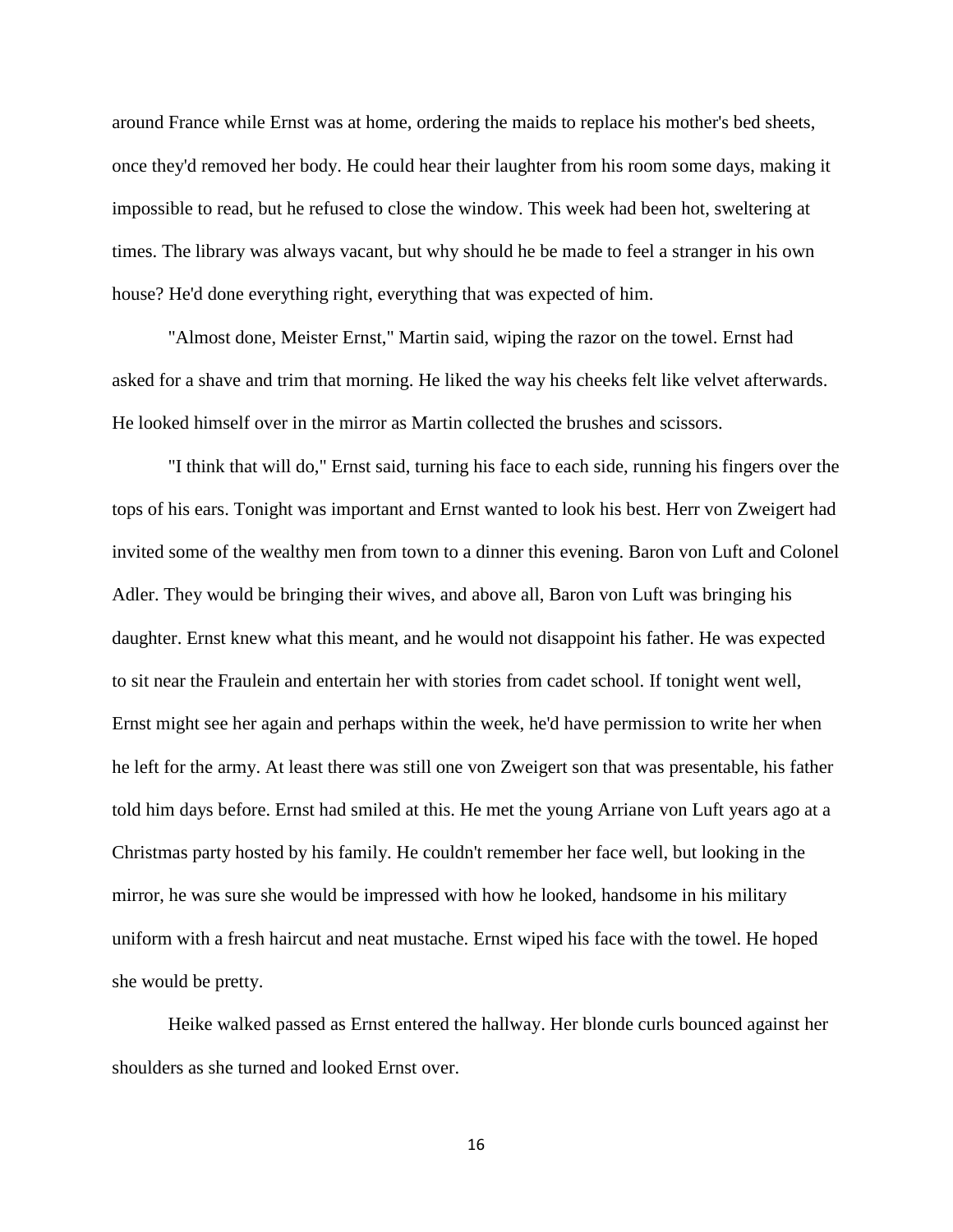"You look nice," she said. Ernst studied her face. Ever since Erich's arrival, Heike seemed in better spirits, and, the last couple days, Ernst hardly caught a glimpse of her without a smile on her face. It made him sick.

"Where are you off to?" he asked.

"Erich and I were going to go on a walk down to the river," she said, her lips pulling back to reveal the top row of her teeth, "would you like to come?"

"And talk about his grand adventures abroad? *Nein*."

Heike's smile sunk into a tight lipped expression that reminded Ernst of his mother's face. "He hasn't done anything, Ernst. I don't understand why you are so cold to him."

"Because he hasn't done anything. And he probably never will. It's pathetic. He's older than I am and has nothing to show for it."

"I don't like the way you ignore him," Heike said. "*Mutti* wouldn't have wanted this hostility after she passed." She moved to Ernst and placed a hand on his shoulder.

"Don't touch me," he said, clutching Heike's wrist. "You can walk around here with him, like she never died, but you were there."

Heike struggled at his grip, but Ernst's hand locked around her thin fingers, pulling her close until their faces almost touched. "You're hurting me, Ernst."

"Go ahead. Go laugh with him about how great it is to run around with creditors at your heels. Father will take care of it all in the end. You two are a disgrace to her name. I'm the only one who seems to care that she's gone."

Heike let out a whimper but said nothing, turning from Ernst's gaze.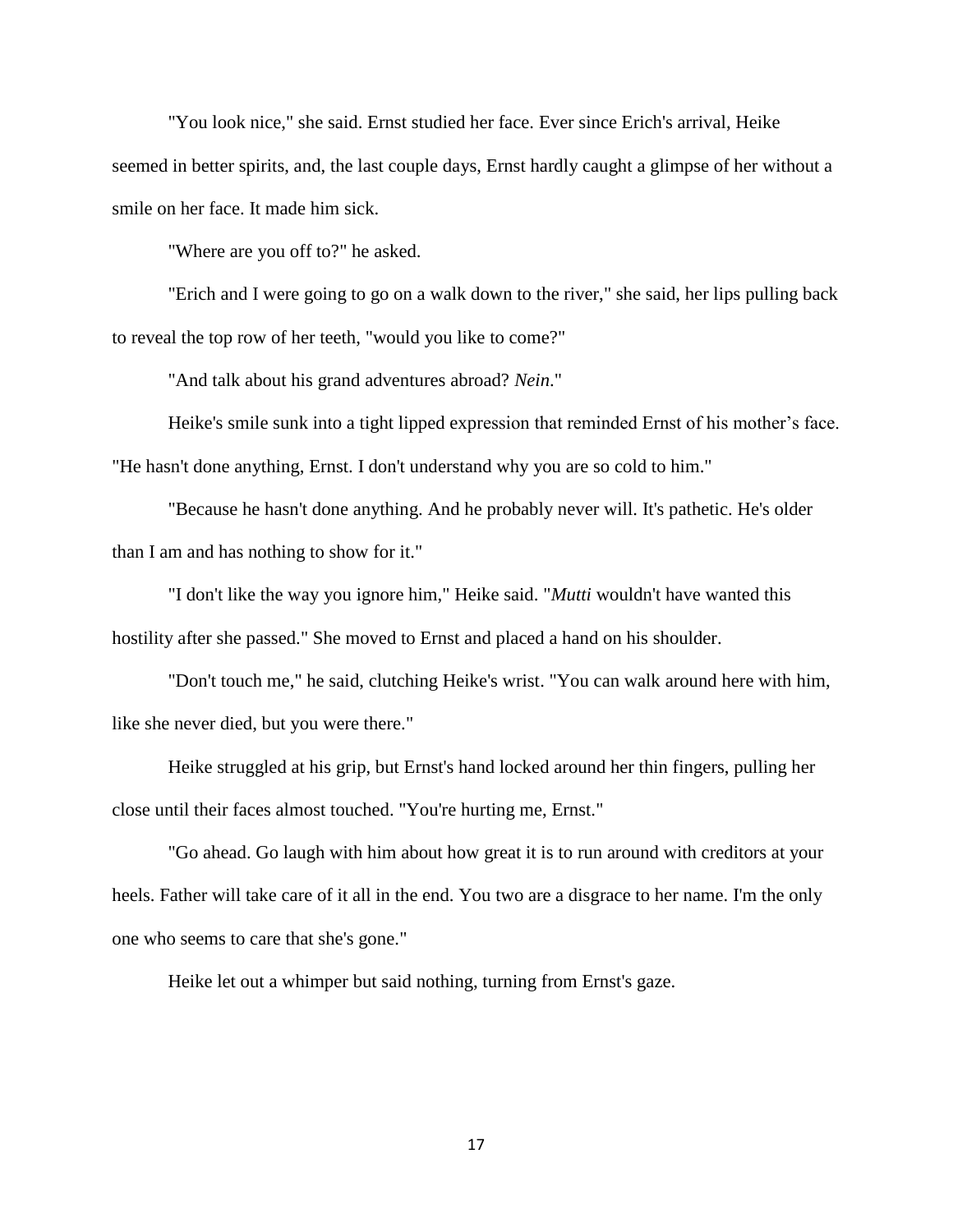"Just make sure he actually shows up this time," he said. Ernst released his sister and made for the stairs. There was much to do before the dinner tonight. This evening would be a welcome distraction for the von Zweigert estate.

Ernst found Elsa spreading a white cloth over the massive oak table in the dining room. "I'm going to need my uniform cleaned before the guests arrive," he said to the maid. Elsa assured him everything would be taken care of.

"You look very handsome, Meister Ernst."

"*Danke*, Elsa," he said, sitting down at the head of the table. His father would already be out on the slopes at this hour. "I'll take my breakfast in here before they arrange the room." Ernst lit a cigarette as Elsa left.

He loved the dining room. It was his favorite room in the house. Ernst would sometimes sit alone in the room whether he was hungry or not, in his father's chair only during the day. There was always something to look at. The wall by the main door held a large portrait of Otto von Bismarck, tall and proud in his Prussian uniform, an iron cross pinned to the breast, the face above his golden collar looking solemnly into the distance. Ernst contemplated his facial expression every time he entered the room. What must a man like that worry about? he wondered. Most likely everything, but Ernst bet he wanted for nothing in his life.

Another painting almost hid the entire side wall of the dining room, its colors dark and joyless. Ernst once heard the servants were afraid to even look at the picture, as if its subjects were alive. Ernst studied the face of his grandfather, Ulrich von Zweigert, field marshal and martyr of the Hussar regiment of the Franco-Prussian War. Ernst had never met the man, but he felt he knew him through his father's countless dinnertime stories of his brave charge against the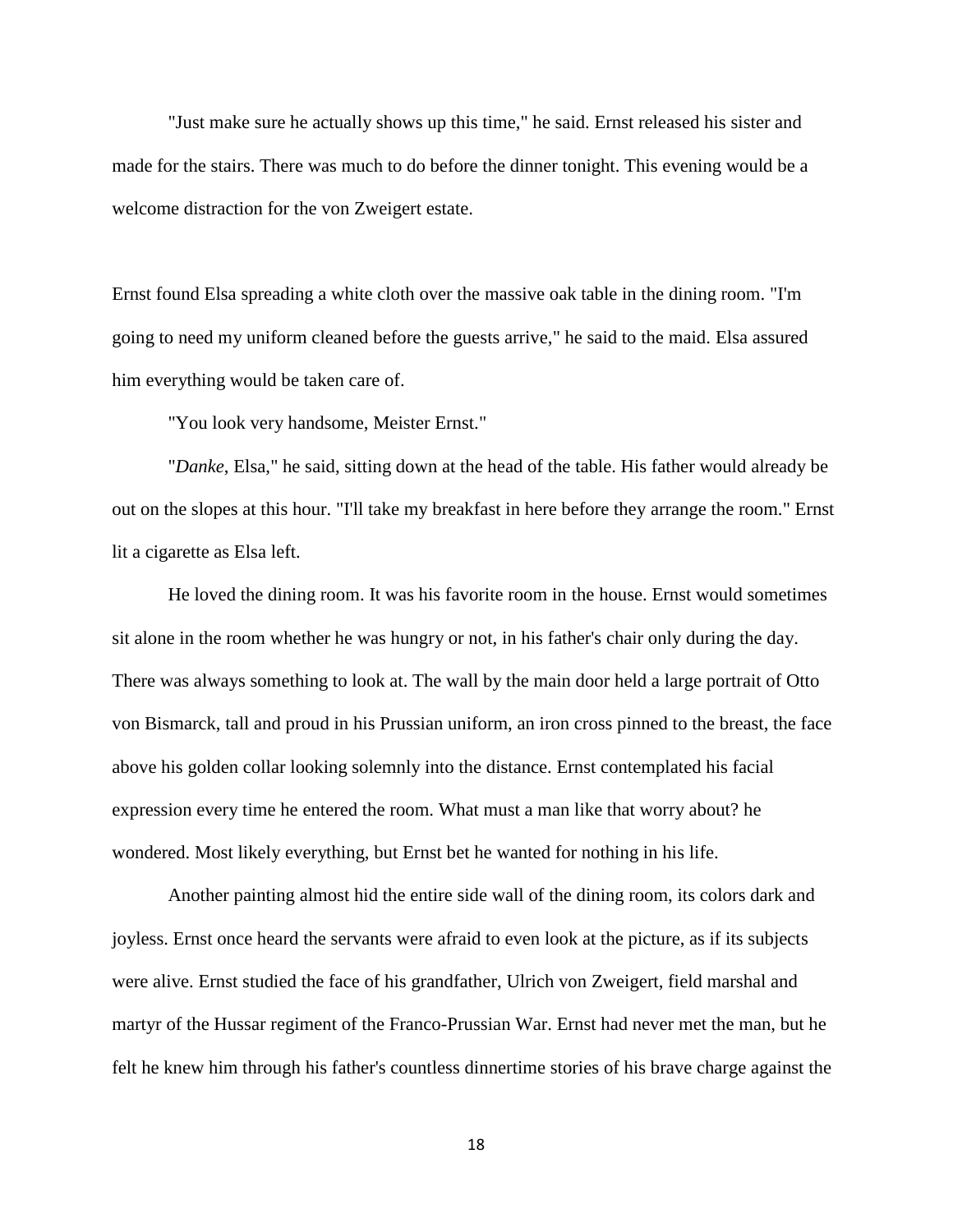French artillery. Even today, he thought he'd never tire of such a striking image. Ulrich von Zweigert sat firmly on the deep black horse, looking straight through the painting, his *Totenkopf* dolman blending into the animal, making it hard to tell where man ended and beast began. Ernst gazed at the skull and crossbones insignia across his grandfather's busby. How grand he looked, staring into the dining room as he must have looked upon the guns that claimed his life. Ernst thought a man like that must have never worried over anything.

Ernst finished his cigarette as Elsa returned with tea. Placing the tray before him, the maid turned to leave, but Ernst grabbed her hand. Her wrist was locked in his grip, but he held onto her with a delicacy he had forfeited upstairs with his sister. Her large brown eyes blinked quickly. She was only a few years older than Ernst. Fair, but not exceptionally pretty. He enjoyed her presence though. Sometimes he gave her commands just as an excuse to keep her in the room longer.

"Father is very much expecting tonight to be perfect in every way possible," he said, staring into her eyes. "See that all the glasses are immaculate."

"Of course," Elsa said. "I hear the Fraulein von Luft will be joining?"

"*Ja*, well Father thinks it's time for me to consider my options. As a man, you see."

Elsa nodded. "One of the cooks used to work for the Baron and he said she is a very attractive young girl. I'm sure you will be well suited if it is to be so."

"Is that jealousy I hear, Elsa?" Ernst asked. He lowered his voice. "Afraid no one will sneak down to the servants' quarters to watch you undress anymore?" The image was in his mind as fresh as the day it happened. He could see the curves of Elsa's body under her pinafore before him. Her breasts stood high on her chest, firm and round like the vineyard slopes outside the estate.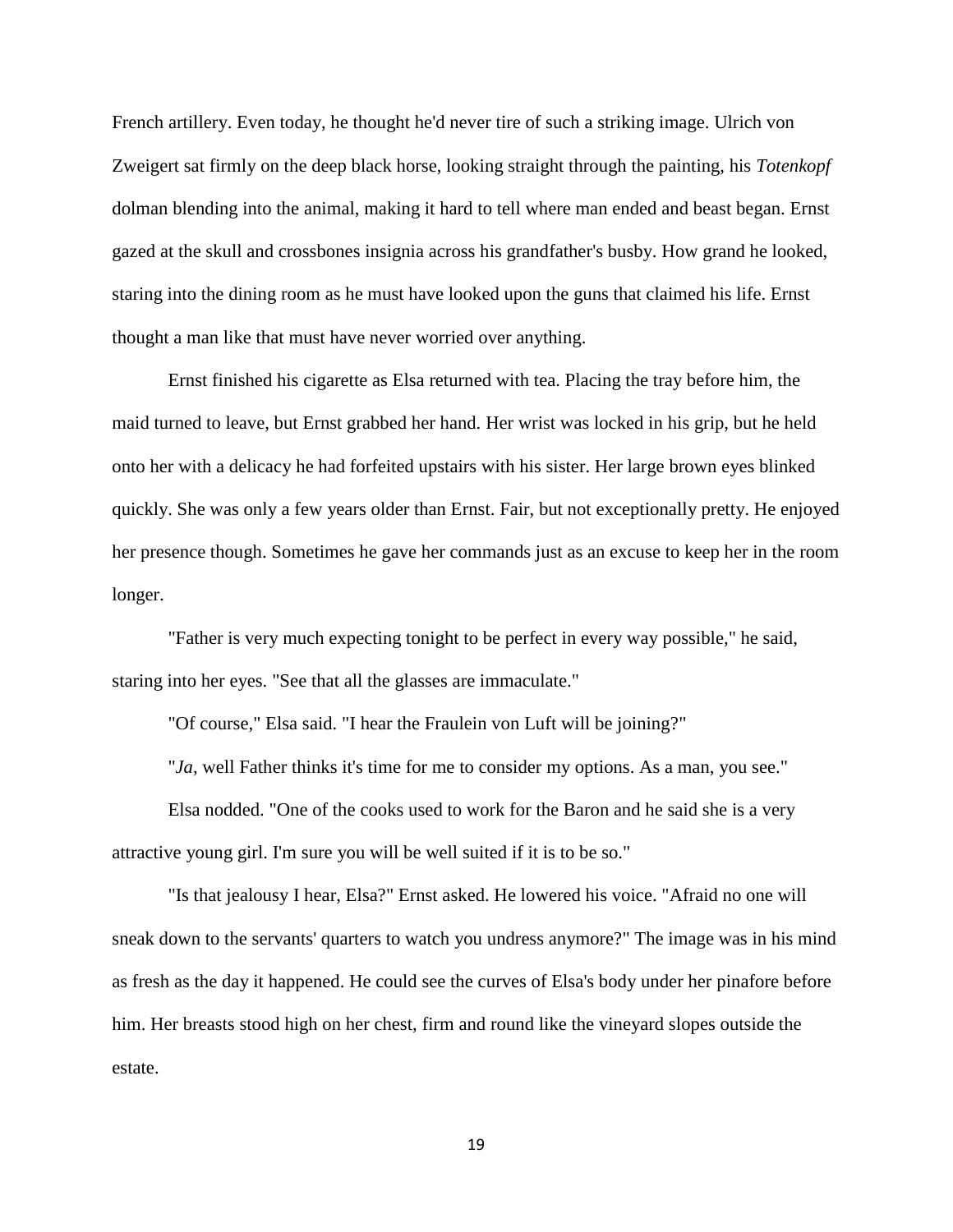"Meister Ernst, please," Elsa said, looking around the room. "You promised we would never speak of that again. I could lose my job if someone overheard."

Ernst poured his tea. "There's nothing to worry about," he said, taking a sip from the steaming cup. "You'll still have a job, as long as everything goes well tonight."

Evening came on quicker than Ernst hoped. He stood in front of the mirror, arms outstretched, as Martin brushed his uniform. "Faster, dammit. I can hear them in the hall already," Ernst said. Downstairs, the guests were arranged around the table with the men and women mixed. Heike sat next to Colonel Adler and Arriane next to a space for Ernst. Across the table, Erich was seated next to Baron von Luft with an empty chair between them where his mother should have been and Frau Adler to his left. Frau von Luft was given the end of the table and as usual, Herr von Zweigert sat at the head. Everyone stood as Ernst entered the room. "Please forgive me for being late," he said, eyeing his siblings as he shook hands with the men. At least Erich was here and dressed in a dinner jacket.

"Congratulations, my boy," said Colonel Adler. "I hear you graduated top of your class at Oranienstein."

"*Danke schön*," said Ernst, taking the large man's hand. "It's an honor to finally meet you, Colonel."

The Colonel laughed. "I've been looking forward to meeting Ulrich's grandson for quite some time. You come from a long line of esteemed military men, you know."

Ernst caught his father eyeing him as the Colonel spoke. He thought he could see the hint of a smile under Herr von Zweigert's silver mustache.

"Well, now we can begin," his father said.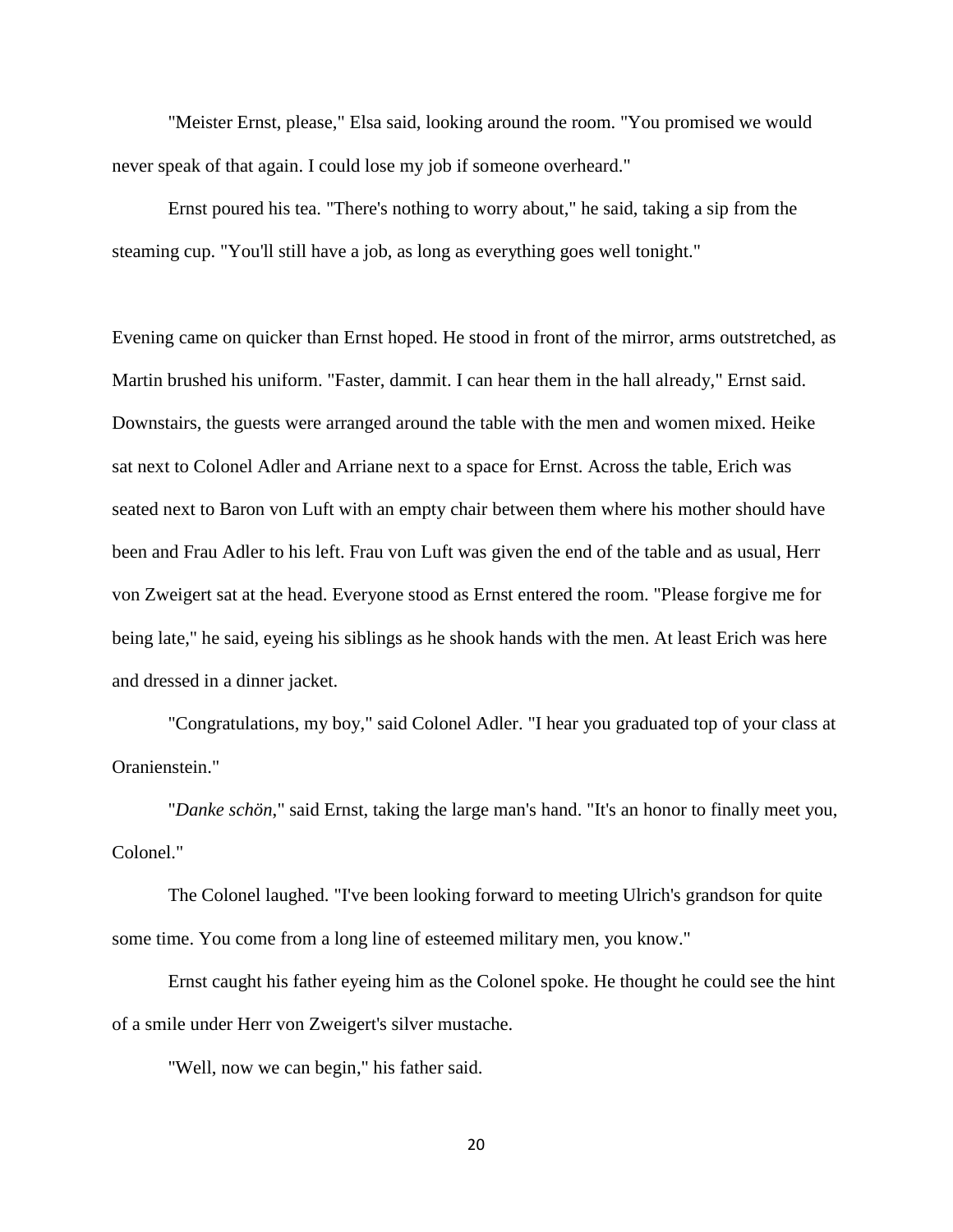Ernst took his seat. Arriane von Luft glanced over as he laid the napkin over his leg. Her long blonde hair sat tight under a pearl bandeau and plumed aigrette, high on her head. Some curls hung free, hiding her ears, giving Ernst the freedom to gaze upon her milky white neck. She looked a grown woman now, tall and fashionable like the ones he'd seen in magazines and about town when he left school.

"It's been a long time, Ernst," she said as butlers moved about, lowering dishes with arrays of wine glasses as they bowed their heads.

"Four years, I believe," he said. Ernst thought his voice sounded strained as he looked at Arriane. He coughed. "You look lovely this evening, Fraulein."

Arriane blushed. "And how your brother has grown. I heard he has been away in Paris? How exciting. I thought he was studying at Cophenhagen, though."

Ernst didn't know how to respond. He was soon to be an officer in the Prussian army with a real career in his future. Who cared about some truant?

"*Ja*, I believe he got lost on his way home," said Ernst. "Poor fool."

The next hour the butlers never seemed to stop moving as they hurried in and out of the dining room with various courses under covered pewter. Salmon and spargel, potatoes covered in hollandaise sauce, sauerbraten, and always more Riesling. Ernst watched as Erich refused each glass after his second. Suddenly he's an *Abstinentzler*, Ernst thought. Probably feels guilty about drinking away so much of their father's hard labor. He kept watch on Erich whenever the time called for him to switch talking to Arriane and converse with her mother instead. Ernst found Frau von Luft to be far less interesting than her daughter and much less pleasant to look at. He would turn his head to grab the attention of one of the butlers only to find Arriane suffering some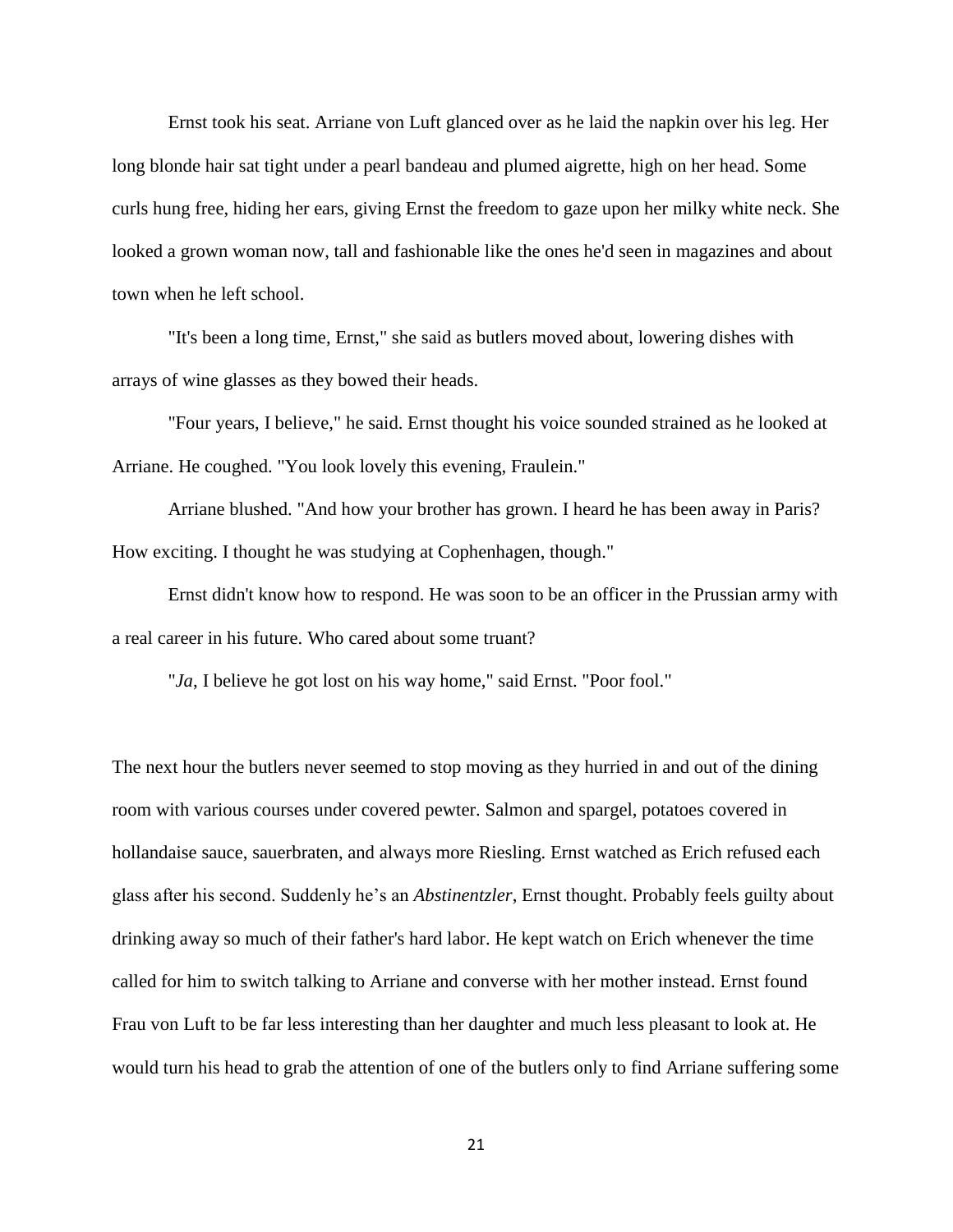of the Colonel's loud talk of wartime strategies. Her head would nod politely, but even in the corner of his vision, Ernst could see Arriane's gaze fixed on his brother. Erich was in the middle of telling Baron von Luft about Parisian politics.

"Well, you can't expect much from the French," the Baron said. "Look at the mess they made with that Dreyfus character."

Erich shrugged. "Talk is still popular over there."

"The whole affair was quite a scandal," said the Colonel. "Whether the punishment was too severe or not, treason is a serious issue."

Herr von Zweigert laughed, lifting his empty glass as he nodded towards a butler.

"Progressives and radicals. What a farce. A whole country can't go to pieces every time a Jew is accused of a crime, innocent or not."

The Colonel and the Baron seemed to agree. Erich looked down into his plate and said nothing.

"I think it's wonderful you were able to experience another culture that way, Erich," Arriane said. "It must have been lovely."

Ernst almost dropped his fork. What did Arriane see in his brother and why was she so uninterested in him?

Erich looked at his father before answering. "*Ja*, I was especially fond of the French cinema. They have these theaters where –"

Herr von Zweigert laughed again, harder this time. "That's my son, gentlemen. Loves cinema. I spent a fortune on a school in Denmark so he could watch pictures in Paris. I'm sending him to you, Colonel. Do with him what you will." The women at the table exchanged nervous glances.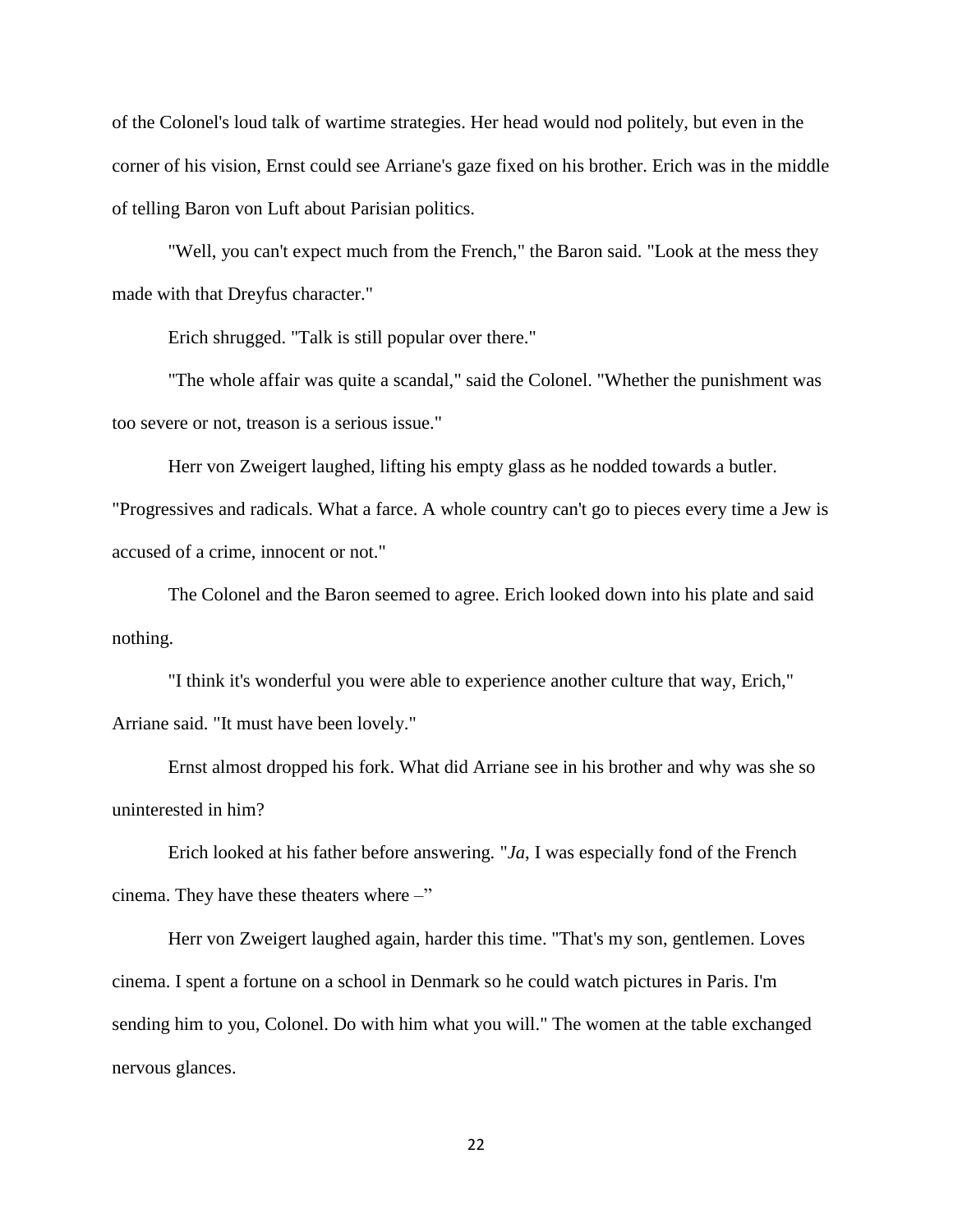"Of course," Colonel Adler said. "The army is always in need of healthy young men." He lifted his glass towards Erich.

A feeling of relief passed through Ernst as he took a sip from his glass. The drink passed through his chest, a warm feeling making its way upwards as he set the glass down. His father would say what he was thinking and Arriane would see that there was no need to be polite to Erich for the sake of dining conversation etiquette. Erich stood and dropped his napkin on the plate, excusing himself from the table. Arriane rose from her chair, but Baron von Luft shot her a squinted look and she sat down again.

"You must come up to see the vineyard sometime," Ernst said, accepting another glass of wine.

"Of course," said Arriane, her eyes on her lap. "I look forward to it."

When dinner was over, Ernst said goodnight and lit a cigarette in the dark of the sitting room. The von Lufts had left. He didn't even bother to ask Arriane if he could write to her. It was clear Erich was the one she wanted asking. Ernst ground his teeth so hard he thought the remaining guests would hear him in the hallway. He heard the Colonel and his father speaking just outside. "The boy will be alright, I'll see to it," the Colonel said. Ernst wondered if they were talking about him or Erich. Probably Erich, he thought. Even during the celebration of Ernst's enlistment, everyone seemed more concerned with his damned brother. "Again, I'm so sorry for your loss," he heard the Colonel say. Ernst inhaled and blew the smoke out his nose. Even in the dim light, his mother's portrait stared directly at him. If only she were still alive, this night would have gone much better. The sounds of voices faded in the hallway and Ernst stabbed his cigarette into the ashtray.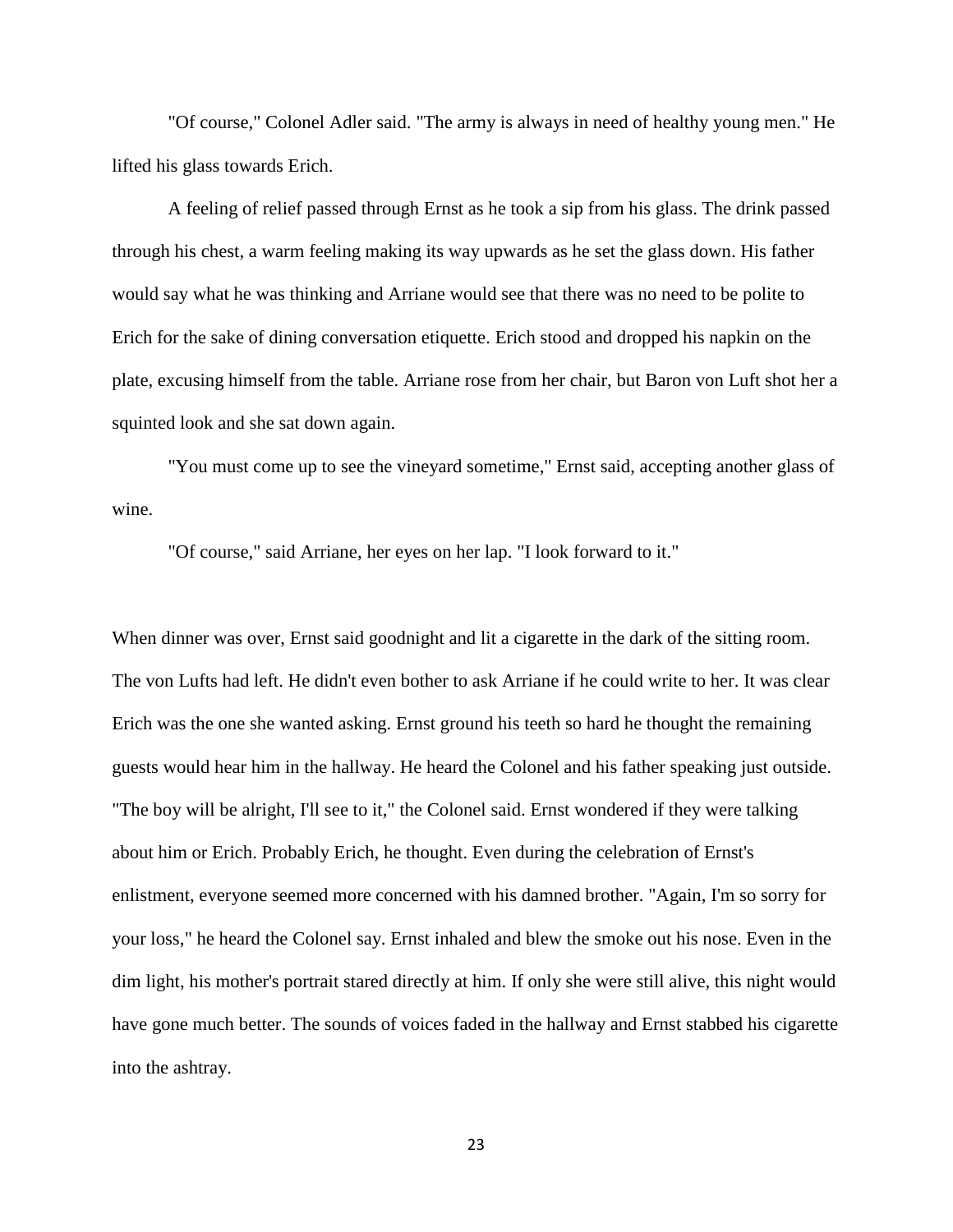Down the hall, Elsa carried a pile of dishes against her chest. Her eyes followed the carpet as she made her way to the kitchen. Erich stopped and put his hand up to the wall, blocking her escape. At least he would get someone's attention tonight.

"How was the dinner?" Elsa asked.

"I need new linens in my room," he said.

"I had them changed this morning, Meister Ernst." Elsa struggled to keep the dishes together as she stood in front of him.

"I didn't ask what you did this morning," he said, taking a half empty wine glass from Elsa's arms. "Be quick about it too." Ernst drained the glass and carefully balanced it on top of the tray. He made his way to the guest room. He felt like his feet carried him there faster than he commanded. Throwing the door open, he found Erich on the bed, reading a book.

"That was some show you made, brother."

Erich turned a page. "Spare me, Ernst. I'm not in the mood."

Ernst clenched his fists. "What exactly are you in the mood for, then? Besides ruining this family's name and my dinner."

His brother closed the book. "Have I wronged you in some way?"

"Arriane," Ernst said, surprised that he was almost yelling. "You have to hold everyone's attention with your little stories, don't you?"

Erich stood. "I was being polite. Answering questions when they came to me. I didn't bring it up."

"Everyone knows what you did. How you owe people money. They feel sorry for you, Erich. They feel sorry for Father because you're his son and they want to be polite." Ernst felt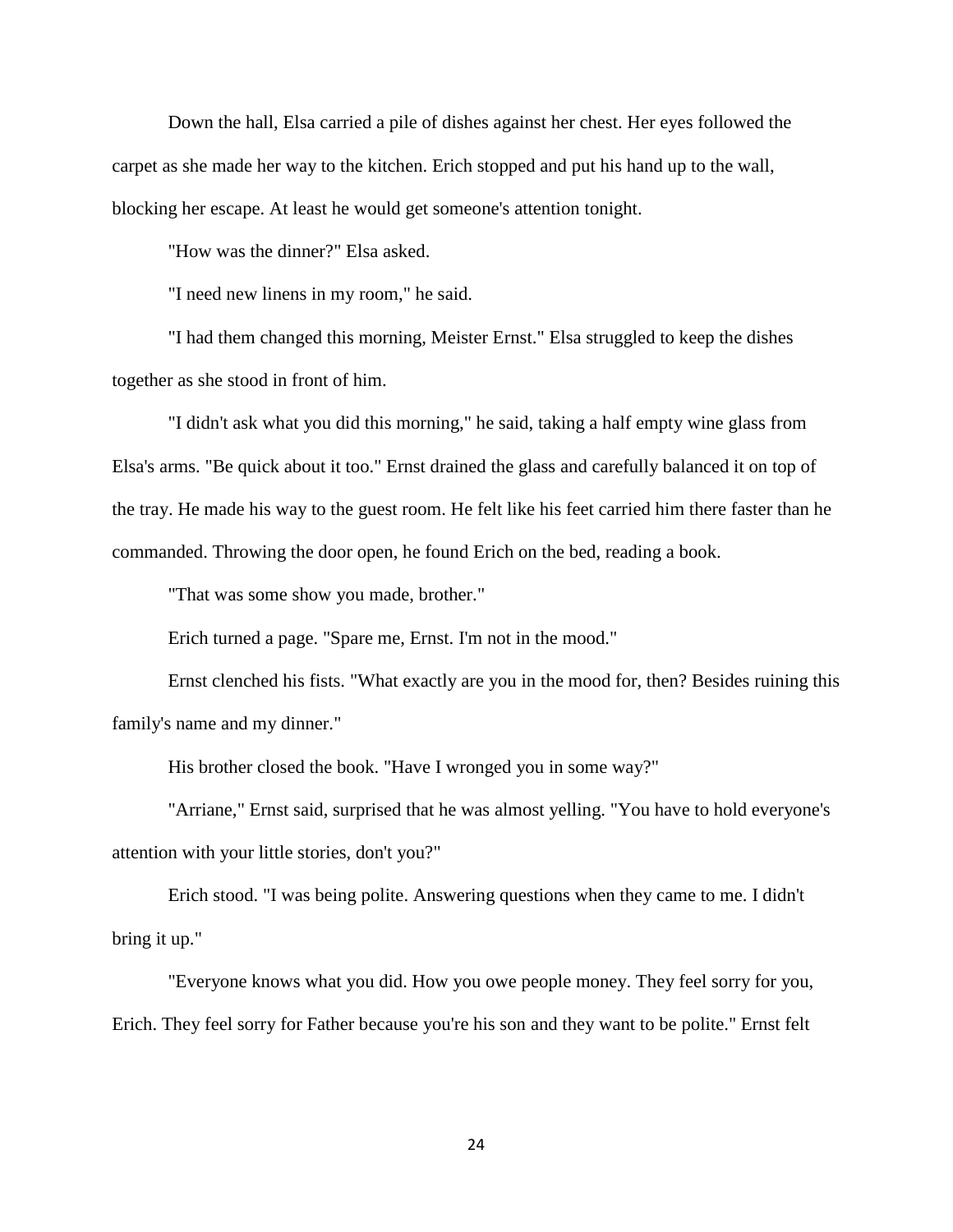very warm in his uniform, the wetness on the back of his neck made him feel every move of his collar as he turned his head.

"You're drunk, Ernst," Erich said, nudging him to the door.

He moved out of reach of his brother's hands. "You may find the army less forgiving than him. They don't welcome home deserters."

"We're not at war," Erich said. "Go to bed."

"You better pray we don't see a war," said Ernst as he stepped out into the hall. "I for one wouldn't mind it much. Once I'm an officer, I won't have to be stationed near you."

Erich closed the door.

In his room, Ernst opened all the windows. He's so self-righteous, he thought. Ernst pulled at the collar of his military jacket, ripping a button in his haste. "Damn," he said, looking at himself in the mirror. His face had gone bright red and his dark hair hung loose against his slicked forehead. He never admits when he's wrong. He inspires this sort of hostility in people. Ernst heard a knock at his door. "Come in," he said, unbuttoning his jacket slower this time. Elsa entered with a pile of sheets. She began stripping the bed of its linens. Her dark hair fell loose from the white headpiece. Her locks didn't have the same elegance of Arriane's, but Ernst could not keep his eyes from the strands that lightly brushed her cheeks as she worked. He watched as her hands moved up and down the mattress. He wanted to be on the bed as she smoothed every wrinkle and fold across its surface. He moved towards the door and closed it.

"Meister Ernst," she said, her eyes moving from Ernst to the door.

"Remember when I saw you and you just... let me watch?" he said, removing his jacket and wiping his neck with a clean towel.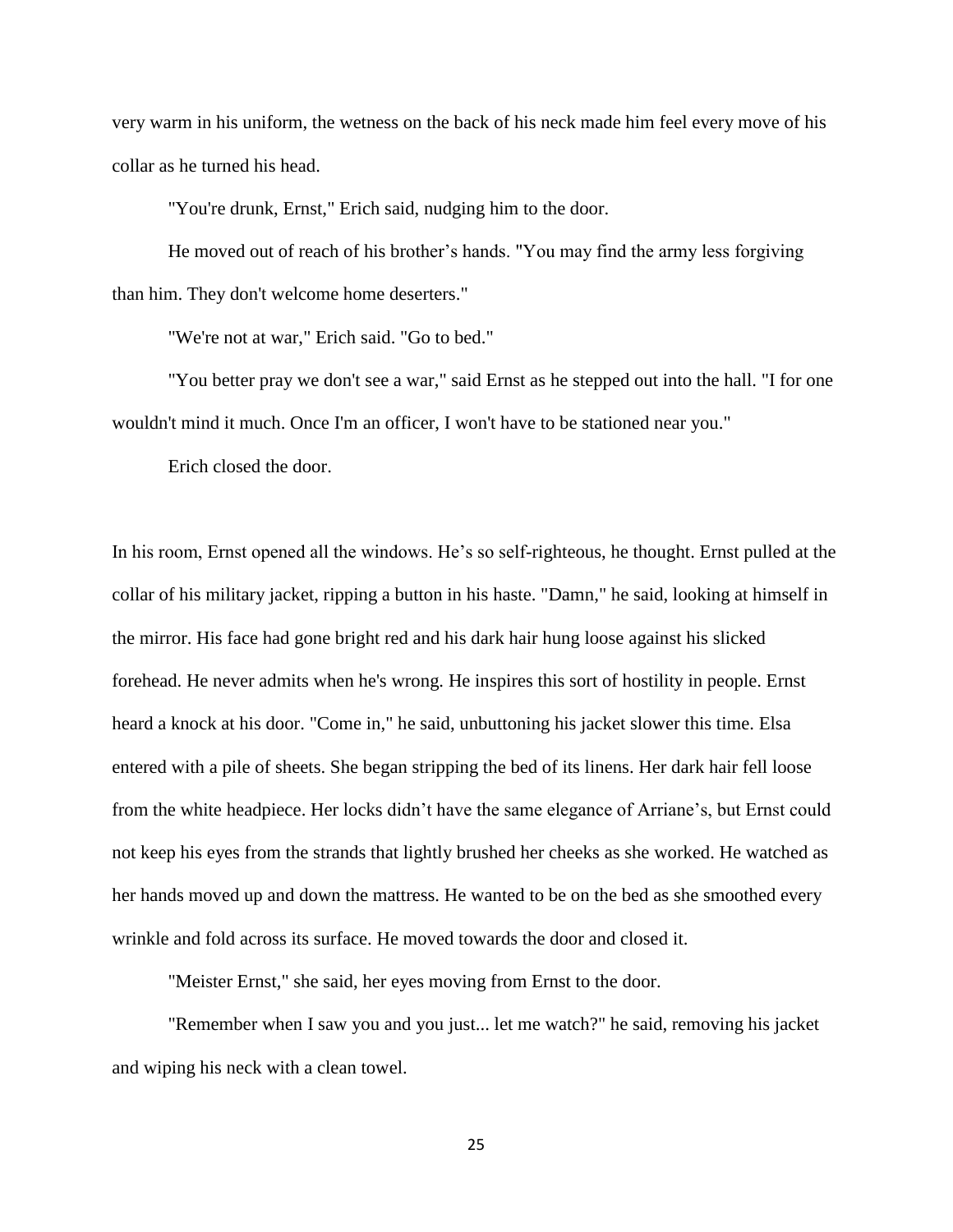Elsa dropped the sheet back on the bed. "Meister Ernst, I must go."

"*Nein*, you will stay."

"I don't want to lose my job," Elsa said, her lip quivered as she spoke.

"I can tell my Father that you've been stealing bottles of wine. He's always thinking that

they're going missing." His voice had taken a deep tone that resonated through the silent room.

Elsa took a step forward. "But I'm never down in the cellars. You can ask Hilda."

Ernst laughed. "It doesn't matter. Who do you think he'll believe? You've only been here for five years."

Elsa's brow furrowed. She seemed to be in deep thought. She slowly nodded and Ernst locked his door. He put a cigarette to his lips as he sat in the chair beside the mirror, but didn't light it just yet. There were still plenty of hours before dawn. Ernst von Zweigert would have some gratification this evening in some manner that his brother could not take away.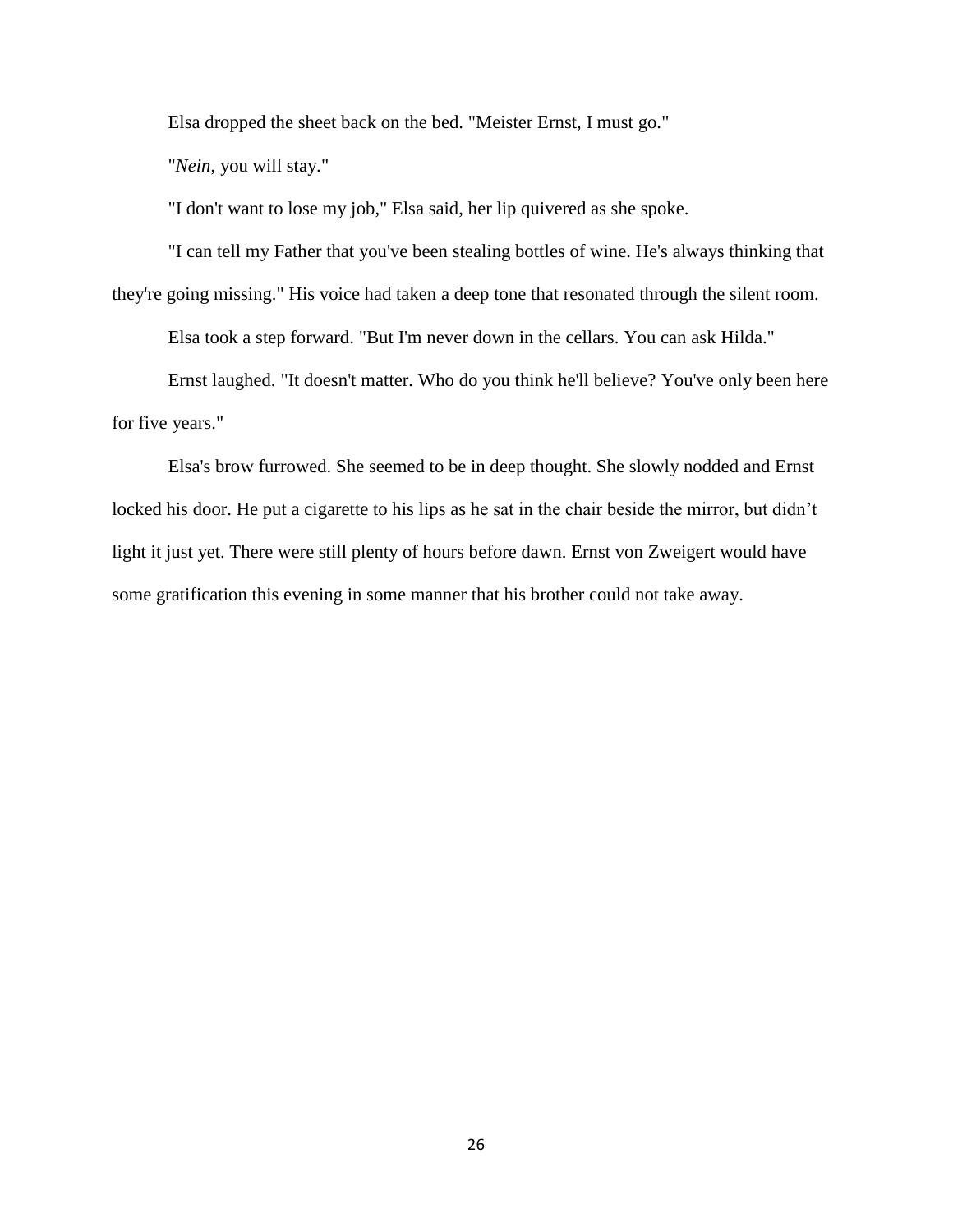

t this hour, it was rare to find Aimee in anything besides her pale silk stockings, but tonight she had her longline corset in place and was brushing her hair in front of the mirror long before Monsieur Chevalier's shaky hands found the buttons of his vest. "You are in a hurry?" the gentleman asked. "Not at all," she replied, turning her head from the mirror to meet the question with her eyes. Though she was indeed attempting to influence the man's departure with her actions, Aimee smiled, attempting to match the sincerity in her voice. Her olive eyes locked with his and relayed a truth that more suited the older gentleman's curiosity. A

"I need to get home anyway. The wife will have supper on soon," he said, now fully dressed. Aimee let out a long held breath. By now her hair was braided in neat ebony cords, the way she liked, and she was reapplying rouge. Monsieur Chevalier placed the francs on the bureau and cleared his throat. "Let me have one last look at you."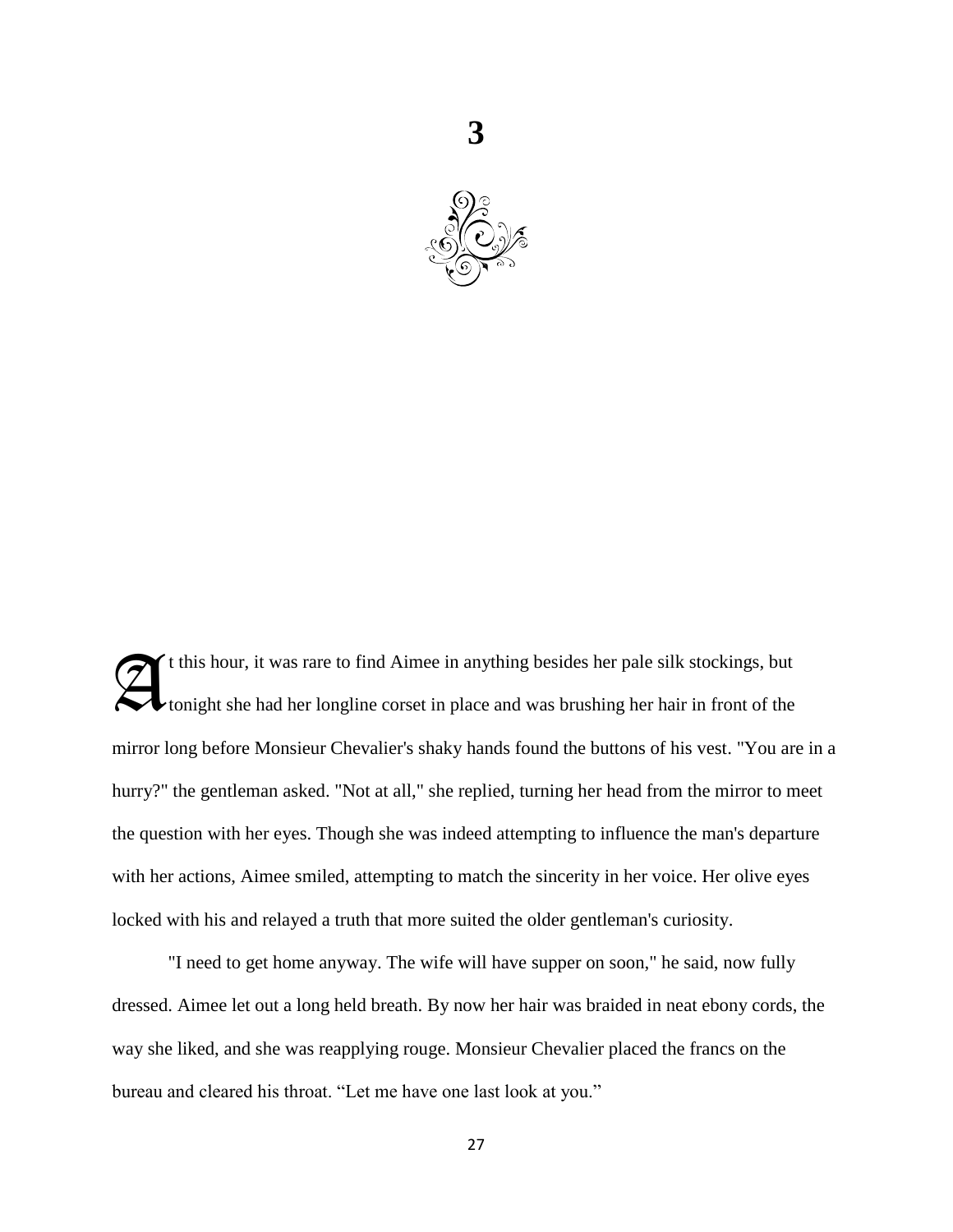This was the part Aimee enjoyed the best. She stood tall as the Monsieur's eyes traced up and down her body. "You are so beautiful. So young," he said. She turned around, pulling her hair up so he could see the back of her neck. She then spun around and flashed him a look that asked him to stay – to never leave – and her smile promised to love only him. The Monsieur's eyes stayed on Aimee and she felt like she was the only woman in the country at that moment. She laughed as she sat back down. Sometimes Aimee thought there wasn't a stage in all of France worthy of her acting abilities. Other times she wondered if she would ever actually land an audition for a role in the theater. But it didn't matter. The evening crowd was coming in, and she had work to do. With Désirée indisposed, Madame Mercier was counting on Aimee to entertain extra guests this evening, but no one would make any money sitting inside rooms with old men who won't tip well. "Au revoir," she said, as the Monsieur shuffled out the door, "until next week!"

Aimee remained in the room for a few moments, adjusting her dress as she looked herself over in the mirror. She counted the bills three times over, each time expecting there to be a hidden note that would somehow make the last hour of her evening a worthy investment of her time. Finding only the usual amount, she separated the money into the house's take of four francs and her own two before heading out into the hall. Estelle and Liana stood at the top of the staircase, smoking cigarettes as they overlooked the bannisters above the main hall. They both turned as Aimee approached, flashing smiles of crooked white teeth.

"You sure are busy tonight," Liana said. "Isn't that your second round already?"

"*Oui*," said Aimee, "I'm trying out every man in France until I find us all the perfect husbands, loyal and handsome and flush with francs!"

"Hope you don't mind waiting," Estelle said.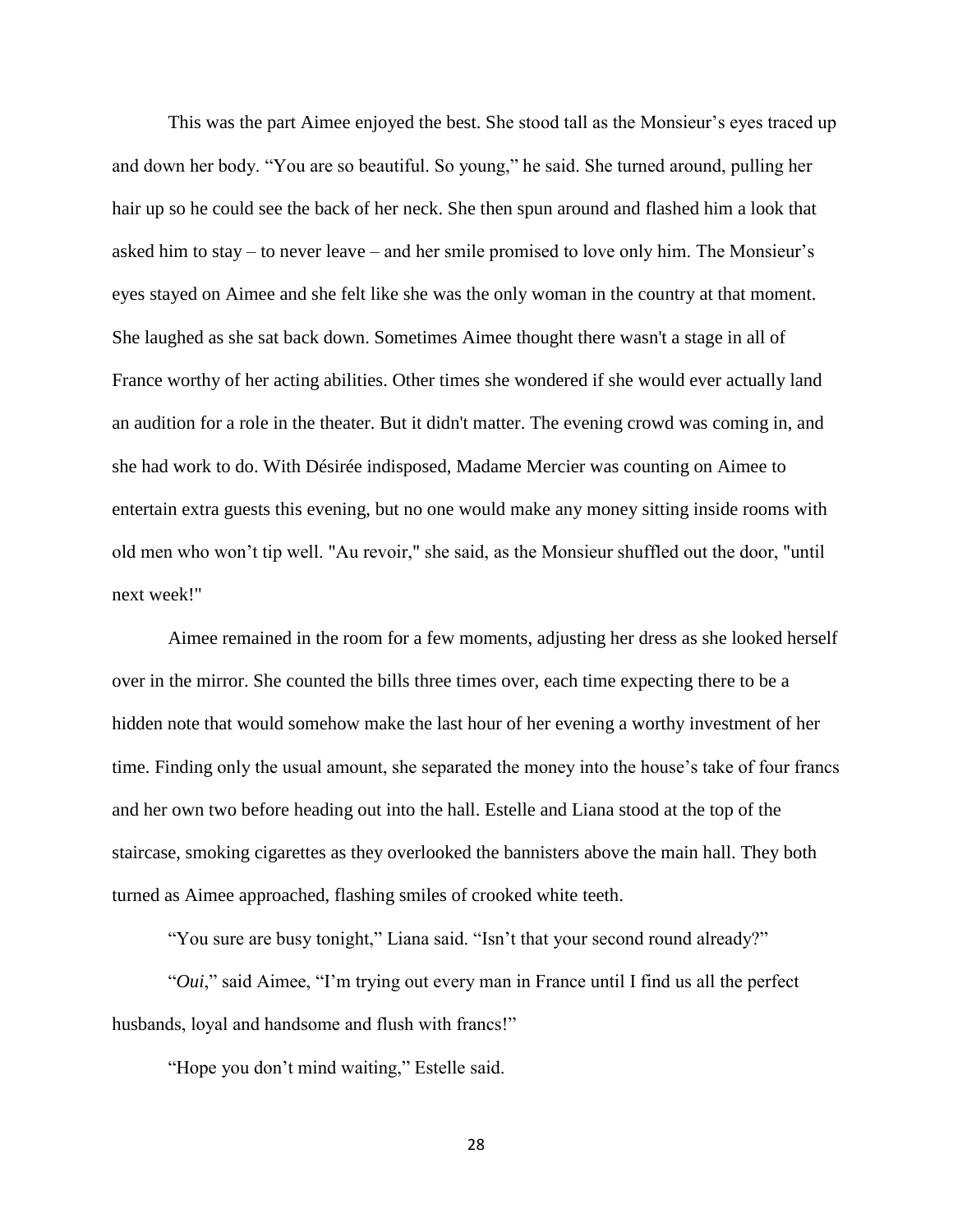They all laughed for a moment and then Aimee wedged herself in between the girls, taking hold of the railing. Men, young and old, poured through the front hall doors, letting a cool July breeze enter the foyer. The warmth of her companions on her bare shoulders made Aimee huddle in closer. Estelle held out her cigarette and Aimee accepted the red stained tip without question. The three girls shared everything: food, clothing, even clients on occasion if the price was fair. Since she had arrived at Madame Mercier's establishment a year earlier, Estelle and Liana had taken a personal interest in Aimee and they were now inseparable. On Sundays, they would all share lunch in the town or catch a midday show at the theater. They still talked about acting and moving to Paris, and Aimee was grateful to have girls her age to talk to about her aspirations, girls who understood her, who didn't share the settled insouciance of the older ladies.

As long as Estelle and Liana were there, living in Péronne at the *Salon de l'avenue des cœurs* was just a passing phase in Aimee's life. And Aimee knew it was so. She wasn't like the other girls. She didn't have the same stories the others told. Heart-wrenching stories of broken families, drunkard fathers, and abusive husbands. They didn't have a choice, they'd say. Aimee was silent whenever they asked about her home.

She grew up in a small farming community not far from Péronne. She thought her family well off compared to their neighbors and she remembered the extra food Papa would bring home every Christmas. She still laughed whenever she thought of the year she gave her younger brother Isaac a kiss as a present, the way he screamed and laughed and flushed red in the face as he wiped his cheek. Aimee also remembered the limp her father would walk with in later years after falling from the loft in the barn, his lips tight as he hobbled down the stairs each morning. The way her mother and father would argue in the kitchen, wondering whether to sell the land or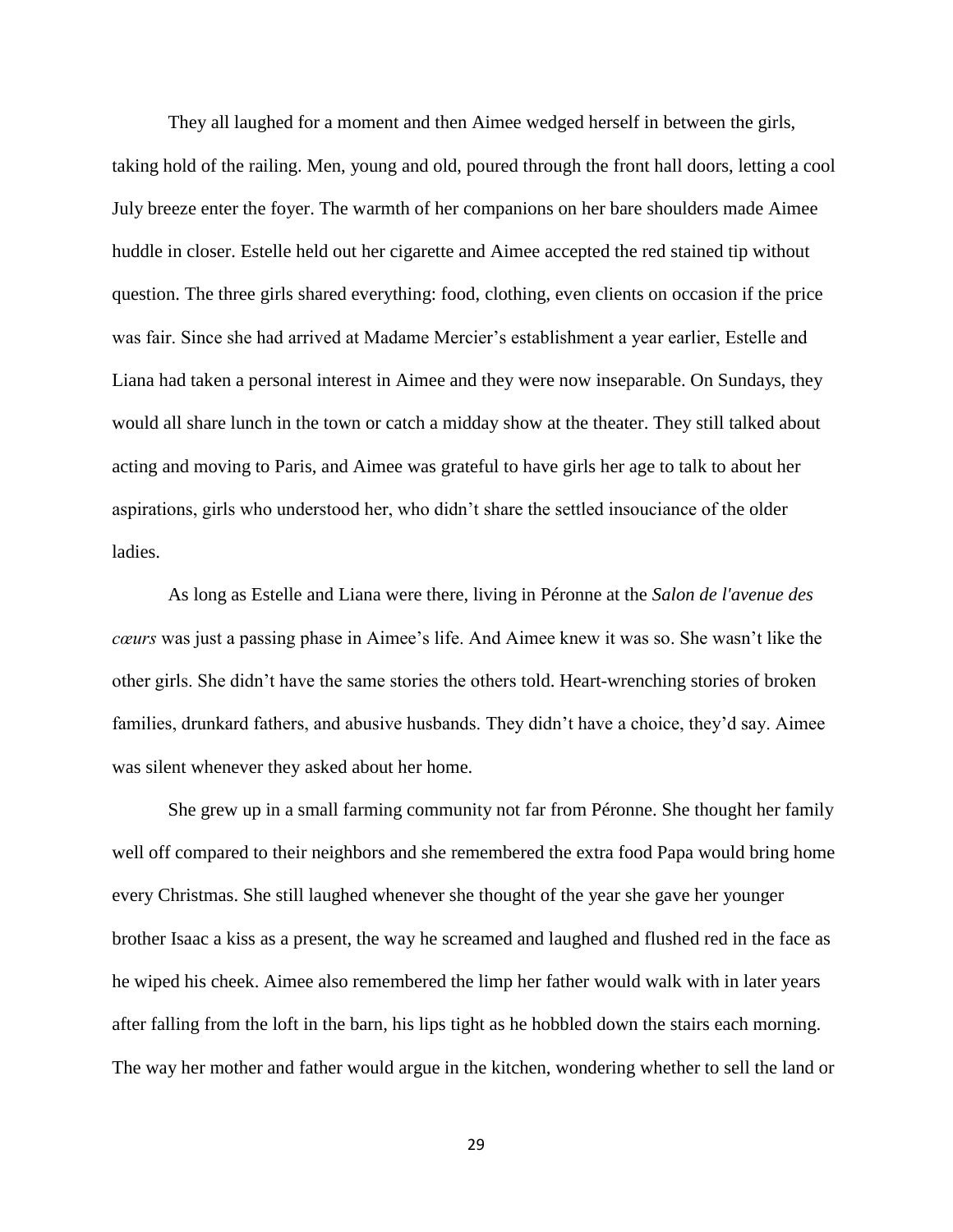not. Her father couldn't keep up with the work anymore, she heard him say, and something needed to be done. At sixteen, Aimee overheard her father speaking to her mother upstairs after she'd gone to bed about marrying their daughter to the neighbor's son, Jules, and merging the two farms.

Aimee cried when she heard this. Back then, she spent all her time with René, the baker's son from the village. They would spend afternoons and sometimes evenings along the banks of the river, just the two of them. Aimee loved the way René looked at her. She would dance at the river's edge, reciting lines she'd memorized from books. "You are going to be a famous actress on stage," he would tell her. "I'd come watch you, if I could." Aimee thought she loved this boy and one night they slept in each other's arms in the barn, far from the lights of the house. Aimee was not scared the way her mother said she would be. René was gentle and Aimee never thought twice about what she'd done until she heard her father speaking in a hushed tone that night. She would not marry Jules. She would never see the lights of the stage and feel the warmth of so many eyes upon her if she was to marry him. Sleep was impossible that night. She imagined her life, routine and bleak, a terrible sense of *ennui* gripping her mind as she prepared dinner each night alone in Jule's father's house, while the men labored outside. She would never smell the fresh baked bread on René's shirt again if this happened. Aimee moved to the other side of the room, collecting her clothes. She kissed Isaac on the forehead, careful not to wake him, as she slipped out into the cold morning air.

Two years later, she saw Estelle at a café in Péronne. Estelle sat at the table across from Aimee. Aimee thought Estelle an attractive girl, despite her large nose, and she couldn't help but stare at the relaxed manner in which this girl sat in her chair, smiling as strangers passed by on the street, her legs folded over one another. Everyone who passed seemed infatuated with her.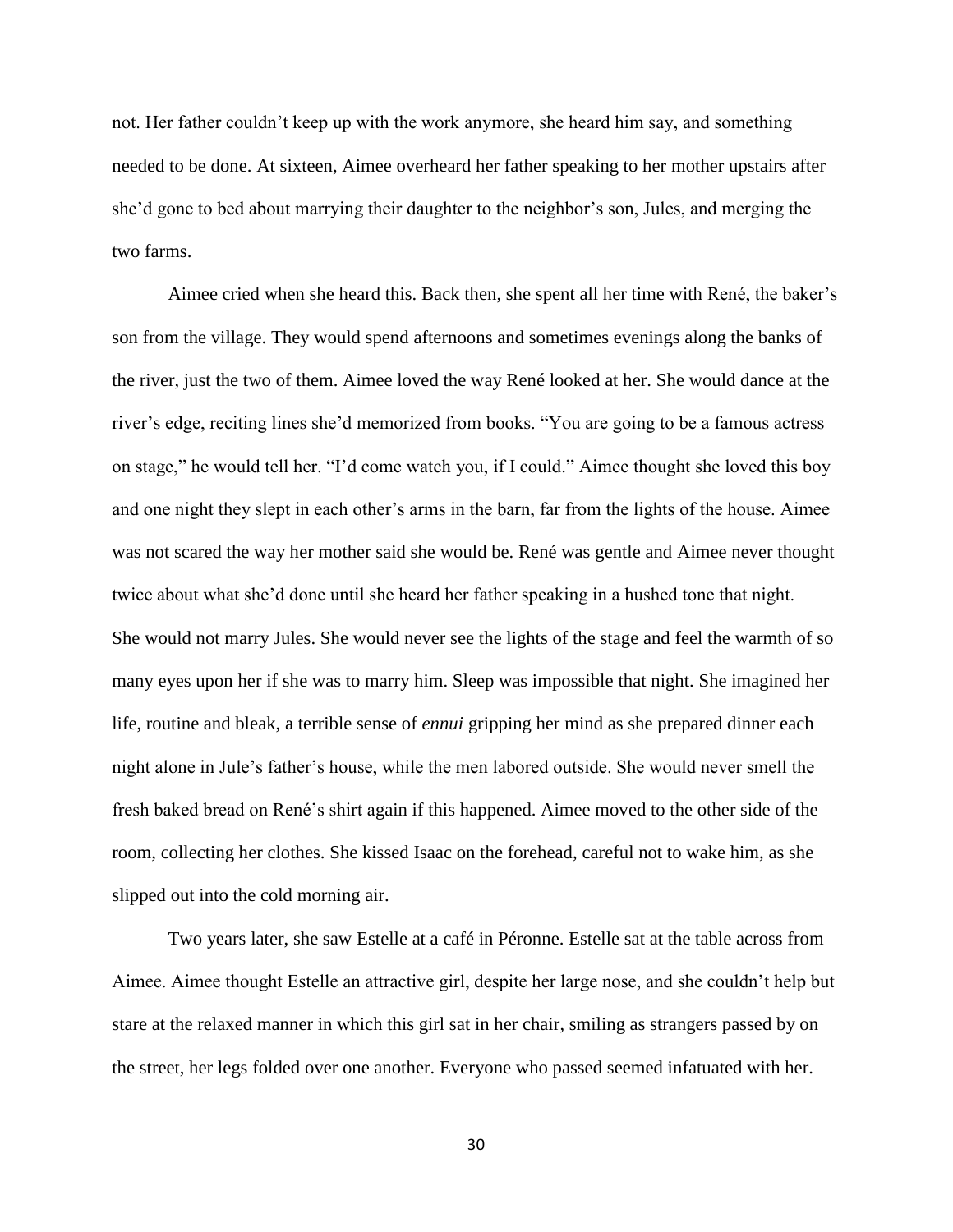Young men whispered as they walked by, looking back at Estelle from down the street. Aimee felt invisible in her presence. Estelle noticed her gaze and Aimee turned her eyes down toward her hands. She looked up to find Estelle taking the empty seat across the table, offering her a cigarette. The two exchanged pleasantries over a cup of coffee.

"You're so beautiful," Aimee finally said. "People can't help but stare."

Estelle smiled, "*Merci beaucoup*, I guess it comes with the business."

"What business is that?" Aimee asked.

Estelle drew on her cigarette, taking her time before she answered. "I'm sort of like an actress, you could say."

Aimee's eyes widened. "Really? Where?"

"Just down the street," she said. "It's a salon for gentlemen. I – I entertain them for the evening."

"Oh," Aimee said. She had heard her mother speak of women like this when she was younger. She had suspected Estelle might be a *filles de joie* as soon as she saw the unrestrained way in which she carried herself, as well as the stack of francs she had pulled out when their coffee came, but she didn't want to believe it. Aimee always imagined those women to be widows, old women with no care for their appearance or reputation, having the manners of men. They were not supposed to be young, charming girls with large bright eyes. "Do you get to dance and sing?"

"*Oui*," Estelle said. "Often enough too, though my voice is not as good as my friend Liana's."

Aimee laughed. She told Estelle about her dreams of the stage and her family back home. Something about Estelle told Aimee she could trust her and it felt liberating to talk to someone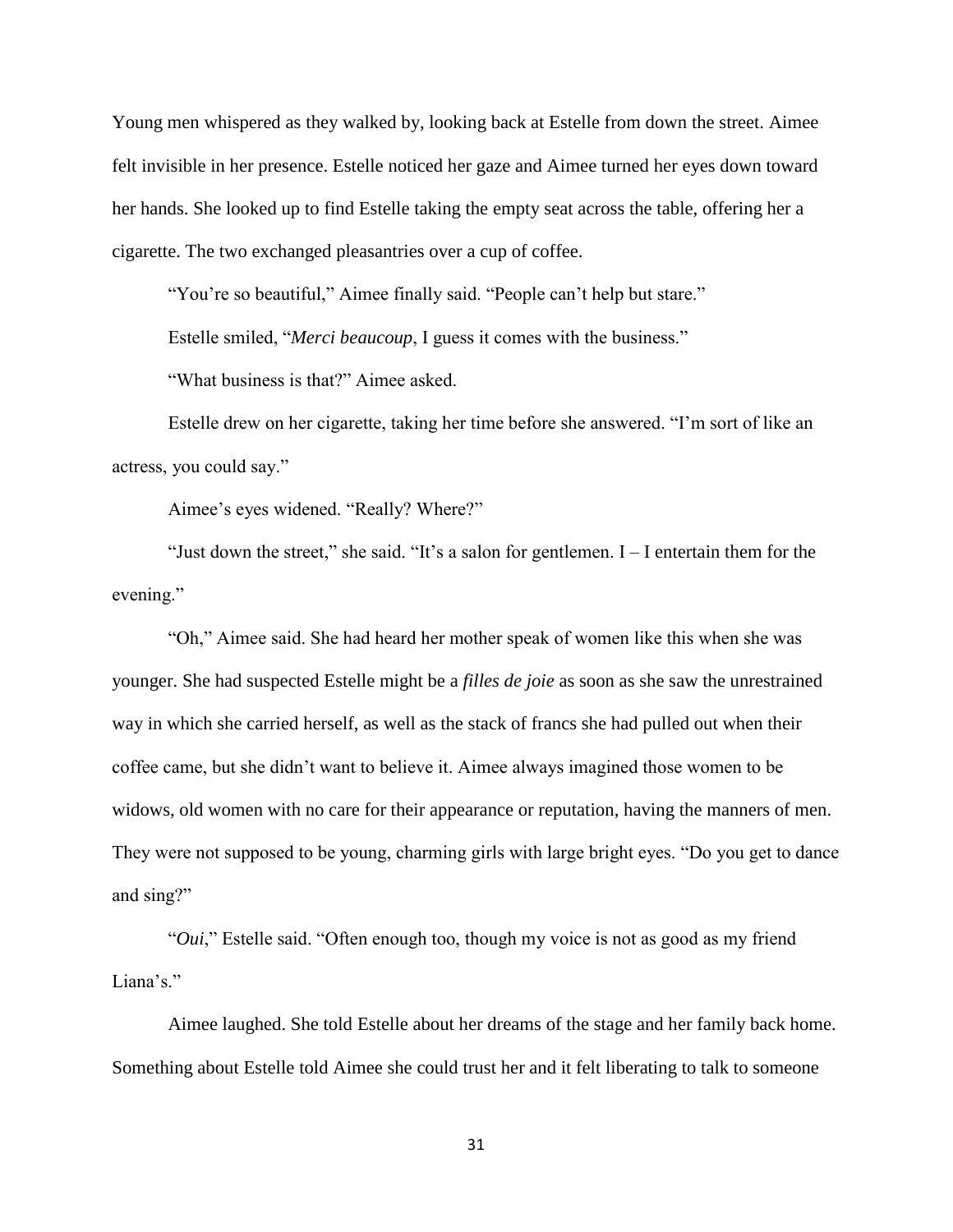her age for the first time in a while. Before they knew it, the sky was darkening and the café owner was pushing a broom around, eyeing the girls with silent indignation. Aimee followed Estelle down the street for a few minutes.

"Where do you live?" Estelle asked.

"Over that way," Aimee pointed. "I'm staying with a couple who lives above a restaurant. They let me sleep in their extra room for taking care of the children while they work and washing the dishes at night."

"An *au* pair?" Estelle laughed. "You know, if you want, I know a place where you could stay and get a lot of money. A beautiful girl like you."

Aimee forced a smile. "Oh, no. *Merci*," she said, not wanting to offend. "I'm just working until I have enough to move to Paris and become an actress," she said, more to herself than to Estelle.

"Come on. There are many different ways in which we women must learn to act," Estelle said, "it couldn't hurt to learn a few things and go to Paris a bit more prepared. Come meet Madame Mercier and if it seems like something you don't want to do, you can always go back to scrubbing pans."

Aimee didn't know what to say. Looking back on this day, she would tell herself that Estelle's words had persuaded her, but she knew secretly she had been yearning for such an opportunity since she left home. This was exactly what she had left the farm for. A chance to be looked at and to feel desired and loved. If this was a way to advance her ambitions, she was determined to consider Estelle's offer with careful scrutiny. After all, it would only have to be for a little while. Estelle offered her another cigarette as they walked down the street.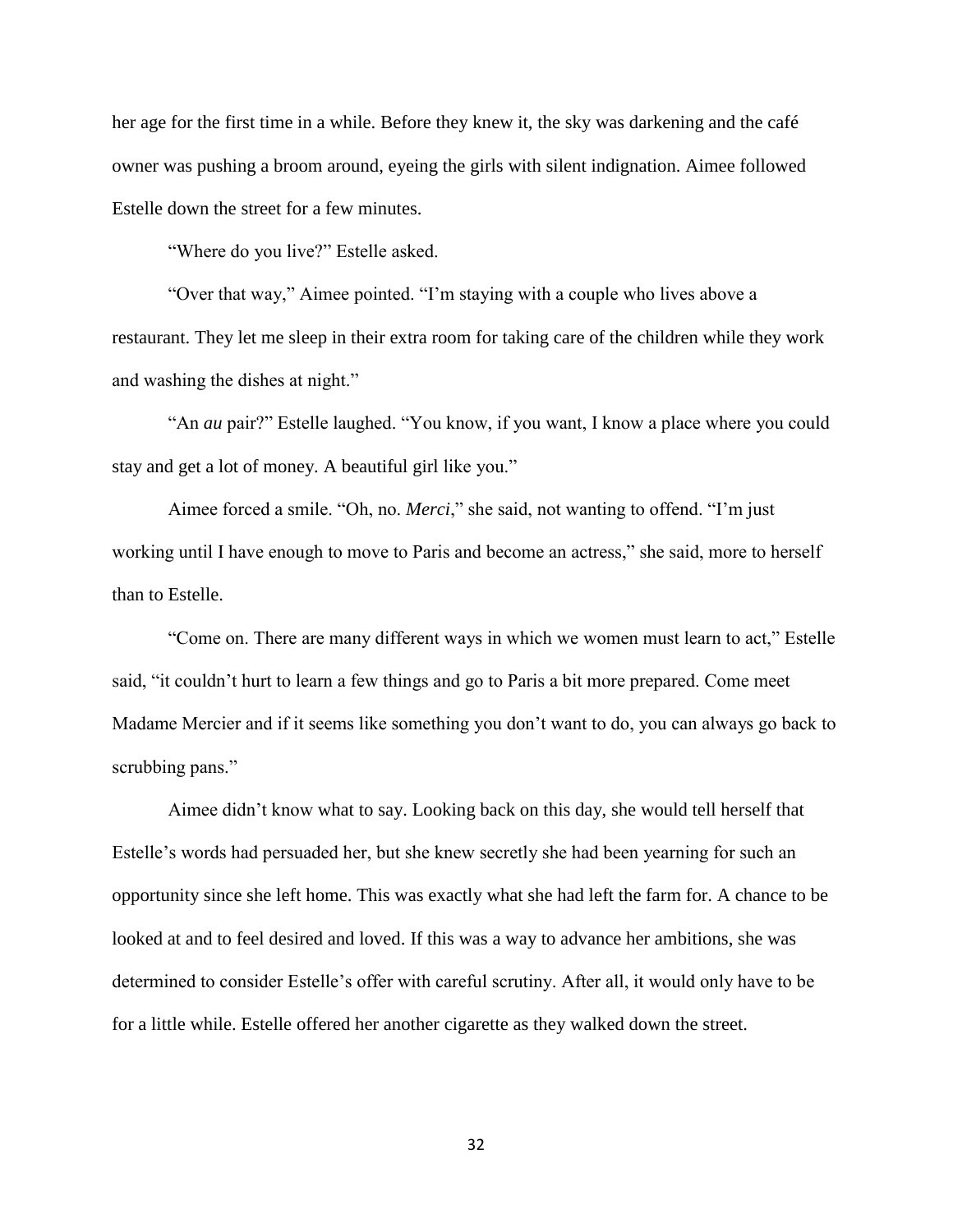By the end of the week, Aimee walked to where she left Estelle that day. "*Excusez-moi*," she said to a gentleman on the street. "Do you know where I can find the *Salon de l'avenue des cœurs*?" The man scoffed and pointed to an alleyway behind Aimee. He walked away in a hurry, not saying a word.

The brothel sat nestled between swirls of cinnamon-scented air from a bakery and an abandoned office building, not three blocks from the main square of Péronne. The smell of the street reminded Aimee of René and she smiled the first time she saw the *Maisons Tolérée*. From afar, it could pass as a small hotel, which in fact it had been, as Aimee later learned, before the Prussians demolished the entire town in 1870. Like many establishments, it served as an impromptu hospital following the war and though it was never fully restored to its original design over the next year, the surviving beds had been put to yet another purpose. Each room was afforded some relic of the old *auberge*, though there weren't enough silk curtains or divans left to furnish them all alike. Some of the rugs still displayed the amber stains of dried blood, but most of them had since been replaced with cheap Savonnerie imitations. Miraculously, the chandelier, with its many glass trinkets, remained unscathed and hung proud and firm above the front hall; a compelling distraction to the various stains along the yellowed walls. Aimee loved the look of the ornate fixture and found it hard to notice anything else when she stood in the foyer.

By day, the façade was lost within the crude patterns of brick and stone that speckled each building along the alley, but every evening, the brothel would emerge from obscurity with the glow of the red lamp above its entrance, a glare that reached to either end of the street. On particularly windy nights, the lamp would rattle within its bronze sconce to an arrhythmic beat, casting flickers of crimson light upon the alley. The sight would grow fondly familiar to Aimee.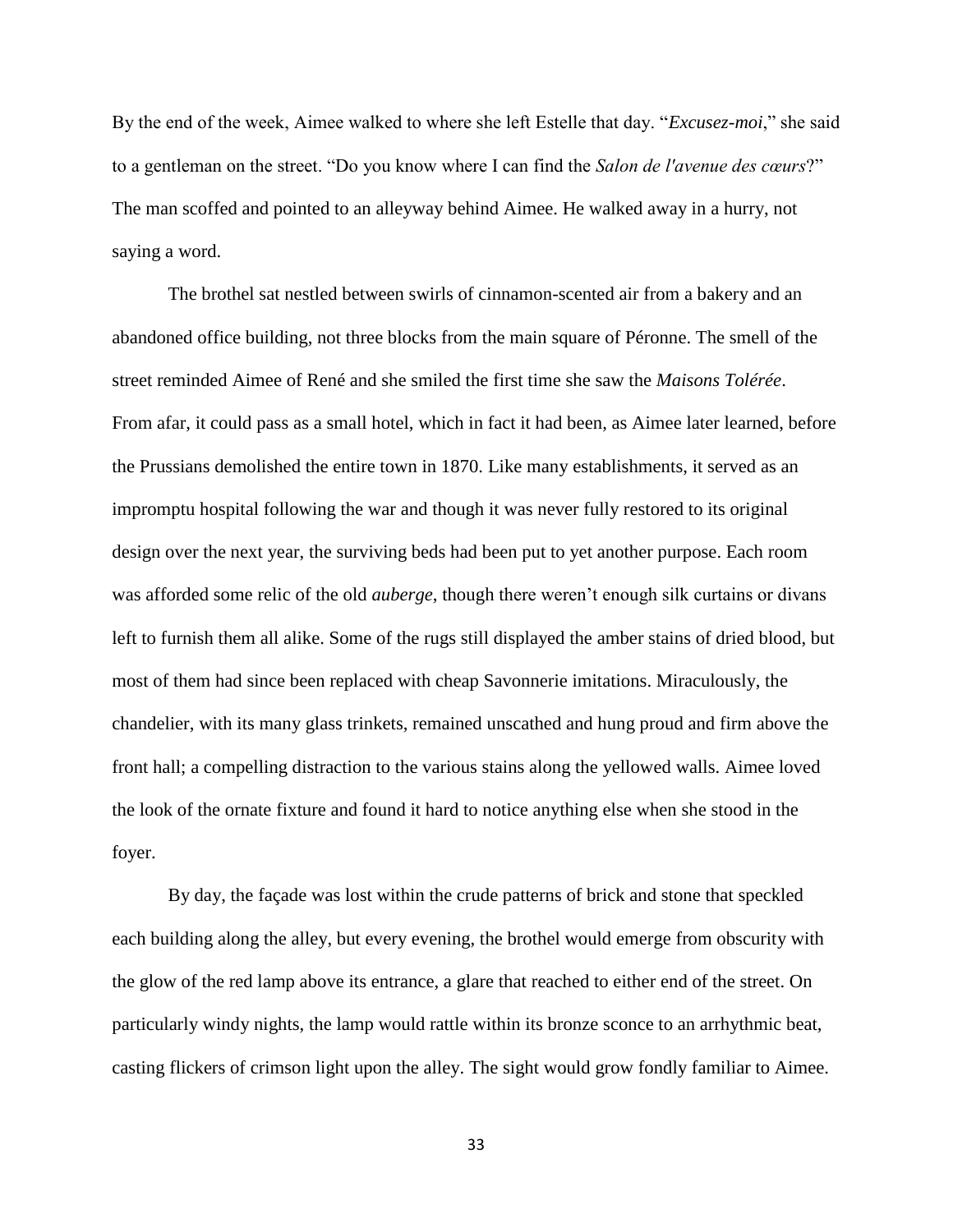As the men gathered, Aimee followed the other girls into the lounge on the first floor. The roar of the chatter promised a busy and profitable evening, and the Madame was moving from one table to the next, her slouching cheeks pulled back in a permanent smile, commending the older gentlemen on their selections and introducing girls to the younger, reluctant men. The tables were filled with various parties, laughing and ordering drinks. Some girls sat upon the laps of the men at one table as they whispered in their ears. The girls looked at each other and giggled. Everyone seemed absorbed in the smoky celebratory air of the bar, until Aimee noticed the peculiar gentleman in the corner.

Braced against a wall, the man stood alone, far from any of the tables. He took quick, short draws from his pipe and issued the smoke from the corner of his mouth, while his hands searched furiously within his vest. He seemed to find what he was searching for, but made no move to rejoin any party, continuing his smoking while his hands sought another preoccupation. Aimee stared at this stranger, fixed on the oddity of his withdrawal from the crowd. Suddenly, he looked up directly at Aimee and their eyes met for a second. She had never seen this man before, but something about the way he looked at her made her cold all over, even amidst the heat of so many bodies. Aimee shuddered as if the piercing glare could be felt on her skin from across the room. She moved to rejoin Estelle and Liana by the bar. Aimee wanted to ask them if they'd ever seen the man in the corner before, but Madame Mercier pushed through the crowd, her face heavy with makeup, and beckoned the girls away. "Ah, my loves! I need the three of you to follow me." The stranger had disappeared as Aimee left the bar.

She led them back to the main hall, where other girls were already lining up along the rim of the staircase. On busy nights like this, the girls would assemble in such a fashion as to make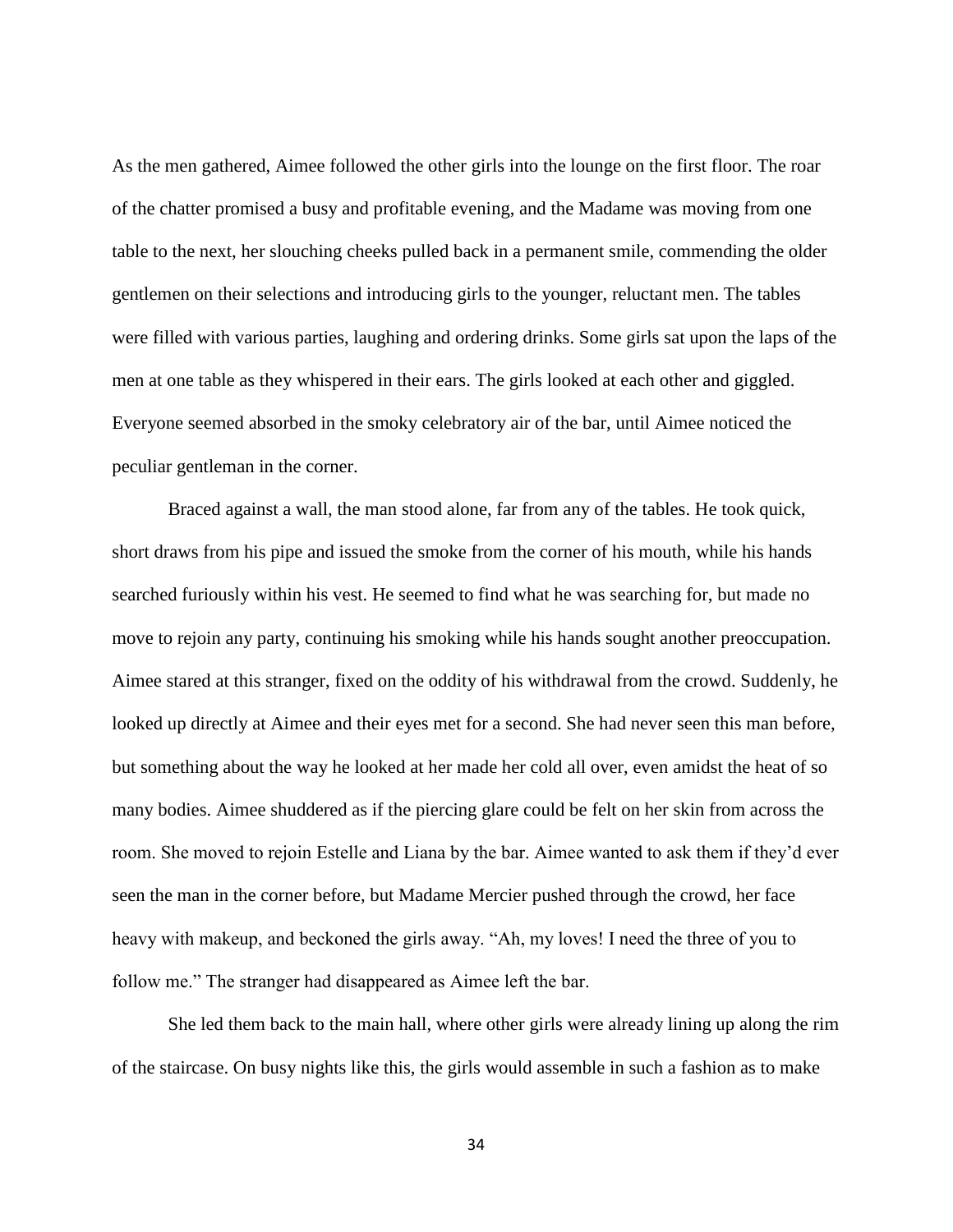the choice easier for the men still coming in the doors. Liana compared it to shopping at the market, where all the best produce was on display and the customer only need to point out their preference to the grocer. Aimee usually fared well at such expositions, which she took as true confirmation of her beauty, but since her time at the brothel, Aimee was always picked quickly, just never the first. Each time the Madame called for a line up, she hoped it would be her night. Joining the other girls on the wall, she assumed her best smile and prepared for a quick selection but her grin slowly faded as the stranger from the lounge entered the foyer and merged into the crowd of men. When the Madame asked the gentlemen to move to the other side of the hall as to allow access to the door, Aimee watched as the stranger moved several steps to the front of the line in the confusion. One by one, the men in front of the stranger made their choices. Elyse, Camille, and Marion were picked first as usual. Aimee hated that they were always chosen over her, but a part of her wanted to be left when the strange gentleman made his choice. Something about him scared her, the way his eyes fixed on her. He didn't look with the same want of comfort like her usual clientele. She wondered where he came from and she wished to find out. When the chosen girls left the line, Aimee moved in closer to the remaining women. Nothing entices a man like that which he cannot have, she thought. Her eyes moved to the ceiling, focusing on anything except the stranger's curious stare.

The chandelier held her attention as it swung slightly back and force from the vibrations upstairs. It swung from its base in short arcs the way her father's watch dangled from his fingers the morning he took her fishing for the first time, years before his fall. It had been a half hour before she was dressed, but he insisted that they could still make good time if they hurried. Aimee could barely see in the dark and she had to take wide waddling steps to keep from falling out of the extra pair of boots he gave her. "Hurry, *ma canard*!" he said, handing her a worm.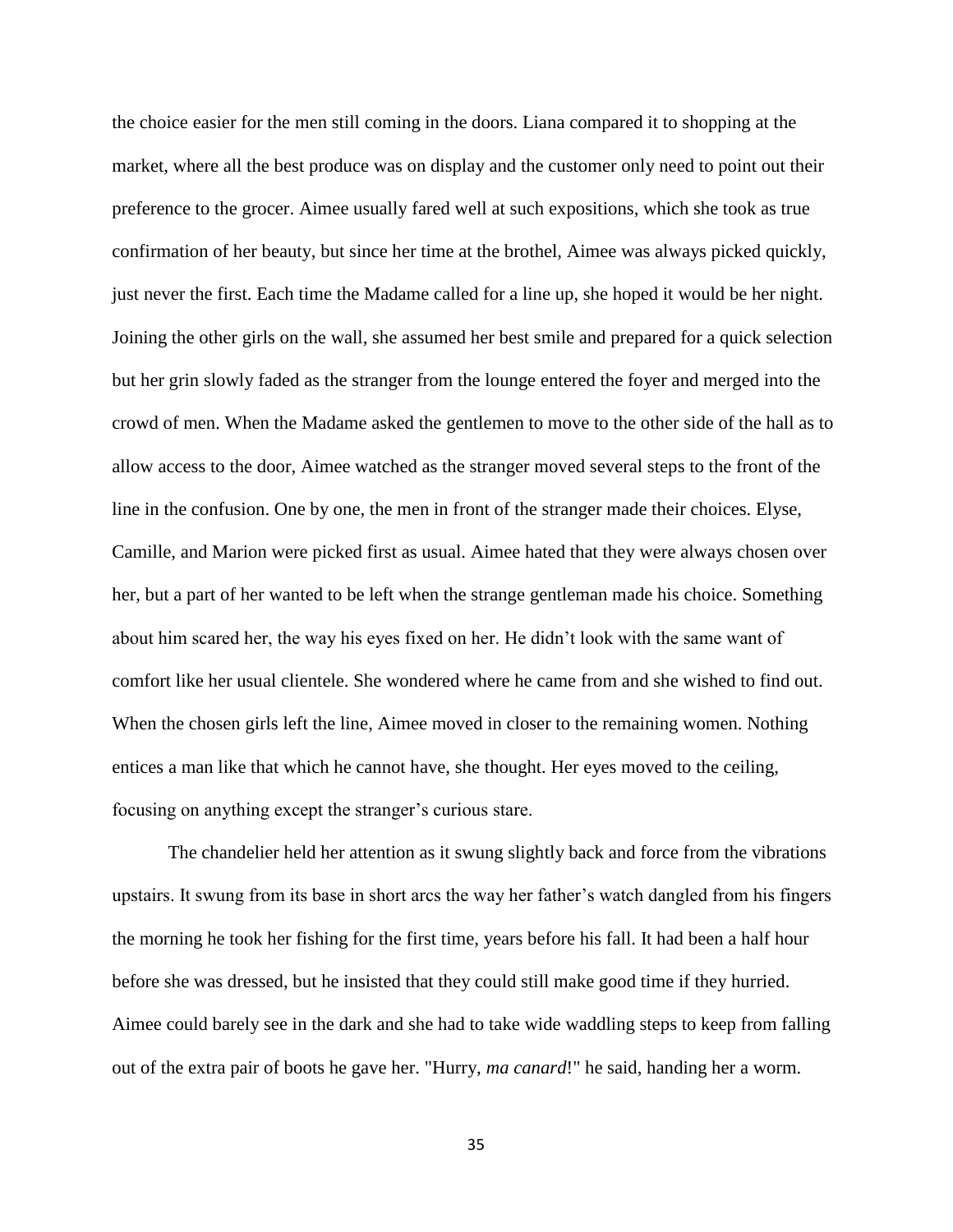Aimee gagged as the slender body slimed over her palm. Little girls do not play with worms, she had told him. "Come now, *ma mie*," her Papa said, "we all have to do things in life that are unpleasant here and there. Especially if we want to eat." It was the earliest Aimee had ever been awake and she remembered thinking she'd never seen so many stars in her life.

She could see them now, makeshift constellations, as the glass fragments of the chandelier strew lights over the walls like the many grains of salt over the fish she and her father shared for breakfast that day.

"Aimee." Madame Mercier called, "This gentleman has picked you for the evening." Aimee's eyes fell on her evening's charge. It was the stranger. She smiled. Now in the light of the hall, Aimee could see details of the man absent before in the dim smoky lounge. A thin handsome man with angular cheek bones that stuck out above his bristly jaw. His hair was parted down the middle and gleamed under the chandelier like it was just slapped with pomade. His clothes did little to complement his looks. The vest was torn and fraying at its ends and the white shirt underneath had visible stains of perspiration beneath the arms. Aimee noticed the manner in which he squirmed about while Madame Mercier was talking to him. He held his hat at his belt level, continuously switching it from his left hand to his right.

"Aimee is a good girl," the Madame said, "one of my best. She will see that you are taken care of."

The man only nodded. Aimee sensed that perhaps he didn't speak fluent French. She sighed, but forced a smile as she had done a hundred times before and took his hand in hers. Immediately, Aimee's senses were affronted by the fetor of the man, now in such close proximity. Her eyes stung and she could taste hay, fertilizer and manure on the back of her tongue. She recognized the stench from the pig farms back home. Suddenly, she regretted her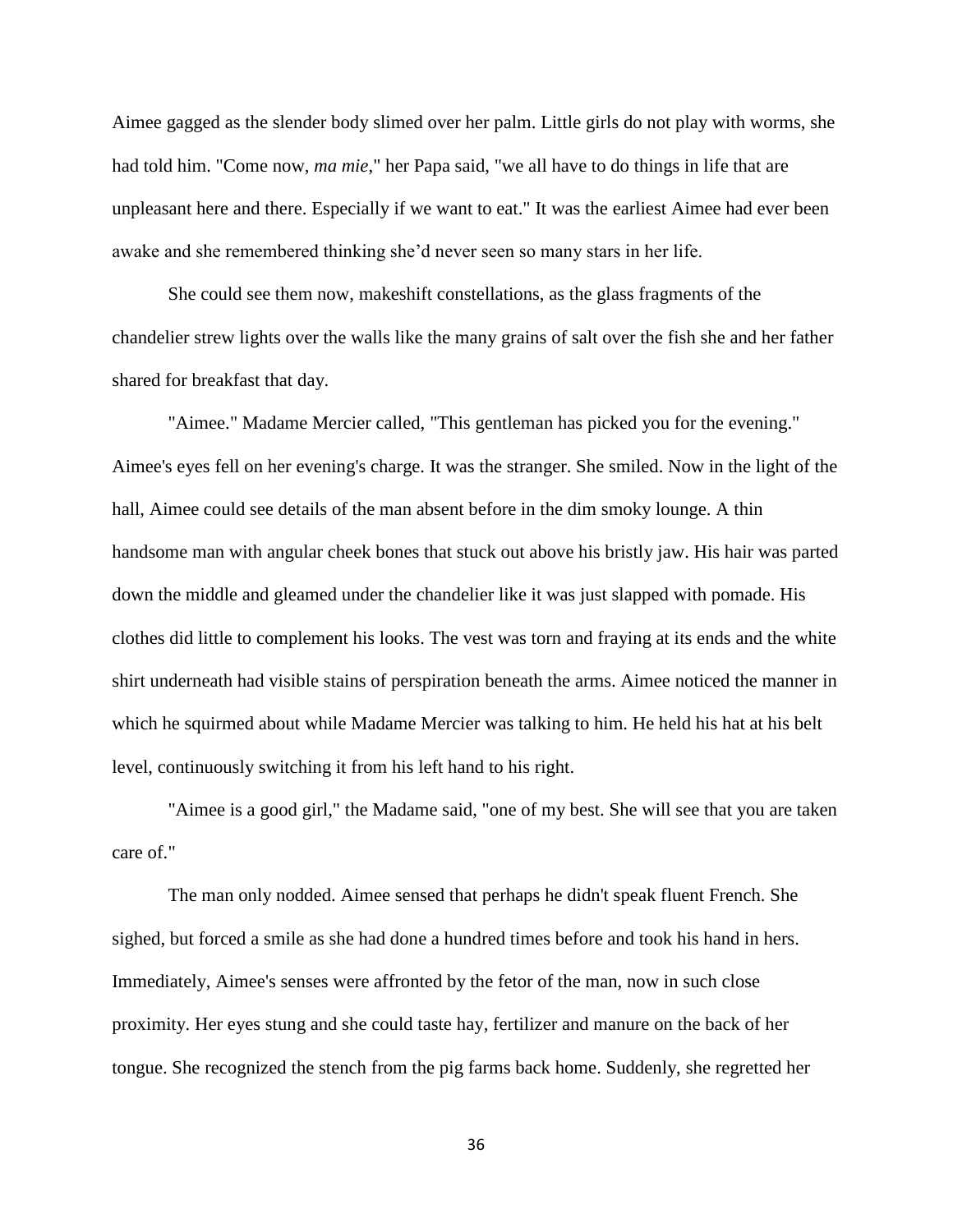role in influencing his decision. His palm was glossed with sweat and she bit her lip to keep it from trembling. Aimee had a hard time keeping her hand around his. She struggled to keep hold as her hand slid down his moist fingers. "Care to buy me an *aperitif*?" she asked. The man said nothing and shook his head. Aimee turned and stared wide-eyed at her friends. Estelle only winked.

Up the carpeted stairs and to the left they went, until the din of the foyer dwindled to a murmur within the yellowed walls. As she closed the door, she took shallow breaths, but it took all the talents Estelle and Liana taught her to keep from gagging on the smell of his company. She coughed as she tried to regain her composure, sitting on the bed with her hand to her throat. Breathing deeply, she looked over the man again. He was handsome, she thought. He said nothing as he stood in front of her. She could do this she told herself. She would just need a bath afterwards. Aimee thought about what her father said as she moved to open a window.

"Come on," she said, "take that vest off."

The stranger stood in front of the bed. He ignored the request as he surveyed the room.

"The vest?" she said. The man shook his head. Aimee shrugged her shoulders. "It's your hour, Monsieur."

"You begin," he said.

"Oh, so you do know French?" Aimee asked.

"Enough. Begin," he said.

Aimee stood and began undressing as the man locked the door and began emptying his pockets and unbuttoning his vest. He placed a thin black object on the bureau, a small book, perhaps a journal. Loose pages were folded and tucked away under the clasp holding the jacket shut. Aimee watched as he covered the book with his vest. A gun swung loosely in a leather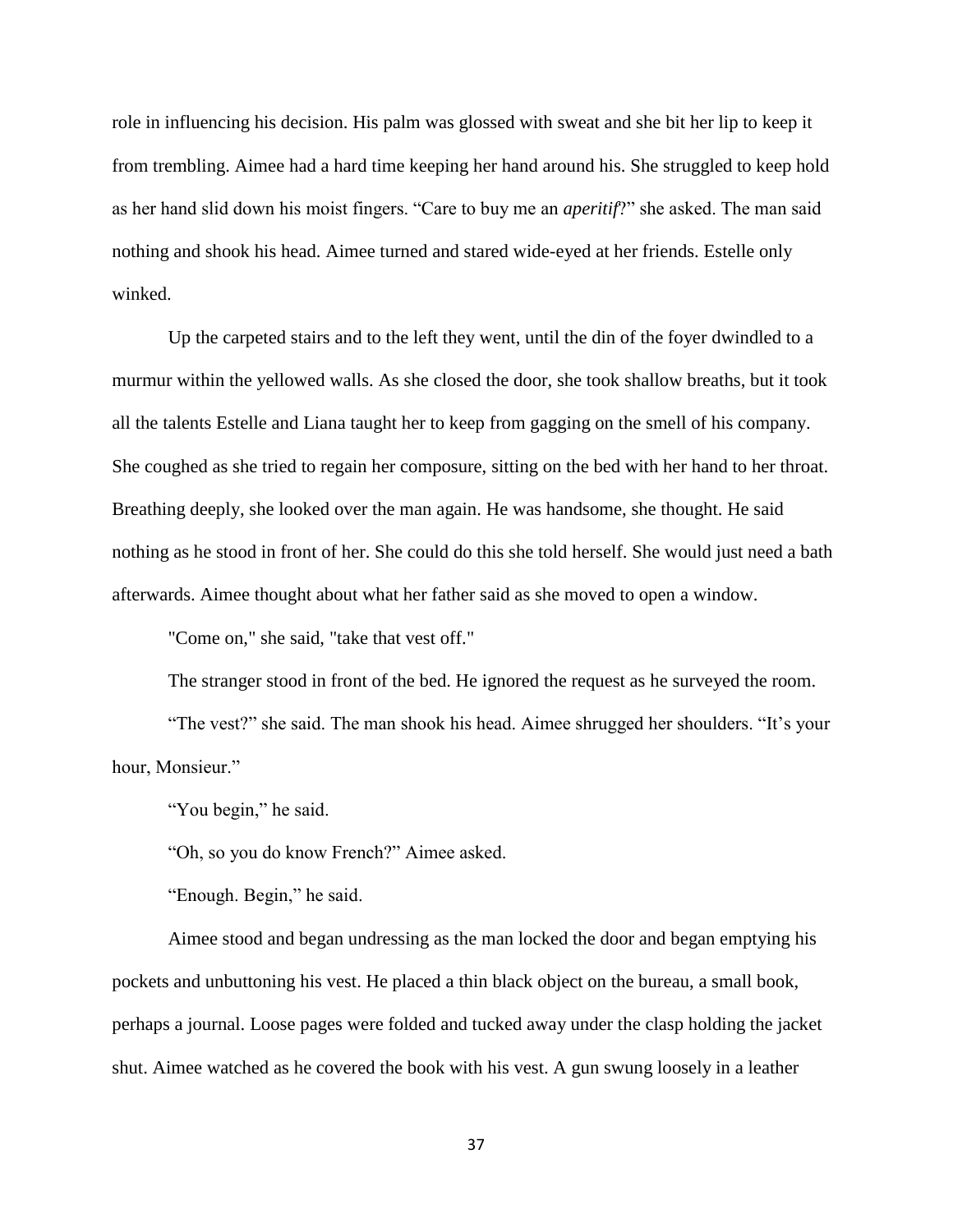holster around the man's chest. Aimee stopped untying her corset, watching him unbuckle the straps. The stranger's eyes turned towards Aimee. "Continue," he said. Aimee felt a rush of excitement at the sight of the gun. She'd never seen one before. Who was this man?

A knock on the door startled Aimee as she freed the laced knot around her back. The stranger looked from the door to Aimee. He pressed a finger to his lips as his other hand rested on the pistol's grip. His brow was slicked with sweat as the knocking continued.

"Are you in some kind of trouble?" Aimee asked.

"Quiet," the man said through gritted teeth.

"Pardon… Aimee?" the voice on the other side said. "It's me, Camille." Was she through already? Aimee wondered. Her voice sounded higher than usual. "I left my wristlet in this room, could I come in?"

Aimee moved toward the door. "It's just Camille," she said.

"*Nein! Nein, Schlampe!*" she heard. "*Öffnest sie nicht!*"

She saw the way the man crouched in the corner of the room, his back to the wall, sweat dripping from his chin as he cursed Aimee in words she didn't understand. Aimee unlocked the door, swinging it open enough to shield the man from view and found Camille standing in the doorway, her face pink from the evening's flow of liquor. Her left dress strap hung loose around her shoulder. Aimee could see the man who had chosen Camille standing behind her with one hand on Camille, a pistol in the other.

"We know you're in there," Camille's man said. "Come out nice and slow, you *boche*."

Aimee walked backwards towards the bureau as the man pushed Camille forward into the room, just in front of the door. Aimee let out a sob, fearing what was about to happen. Her hands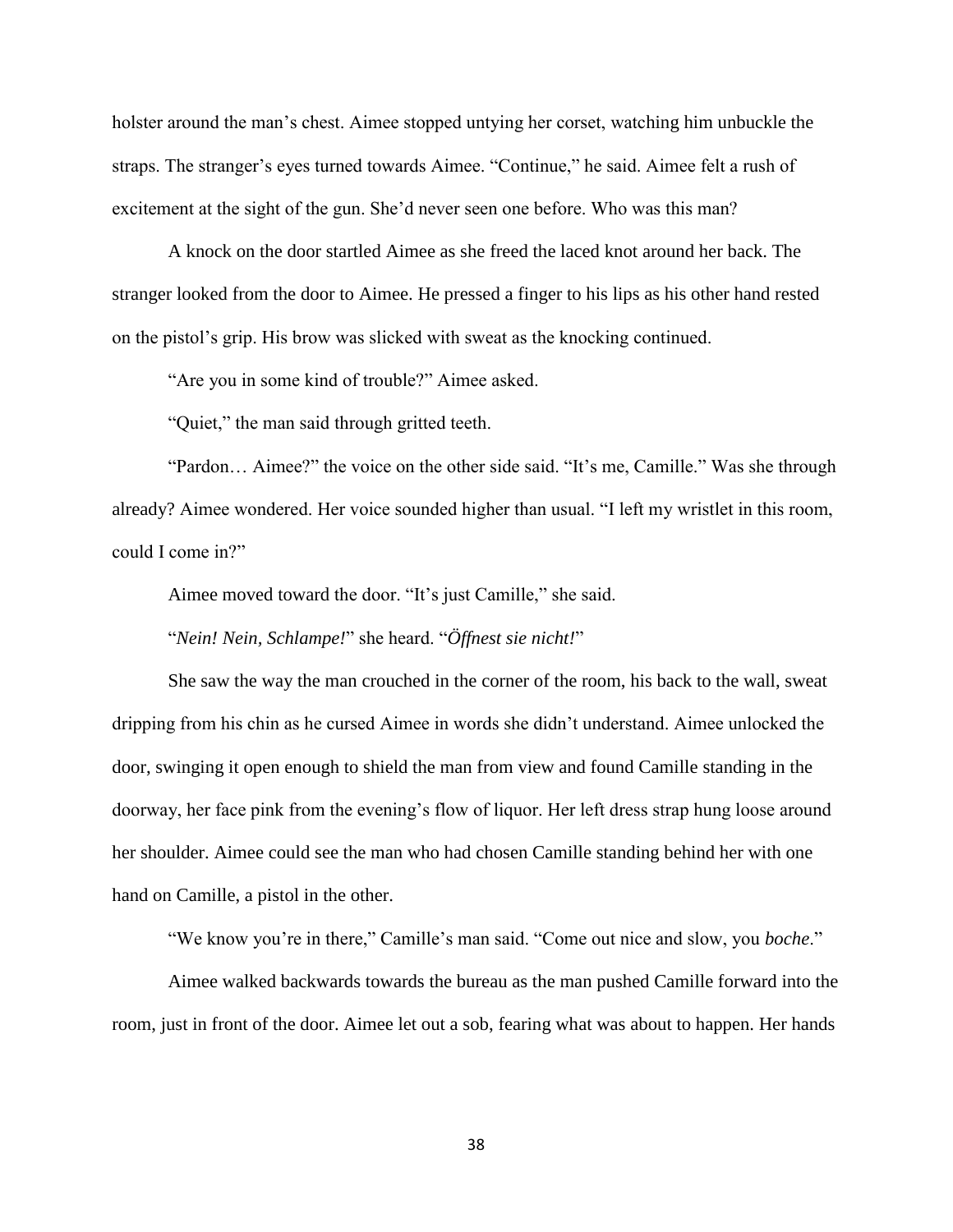felt the stranger's vest and her fingers closed around the book beneath, gripping until her fingers ached.

The bullet ripped through the door with a splintering crack that forced Aimee's eyes shut. A warm mist of blood sprayed her face and when she opened her eyes again, Camille lay crumpled on the ground, both straps of her dress now free from her shoulders as the hole in her neck discharged spurts of blood over the cheap rug. The man from the hall now rounded the door and Aimee heard three gunshots, but without thinking, she was running through the hall. Down the stairs her feet took her as men from the foyer charged passed her. She scrambled out the door into the cool evening air.

For the next hour, the brothel bellowed with the sounds of screams and hurried conversation as men and women ran in and out of the building. He was dead, Aimee heard. She thought of Camille. The way their eyes met right before it happened. Aimee felt like this was somehow her fault, like she made the stranger choose her during the line-up. Aimee sat outside across the street as the brothel blazed with excitement. She spoke to no one, not even Estelle and Liana when they found her, still clutching the little black book in her hands. She hadn't even noticed it until she made it outside. She unhooked the clasp and flipped through the pages. Not knowing what to do, she sat and studied the contents. Tiny sketches of railroads with French town names next to them took up most of the contents. A few pages had drawings of maps and tiny, detailed scribbling along the margins, all in German. She unfolded a loose page and saw a pencil drawing of a railcar with the word "*Kriegszeit*" at the top. Aimee closed the book.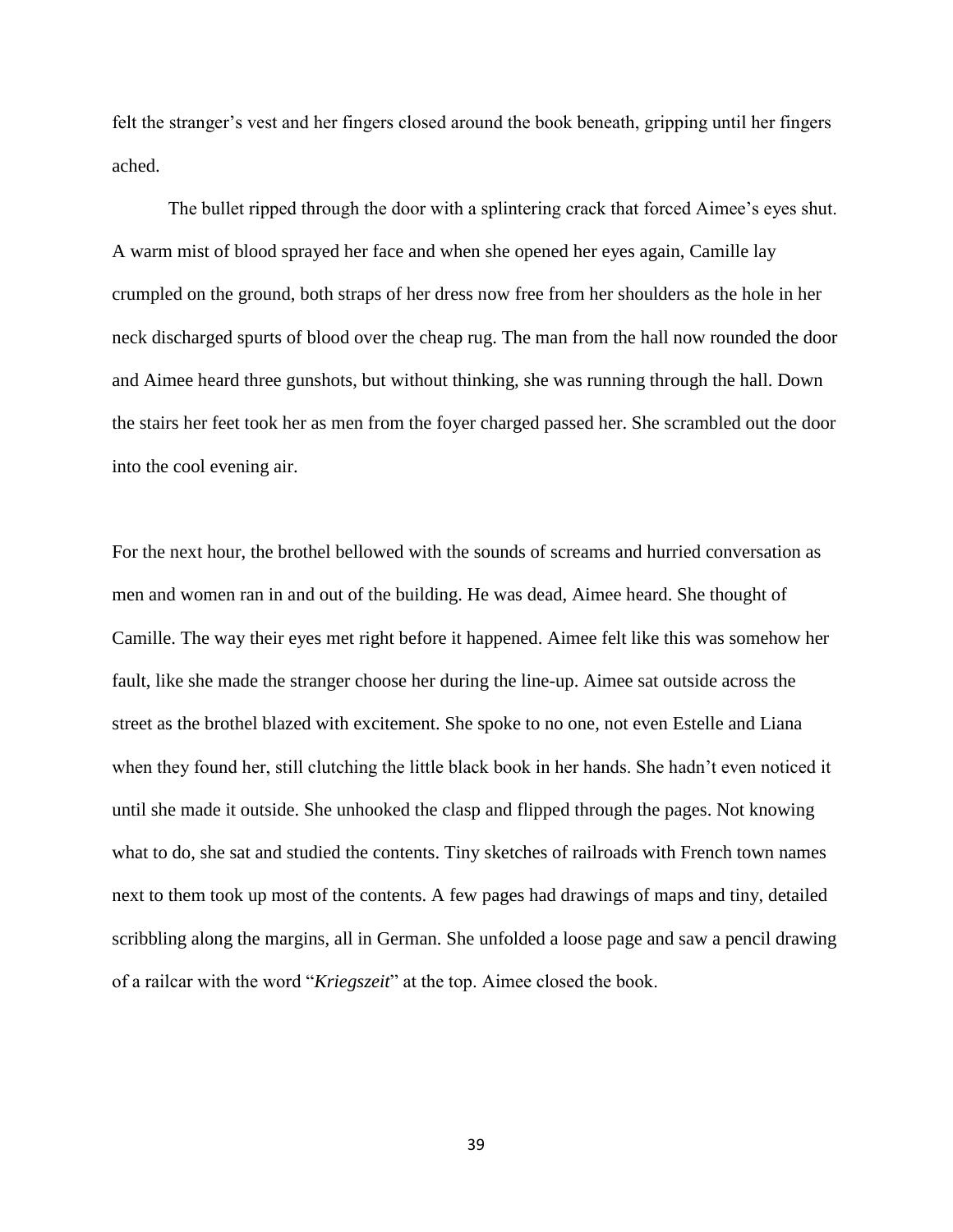A tall man appeared in the doorway of the brothel minutes later. He said something to the Madame that Aimee couldn't hear before descending the stairs. As he walked across the street, Aimee noticed he was very handsome and smooth faced for an older gentleman. He had deep set eyes and a well groomed mustache. The array of pins and medals across his blue jacket spoke of an authority that gave Aimee a sense of comfort. Her shoulders relaxed as he spoke.

"I hear you were in the room when it happened, Mademoiselle?" he said.

Aimee said nothing, handing him the black book. The man accepted the journal, eyeing Aimee in silence. He rifled through the pages, nodding every so often.

"*Oui*… *Oui*," he said to himself. "Very good." The gentleman reached into his pocket and withdrew a handkerchief. He nodded towards Aimee.

"Are you alright, Mademoiselle? Do you need a doctor? I can have someone see you."

"No," Aimee said, watching glimmers of red light fill the alley as a breeze shook the sconce above the doorway. "I don't want to be seen right now."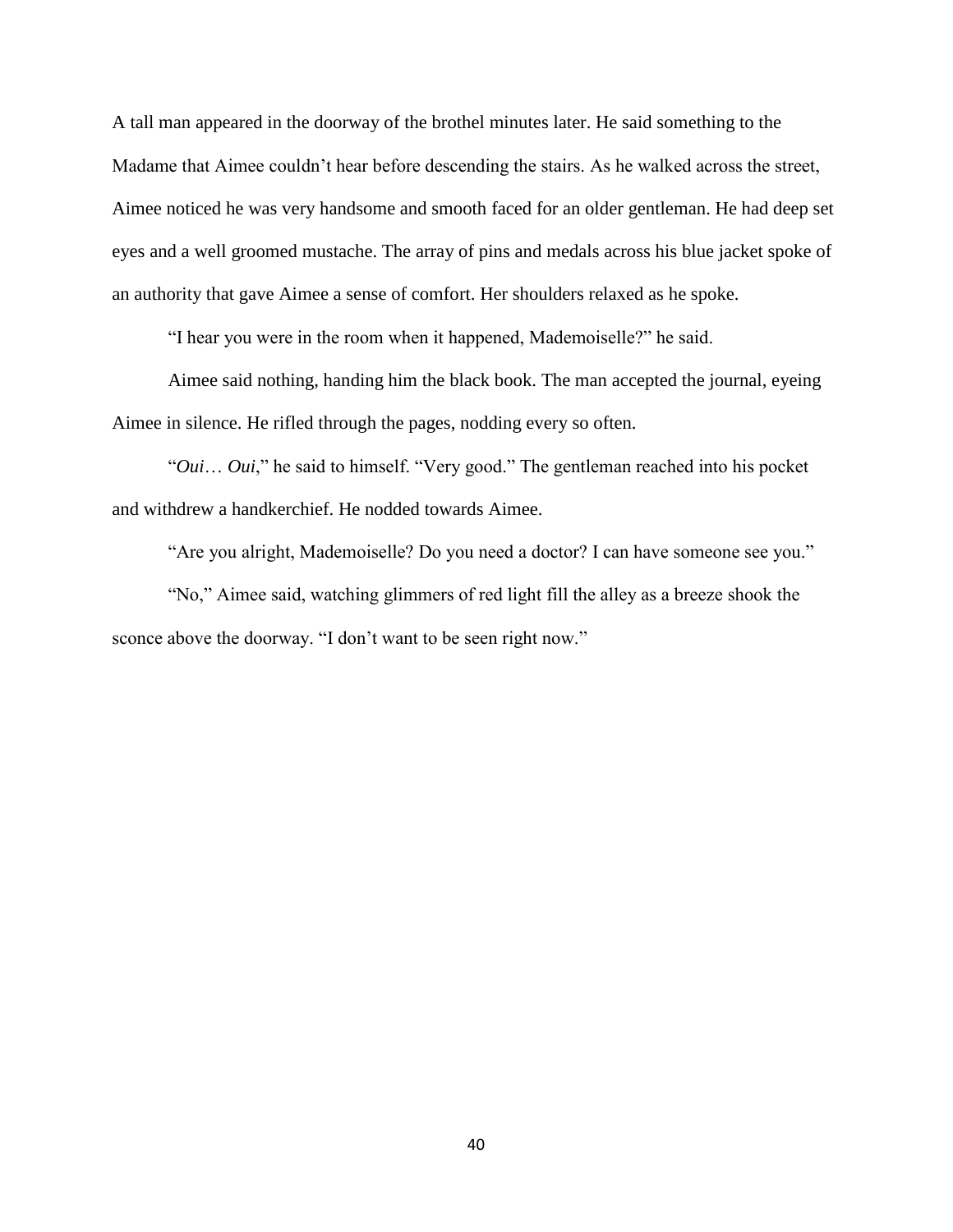

he photographer had just unfolded the tripod when Belikov returned with the horse. A satiny black Orlov-Rostopchin that trotted with a dignified air like it knew how much the farm's owner had just charged for its rental. An outrageous price for a few hours, but even Belikov was struck by the animal's graceful stature. He had handed the money over, then, to the farmer's delight, fished within his coat for a few extra rubles. **T** 

Near St. Petersburg, only a few clouds hung in the distance beyond the stretch of cupolas and spires intersecting the skyline. Belikov gauged by the direction of the wind that it would be some time before they cast their shadows upon the city. It was a splendid day for a picture, but Belikov was less concerned with the aestheticism of the scene so much as its lighting. He had organized pictures like this every few months for the last four years and had been assured by every photographer that weather was always the most important factor. As he rode the horse through the gates of the palace courtyard, an August breeze followed him inside, rustling the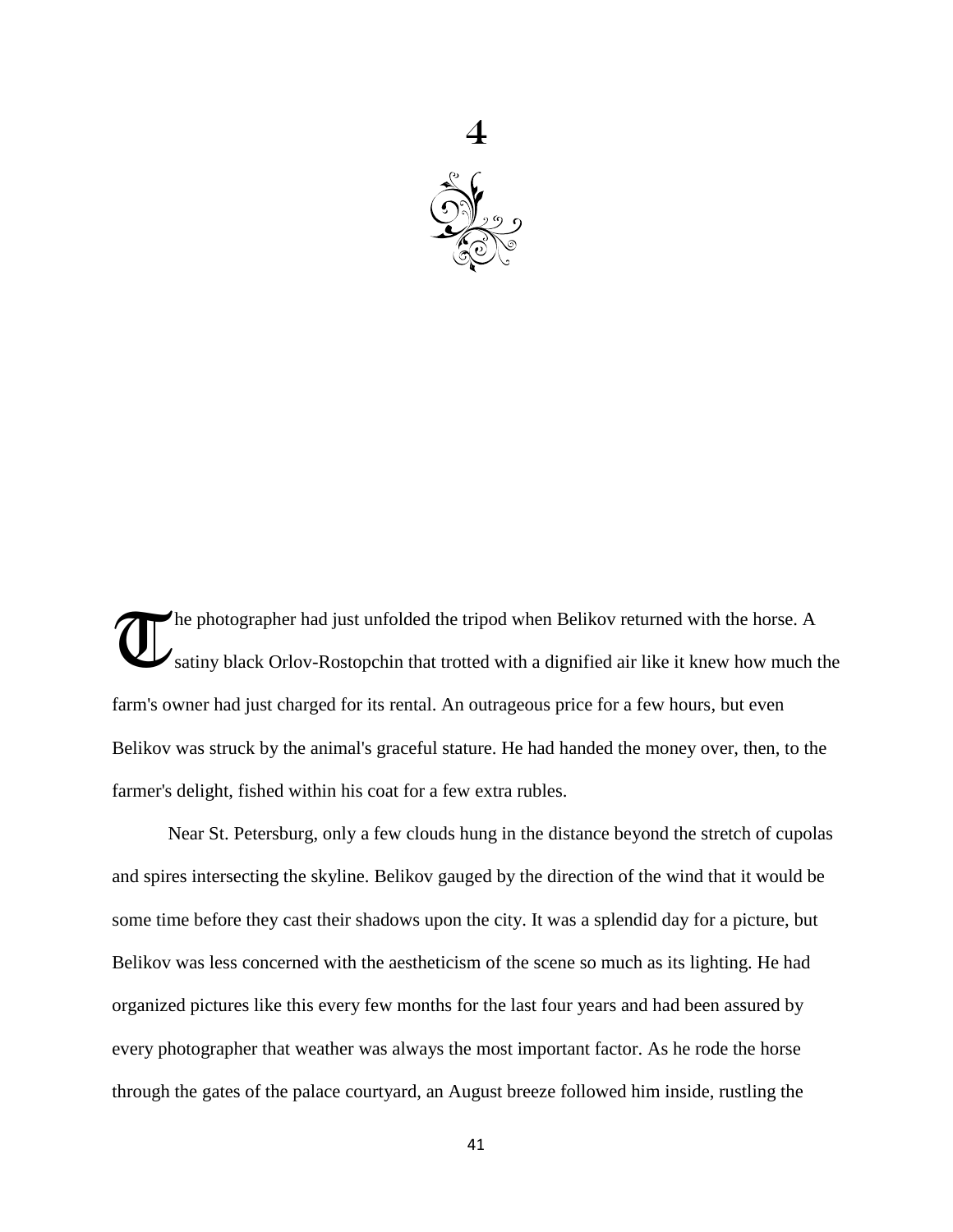interior trees into a gentle sway that promised the men their hats would stay neatly on their heads that morning.

Belikov dismounted and looked the stallion over. Wonderful creature, he thought. A half ton of brute force and bravery atop towers of muscle and hoof. Its needs basic, its manner simple. So much easier to navigate than council assemblies, palace balls, and fussy courtiers. Belikov marched the horse past the circle of ministers awaiting the Tsar and his son to appear. The photographer fumbled with the accordion-shaped head of the camera as Belikov approached.

"How soon can we be ready?"

The photographer looked up, his eyes fixed on the horse. He pushed the round glasses that kept falling off his nose back into place. "Very soon, sir. What a magnificent animal. A fine specimen. May I touch it?"

Belikov walked the stallion past the tripod. "It's just a horse. See that you're ready by time they arrive. I don't want to be out here all day."

The small group of the Tsar's cabinet watched Belikov lead the horse to a stretch of grass along the western wall. They laughed loudly amongst themselves, smoking cigarettes and slapping each other on the shoulders.

"Ah, the farm hand returns."

"*Da*, little Vyacheslav is sick and the emperor sends the next best man for the job. Belikov should sure know his way around a horse; he's been wearing the bridle for his Majesty long enough."

The group roared, the medals on their blue jackets clinking together as they shook with amusement. Belikov continued straight ahead. He pulled the reins tight, bringing the horse's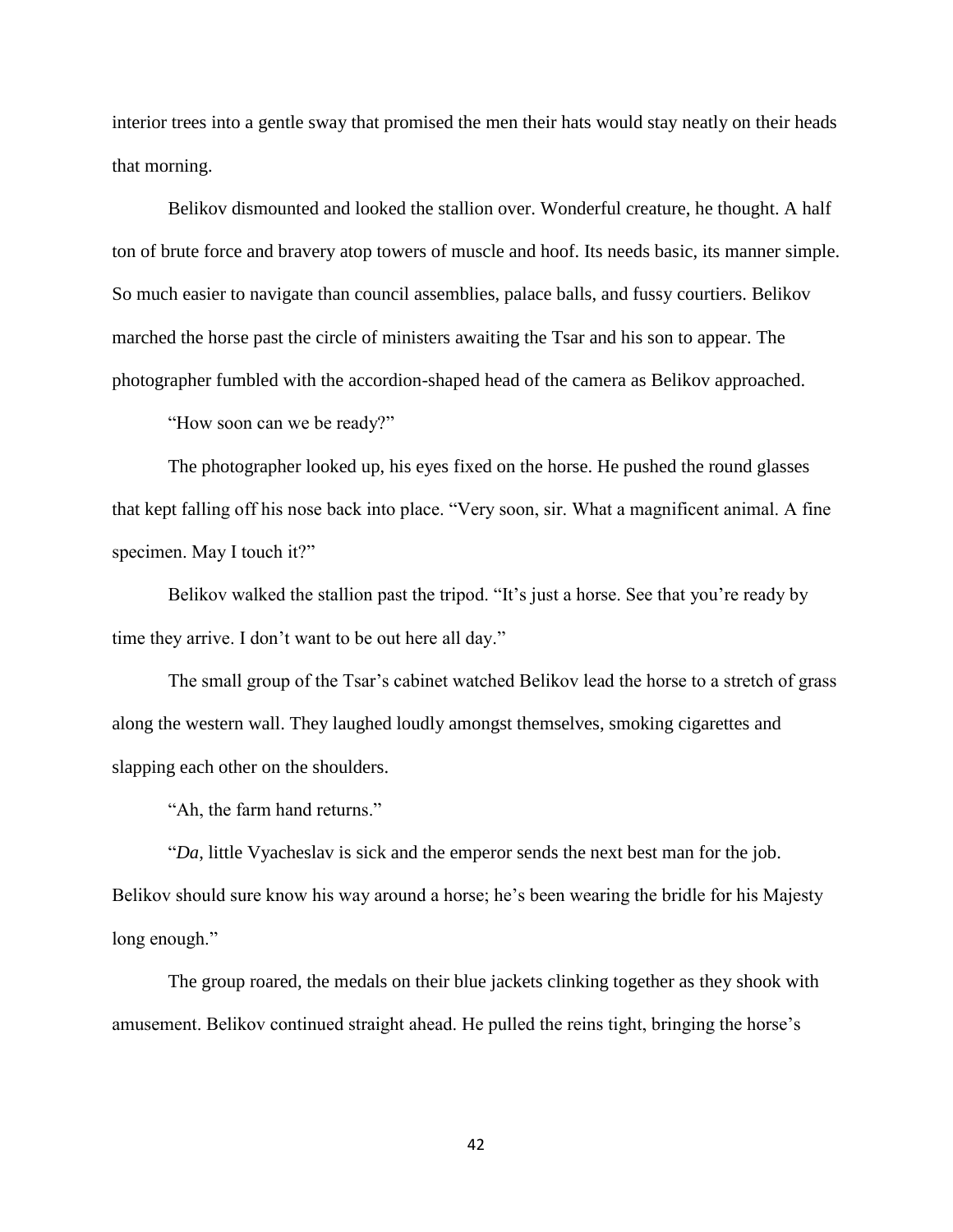dished face down to his own. Brushing the bowed neck with the back of his hand, he turned towards the men.

"Someone has to get things done around here," he said to the horse.

An hour later, the Tsar emerged from the palace. The raucous courtyard fell silent as Nicholas II descended the stone steps. Like the group of men who now stood at attention, the Tsar wore his ceremonial naval jacket, yet his uniform bore golden epaulettes at the shoulders, rows of dazzling chains and medals atop a brilliant red sash, and a pair of immaculate white gloves. Behind the head of the Romanov family trailed a miniature version of him, the Tsarevich, Alexei Nikolaevich. Dressed in much simpler attire than his father, the ten-year-old heir apparent mimicked his father's confident gait, adjusting his sailor's cap every few steps. Alexei's eyes widened at the sight of the horse. The Tsar gave him a quick nod and the child broke his royal posture, racing into the field as he held his hat to his head.

Alexei was Nicholas' youngest child, the first son after four daughters. Belikov would never forget the day he first laid eyes upon the boy. The palace seemed eerily still as he ascended the steps to the second floor. He had not expected any public celebration upon his return from Odessa. War with Japan had been a disaster, but still, Belikov found something troubling in the silence of the foyer. Where was the usual clatter of plates and glasses as servants cleared the dining room of its most recent meal? Where were the cries of children as they ran through the halls, pursued by a playful minister with his arms in front of him, growling attempts at bear noises?

A shriek rang through the hallway, breaking the silence, as Belikov reached the top step. He followed the noise to a bedroom where, outstretched on the bed, the little Tsarevich lay surrounded by a group of physicians, eyeing each other in silence as the child howled in agony.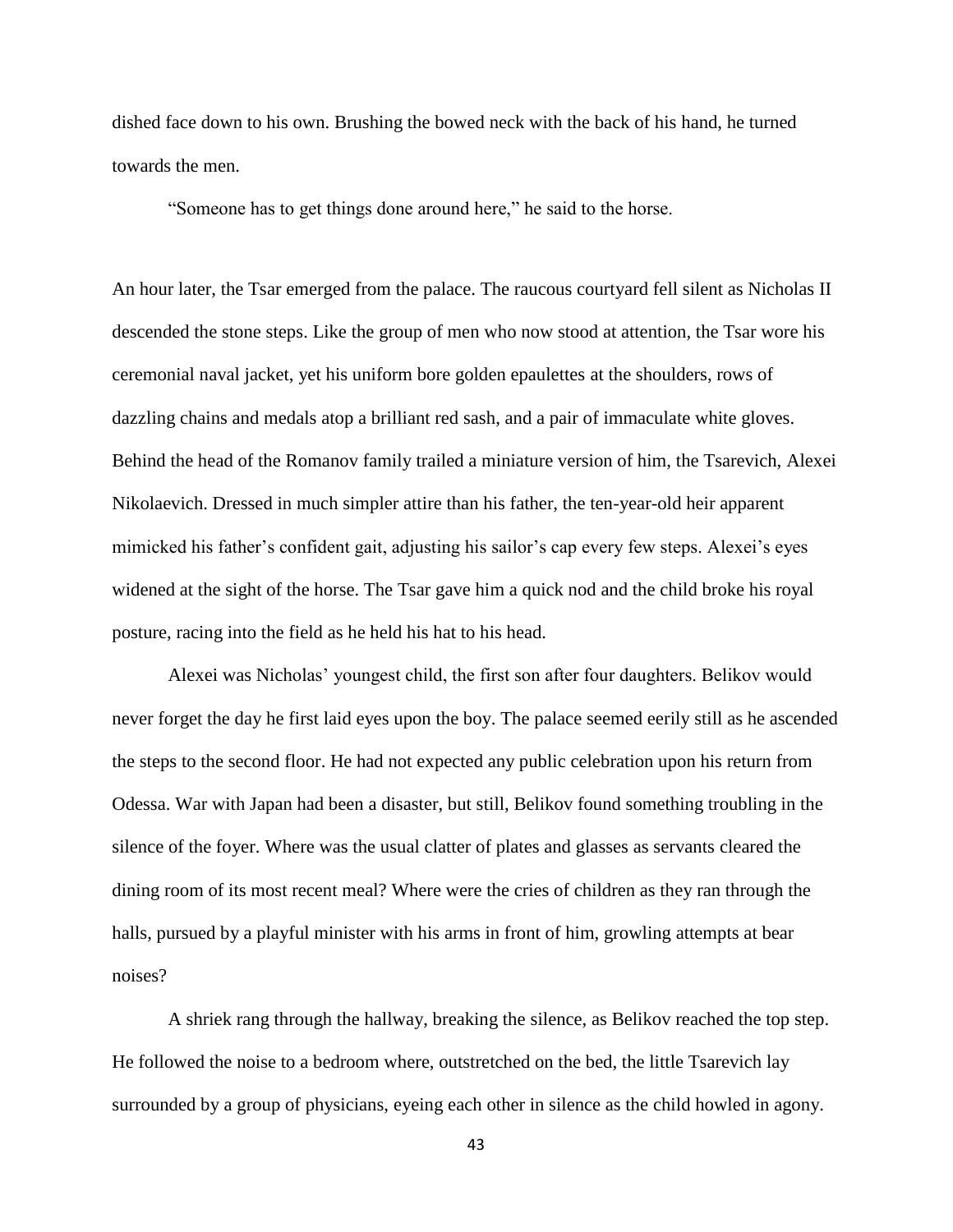A doctor knelt close to the boy, pulling at wraps of bandages around the joints of his short arms. At the end of the bed, Nicolas' wife, Alexandra, sat facing her son, her eyes red with tears. The Tsar stood by the window, overlooking the courtyard. His hand was on his hip, the other smoothing his curled mustache over and over. Belikov ran to the bed. Alexei's limbs were covered in bruises, purpled and swollen. The little boy's chest heaved as the doctor held his arm in place. A pattern of red and black marks colored the child's ribcage. The shape of a handprint, Belikov thought.

"What has happened?" he asked, pulling one of the doctors from the bed.

"Sir, I must ask you to leave," the man said, pushing him back toward the door.

Belikov waited outside the room, smoking his pipe in confusion, until the Tsar left the bedroom, closing the door slowly behind him.

"It's good to see you, old friend," the Tsar said.

Belikov only nodded. He drew from his pipe as he turned toward the muffled sounds of pain coming from the other side of the door.

"It's a blood condition," the Tsar said. Belikov disliked the faraway look in his eyes as he spoke. "He bleeds from the inside."

"Can't anything be done?" Belikov asked. "All those doctors."

"They seem as lost as I am," the Tsar said, placing a hand on Belikov's shoulder. "No one can know, you understand? We've had enough problems at home with the revolts. This will surely be seen as a sign of the dynasty's weakness."

Belikov looked straight into Nicolas' eyes. "I am home now, cousin. We will do all we can."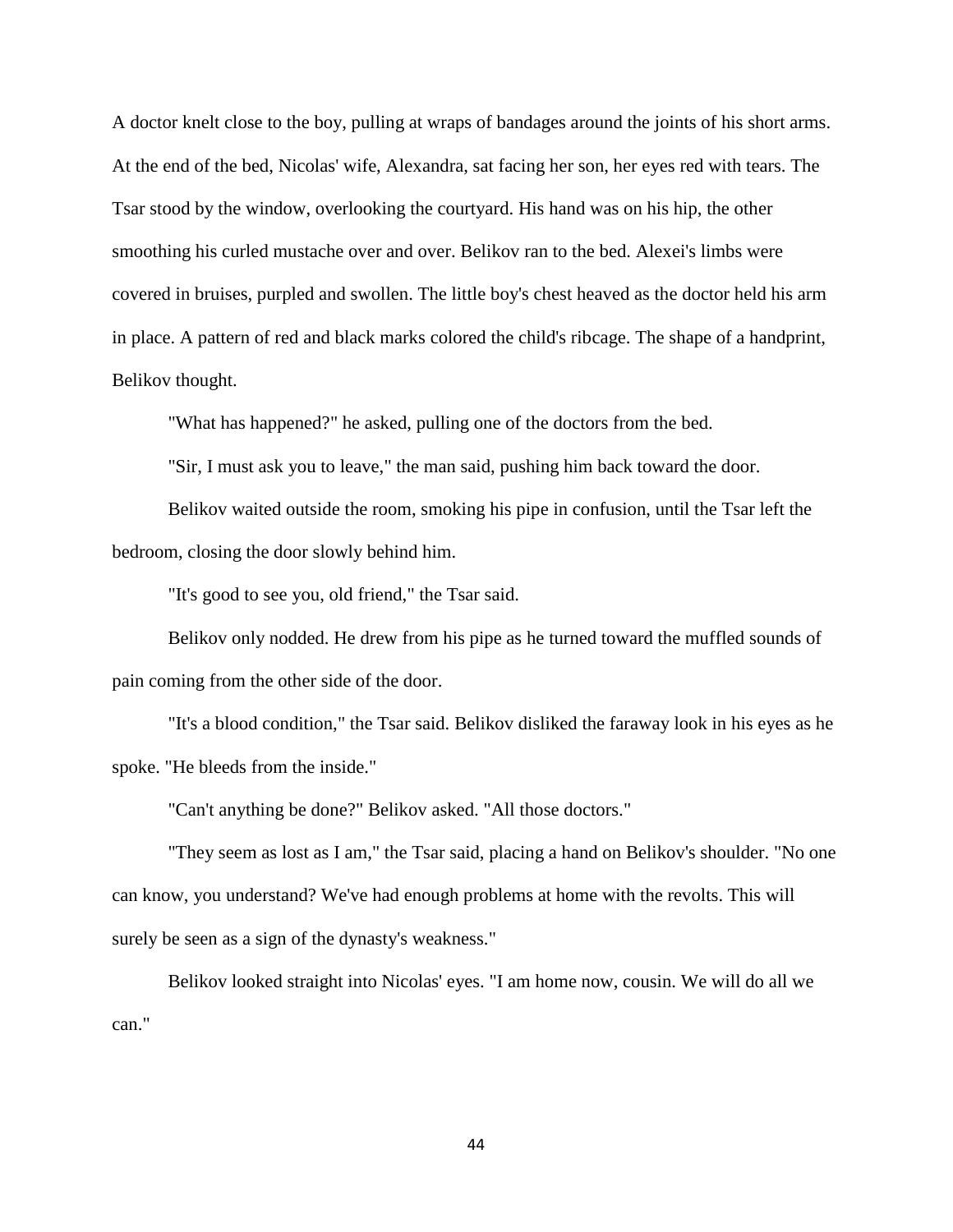Belikov was among the select circle of court officials who knew the truth, and he cherished the opportunity to keep that detail a secret. Every so often, a picture was staged to show Alexei participating in some sort of recreational outdoor activity. The boy would appear to live a normal life, no matter the cost. Today would be the first day the boy sat a full-sized horse.

 Outside the palace, the Tsar walked with quiet reservation, nodding to the members of court gathered for the picture. He stopped, standing next to Belikov, and the two of them watched Alexei circle the horse in wonder.

 "Thank you again for retrieving the animal," the Tsar said. "I don't exactly trust anyone else."

 "Nor should you," Belikov said, stroking his greying beard with one hand. "The owner had no questions. I paid him not to."

The Tsar nodded and turned towards the group of men who had resumed their laughter. "I hope this errand did not wound your… pride."

Belikov left his eyes on Alexei and the stallion. "The only pride I take is in serving the Empire, cousin."

The Belikovs were a royal family, if only connected to the Romanovs through a distant marriage of small importance. Belikov never missed an opportunity to use the familiar label in the Tsar's presence, and was pleased to find that the Tsar showed no sign of disapproval, even amidst members of court. Belikov cared for the royal family as if it was his own. He remembered the day he learned of Alexei's birth, years ago off the coast of the Black Sea.

"We have all been named honorary godfathers," he shouted to his crew the afternoon the cable reached his warship, "of the new Tsarevich, Alexei Nikolaevich Romanov." A cheer rose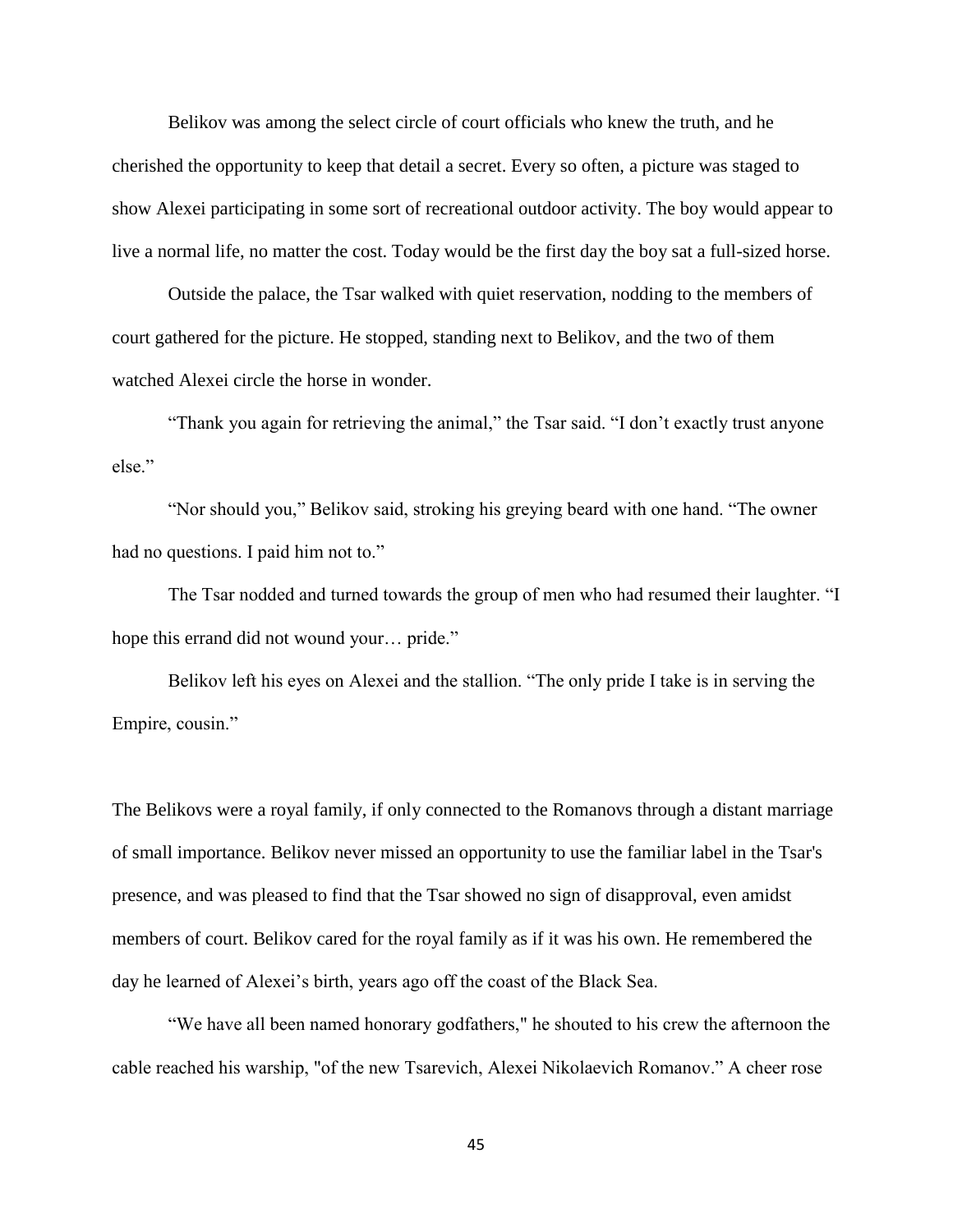up from the deck as Belikov's Lieutenant called for vodka from below. The sky was a deep purple and apricot shade as Belikov retreated to his cabin. He sat in his private quarters with his thoughts back in St. Petersburg and his hands around a bottle. He wished he could have seen the Emperor's face as he heard the news. Belikov had no children of his own. He and his wife had made several attempts to start a family, but to no avail. Sitting in the cabin, feeling the motions of the waves, or perhaps the onset of the drink, Belikov laughed aloud. Finally, a son, he thought.

Belikov remembered packing his pipe and leaving his room to take in what daylight was left of that evening. He found a sailor against the rails, scanning the sea through binoculars. "Let me see," Belikov said to the young man. Even in the fading light, tiny black specks could be seen against the horizon. "Go and join the others," he said. He could think of no reason to keep watch of the Japanese ships so many miles away. Not tonight. Tonight he would allow the men some distraction. The blockade would keep his ship in port, anchored near Odessa, unable to join the other fleets in the Pacific, yet Belikov would not take the bait. If he wanted to see Alexei, he would need to be patient and keep the men's morale up.

"I think it's happening, Commodore," the Lieutenant said early one morning. Belikov stirred in his bunk. His temples throbbed as he sat up, smoothing the part in his hair. The past months had seen less and less food as the blockade continued and Belikov woke most mornings with a sore head and a burning sensation in his chest.

"Already? Don't these peasants ever sleep?"

"Sir, the supply ship came early. Most of them are out on the deck already."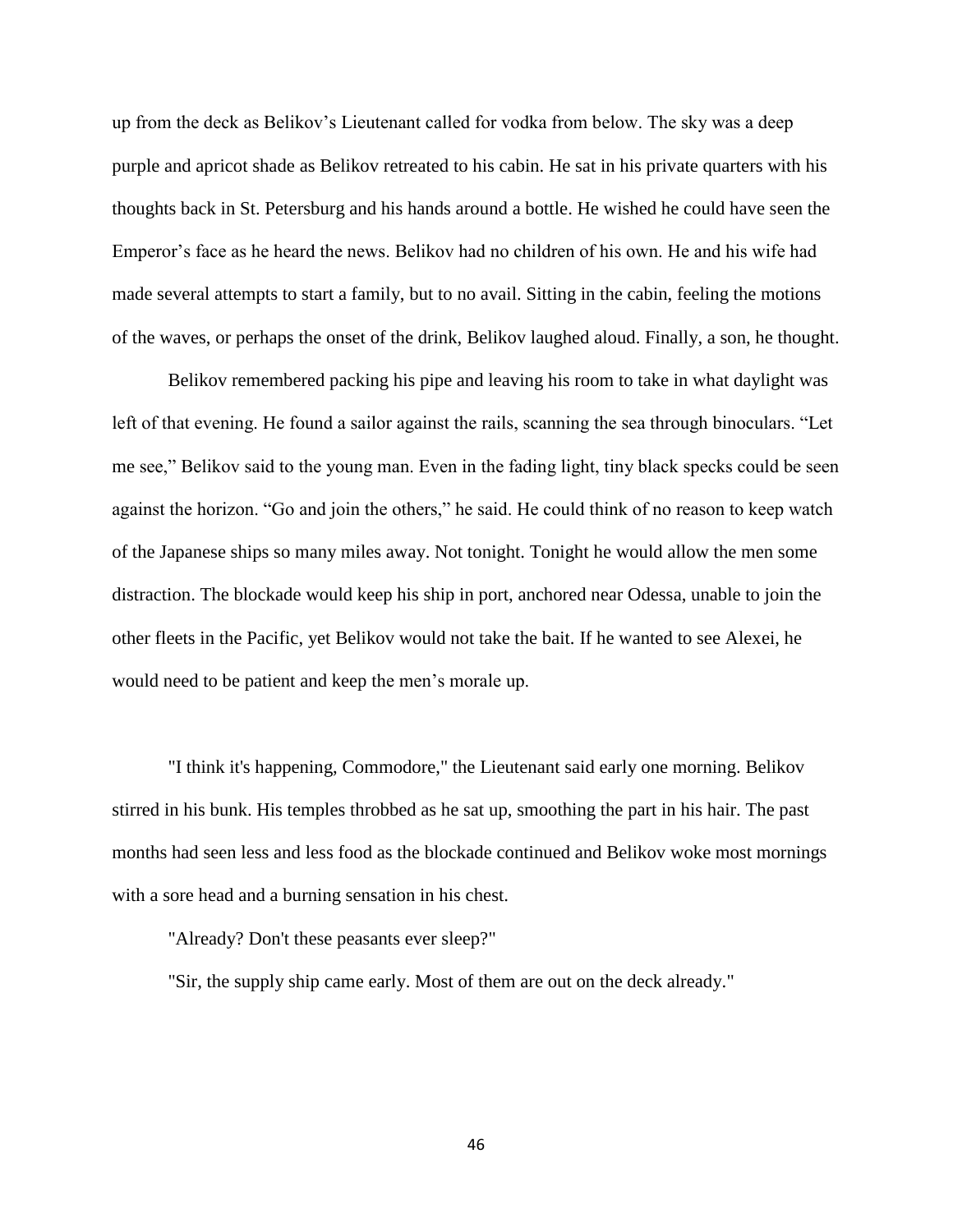"*Ahuyet*' *bliatz*," Belikov said, searching under his pillow until he found a flask. "Gather your men and be on the deck in five minutes. And tell the cooks to get all the bread and sour milk they have left and begin making as much soup as we can spare."

The Lieutenant did not move. Belikov waited until he finally spoke. "Sir, they outnumber the officers and  $-$ "

"Do I have to do everything, Yury? Go. I'll show them how it is."

As the Lieutenant left, Belikov tilted the flask back until it was empty before he buttoned up his coat and picked his hat up off the corner of the bed. Outside the cabin, the wind sprayed his boots with salt water as he approached the railing overlooking a crowd of shivering men in the early morning chill. He'd heard last week's reports of the revolt aboard the ship *Potemkin*, officers thrown overboard and left floating in watery clouds of their own blood. Belikov had no intention of joining them.

"What is the meaning of this assembly?" Belikov asked.

"The meat's rotten is what it is! Infested with maggots," a voice said below, "You can't expect men to eat this!"

"A minor setback, gentleman," Belikov said, "If you'll all go below, there will be *Tyurya*. Double helpings for all."

"Fuck that! We want meat. It's been weeks."

"*Da*! Dogs are treated better than this!" another voice said.

"Dogs?" Belikov said, "All I see in this lot are sea rats. Filthy stowaways with no sense of loyalty, who congregate in the night on his Emperor's deck. Where is your shame?"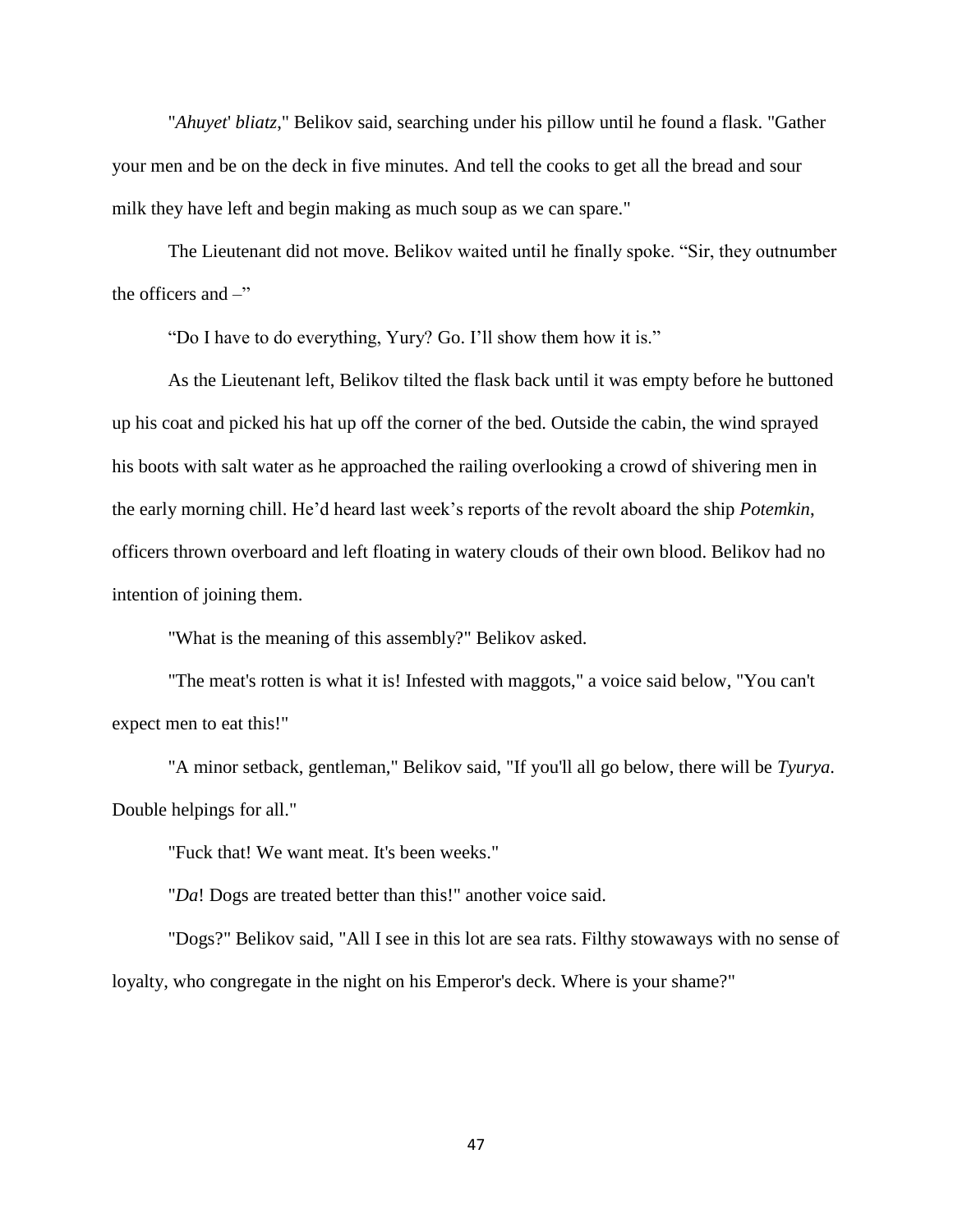"Let him eat nothing but stale bread for months then," a new voice said. As the other sailors agreed in disjointed chants, the Lieutenant's men emerged from beneath the deck, rifles in hand, drawn over the crowd.

"This is not up for debate," Belikov said, "There will be no mutiny today. You will all eat your soup - a privilege I allow you all, don't forget - or you can take your grievances with our menu with you into the sea. The choice is yours, gentlemen." Belikov turned toward his cabin, but stopped to look the crowd over again. "And an additional ration of food all week for anyone who gives me the names of those responsible for this gathering."

His offer produced a name, Markov Grechko. Grechko produced three more names. Belikov insisted they use his own cabin as an interrogation room. It took over twenty buckets of salt water to wash the floors when they had finished. Belikov watched in silence as the four sailors were all swallowed into the icy black depths. He would make it back to St. Petersburg, even if his entire crew did not.

"Come now, Alyosha," Belikov said, lifting Alexei onto the horse. He straightened the blue bandana around the child's neck and placed the reins into the boy's hands.

"Will I really get to ride it, Uncle?" Alexei asked.

"*Niet*, child," Belikov said, "but we must make it look like you can."

Alexei shifted in the saddle and stared at the stallion's glossy mane. "Why?" he asked.

"Because," Belikov said and then stopped as if thinking, "You will be a powerful man like your father someday and power comes from appearances, not strength. This horse could knock you down and crush you in an instant if it wanted to, but it won't. You know why?"

"*Niet*," the boy said, his eyes fully on Belikov now.